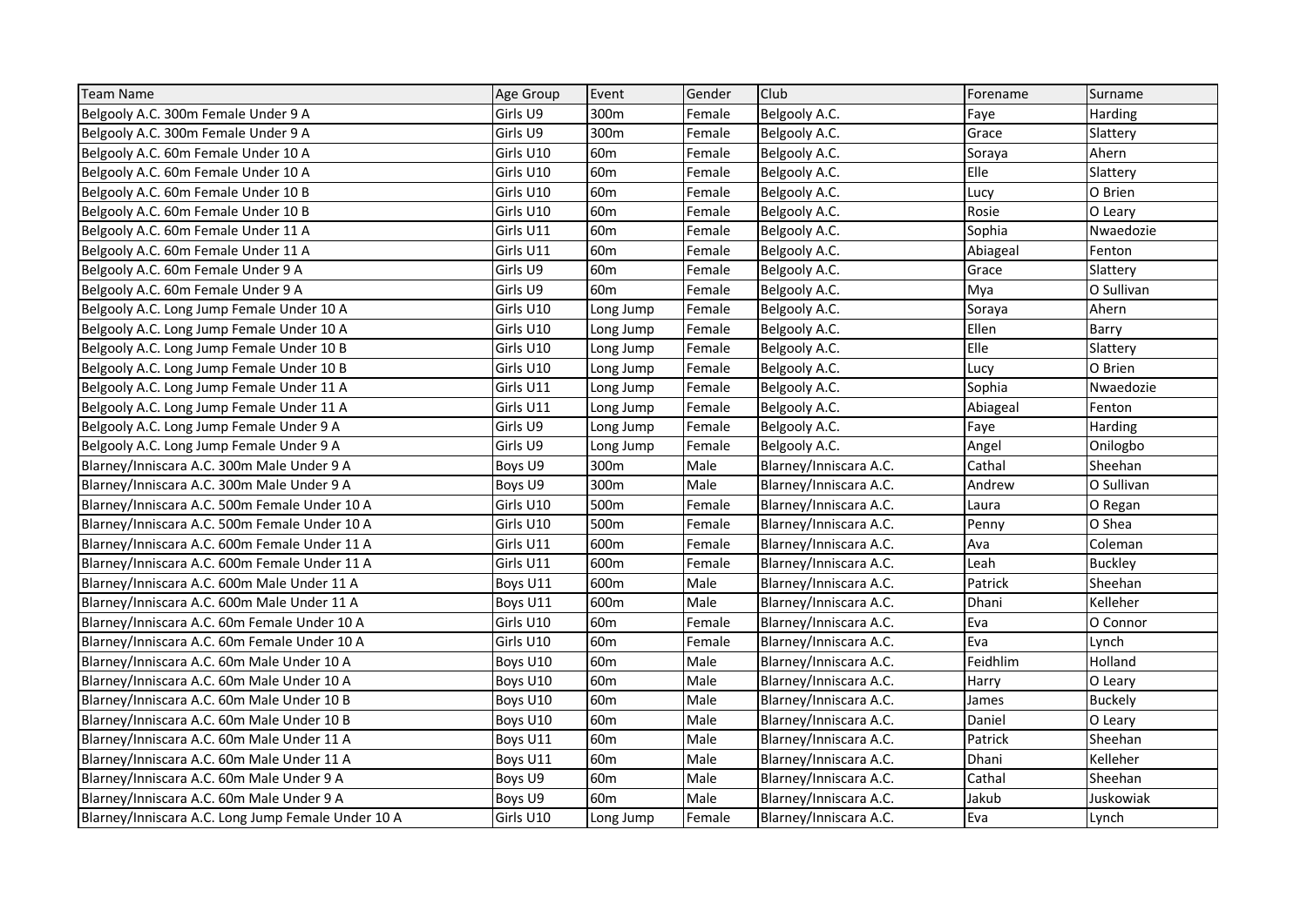| <b>Team Name</b>                                       | Age Group | Event           | Gender | Club                   | Forename   | Surname        |
|--------------------------------------------------------|-----------|-----------------|--------|------------------------|------------|----------------|
| Blarney/Inniscara A.C. Long Jump Female Under 10 A     | Girls U10 | Long Jump       | Female | Blarney/Inniscara A.C. | Laura      | O Regan        |
| Blarney/Inniscara A.C. Long Jump Female Under 10 B     | Girls U10 | Long Jump       | Female | Blarney/Inniscara A.C. | Caoimhe    | O Connell      |
| Blarney/Inniscara A.C. Long Jump Female Under 10 B     | Girls U10 | Long Jump       | Female | Blarney/Inniscara A.C. | Penny      | O Shea         |
| Blarney/Inniscara A.C. Long Jump Female Under 11 A     | Girls U11 | Long Jump       | Female | Blarney/Inniscara A.C. | Leah       | <b>Buckley</b> |
| Blarney/Inniscara A.C. Long Jump Female Under 11 A     | Girls U11 | Long Jump       | Female | Blarney/Inniscara A.C. | Jennifer   | O Sullivan     |
| Blarney/Inniscara A.C. Long Jump Female Under 9 A      | Girls U9  | Long Jump       | Female | Blarney/Inniscara A.C. | Liadh      | O Connell      |
| Blarney/Inniscara A.C. Long Jump Female Under 9 A      | Girls U9  | Long Jump       | Female | Blarney/Inniscara A.C. | Róisín     | Coleman        |
| Blarney/Inniscara A.C. Long Jump Male Under 10 A       | Boys U10  | Long Jump       | Male   | Blarney/Inniscara A.C. | Daniel     | O Leary        |
| Blarney/Inniscara A.C. Long Jump Male Under 10 A       | Boys U10  | Long Jump       | Male   | Blarney/Inniscara A.C. | Harry      | O Leary        |
| Blarney/Inniscara A.C. Long Jump Male Under 10 B       | Boys U10  | Long Jump       | Male   | Blarney/Inniscara A.C. | James      | <b>Buckely</b> |
| Blarney/Inniscara A.C. Long Jump Male Under 10 B       | Boys U10  | Long Jump       | Male   | Blarney/Inniscara A.C. | Feidhlim   | Holland        |
| Blarney/Inniscara A.C. Long Jump Male Under 9 A        | Boys U9   | Long Jump       | Male   | Blarney/Inniscara A.C. | Donnacha   | O Connell      |
| Blarney/Inniscara A.C. Long Jump Male Under 9 A        | Boys U9   | Long Jump       | Male   | Blarney/Inniscara A.C. | Josh       | <b>Buckley</b> |
| Blarney/Inniscara A.C. Turbo Javelin Female Under 11 A | Girls U11 | Turbo Javelin   | Female | Blarney/Inniscara A.C. | Ava        | Coleman        |
| Blarney/Inniscara A.C. Turbo Javelin Female Under 11 A | Girls U11 | Turbo Javelin   | Female | Blarney/Inniscara A.C. | Éile       | Mc Sweeney     |
| Blarney/Inniscara A.C. Turbo Javelin Female Under 9 A  | Girls U9  | Turbo Javelin   | Female | Blarney/Inniscara A.C. | Róisín     | Coleman        |
| Blarney/Inniscara A.C. Turbo Javelin Female Under 9 A  | Girls U9  | Turbo Javelin   | Female | Blarney/Inniscara A.C. | Liadh      | O Connell      |
| Blarney/Inniscara A.C. Turbo Javelin Male Under 9 A    | Boys U9   | Turbo Javelin   | Male   | Blarney/Inniscara A.C. | Donnacha   | O Connell      |
| Blarney/Inniscara A.C. Turbo Javelin Male Under 9 A    | Boys U9   | Turbo Javelin   | Male   | Blarney/Inniscara A.C. | Andrew     | O Sullivan     |
| Borrisokane A.C. Long Jump Male Under 11 A             | Boys U11  | Long Jump       | Male   | Borrisokane A.C.       | Thomas     | Leenane        |
| Borrisokane A.C. Long Jump Male Under 11 A             | Boys U11  | Long Jump       | Male   | Borrisokane A.C.       | Rian       | Watkins        |
| Derg A.C. 600m Female Under 11 A                       | Girls U11 | 600m            | Female | Derg A.C.              | Kayla      | Moroney        |
| Derg A.C. 600m Female Under 11 A                       | Girls U11 | 600m            | Female | Derg A.C.              | Ava        | Moroney        |
| Derg A.C. 60m Female Under 11 A                        | Girls U11 | 60 <sub>m</sub> | Female | Derg A.C.              | Kayla      | Moroney        |
| Derg A.C. 60m Female Under 11 A                        | Girls U11 | 60 <sub>m</sub> | Female | Derg A.C.              | Emma       | Kenny          |
| Derg A.C. Long Jump Female Under 10 A                  | Girls U10 | Long Jump       | Female | Derg A.C.              | Daisy-Jane | Kickham-Vesey  |
| Derg A.C. Long Jump Female Under 10 A                  | Girls U10 | Long Jump       | Female | Derg A.C.              | Niamh      | Martin         |
| Derg A.C. Long Jump Female Under 11 A                  | Girls U11 | Long Jump       | Female | Derg A.C.              | Evie       | Finn           |
| Derg A.C. Long Jump Female Under 11 A                  | Girls U11 | Long Jump       | Female | Derg A.C.              | Emma       | Kenny          |
| Derg A.C. Turbo Javelin Female Under 11 A              | Girls U11 | Turbo Javelin   | Female | Derg A.C.              | Evie       | Finn           |
| Derg A.C. Turbo Javelin Female Under 11 A              | Girls U11 | Turbo Javelin   | Female | Derg A.C.              | Ava        | Moroney        |
| Dooneen A.C. 300m Female Under 9 A                     | Girls U9  | 300m            | Female | Dooneen A.C.           | Hailie     | Sherlock       |
| Dooneen A.C. 300m Female Under 9 A                     | Girls U9  | 300m            | Female | Dooneen A.C.           | Aoife      | Cantwell       |
| Dooneen A.C. 600m Female Under 11 A                    | Girls U11 | 600m            | Female | Dooneen A.C.           | Eva        | Mc Mahon       |
| Dooneen A.C. 600m Female Under 11 A                    | Girls U11 | 600m            | Female | Dooneen A.C.           | Faye       | Cusack         |
| Dooneen A.C. 60m Female Under 11 A                     | Girls U11 | 60 <sub>m</sub> | Female | Dooneen A.C.           | Anna       | Lee            |
| Dooneen A.C. 60m Female Under 11 A                     | Girls U11 | 60 <sub>m</sub> | Female | Dooneen A.C.           | Faye       | Cusack         |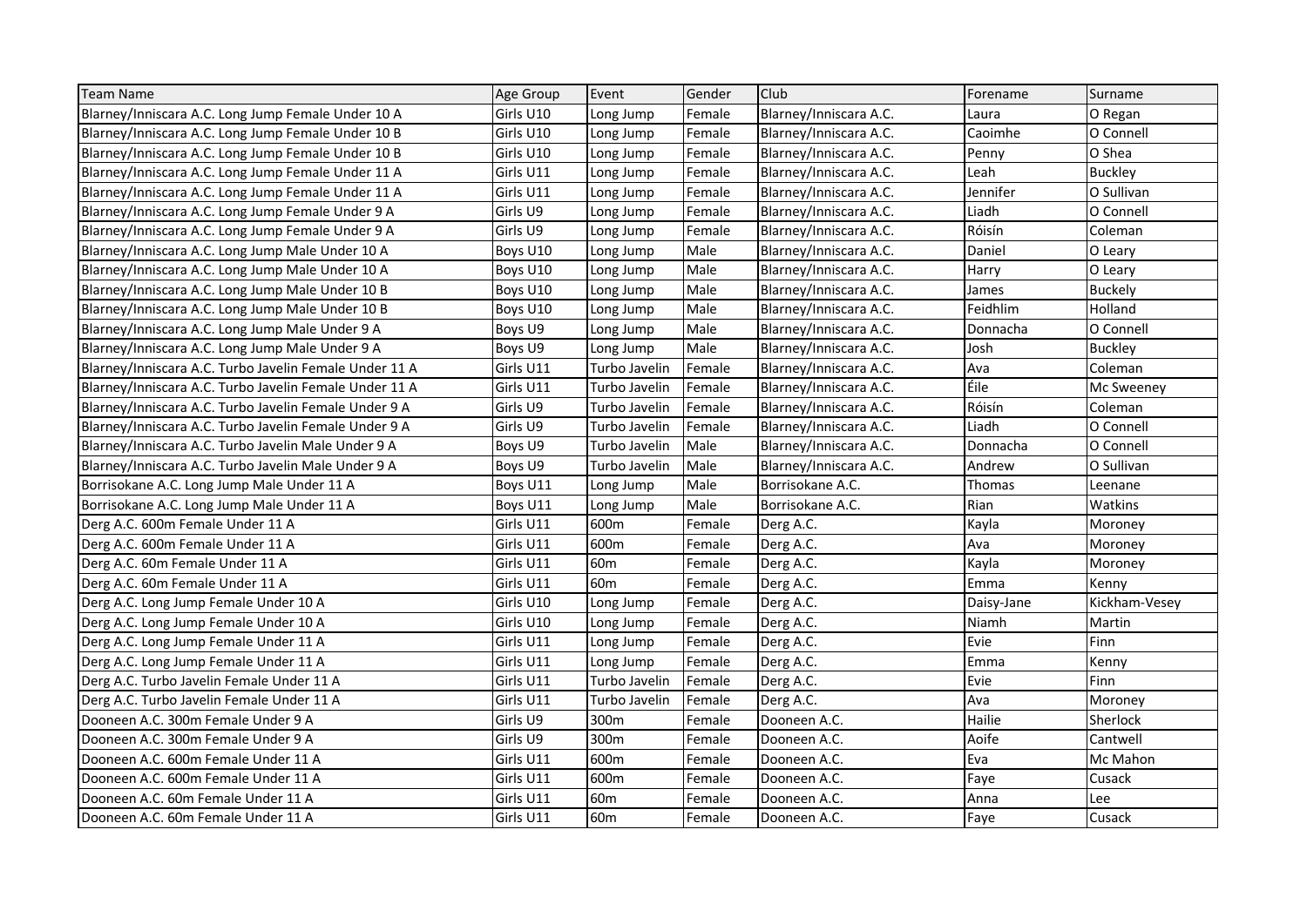| <b>Team Name</b>                             | Age Group | Event           | Gender | Club             | Forename | Surname       |
|----------------------------------------------|-----------|-----------------|--------|------------------|----------|---------------|
| Dooneen A.C. 60m Female Under 9 A            | Girls U9  | 60 <sub>m</sub> | Female | Dooneen A.C.     | Aoife    | Cantwell      |
| Dooneen A.C. 60m Female Under 9 A            | Girls U9  | 60 <sub>m</sub> | Female | Dooneen A.C.     | Clara    | Mooney        |
| Dooneen A.C. 60m Male Under 10 A             | Boys U10  | 60 <sub>m</sub> | Male   | Dooneen A.C.     | Somto    | Amadi         |
| Dooneen A.C. 60m Male Under 10 A             | Boys U10  | 60 <sub>m</sub> | Male   | Dooneen A.C.     | Andrew   | Bermingham    |
| Dooneen A.C. 60m Male Under 11 A             | Boys U11  | 60 <sub>m</sub> | Male   | Dooneen A.C.     | Thomas   | O Donnell     |
| Dooneen A.C. 60m Male Under 11 A             | Boys U11  | 60 <sub>m</sub> | Male   | Dooneen A.C.     | Cooper   | Martin        |
| Dooneen A.C. Turbo Javelin Male Under 11 A   | Boys U11  | Turbo Javelin   | Male   | Dooneen A.C.     | Oisin    | Purtill       |
| Dooneen A.C. Turbo Javelin Male Under 11 A   | Boys U11  | Turbo Javelin   | Male   | Dooneen A.C.     | larla    | Kelliher      |
| Dooneen A.C. Turbo Javelin Male Under 11 B   | Boys U11  | Turbo Javelin   | Male   | Dooneen A.C.     | Adas     | Andriganokas  |
| Dooneen A.C. Turbo Javelin Male Under 11 B   | Boys U11  | Turbo Javelin   | Male   | Dooneen A.C.     | Evan     | Ryle Bourke   |
| Dooneen A.C. Long Jump Male Under 10 A       | Boys U10  | Long Jump       | Male   | Dooneen A.C.     | Somto    | Amadi         |
| Dooneen A.C. Long Jump Male Under 10 A       | Boys U10  | Long Jump       | Male   | Dooneen A.C.     | Andrew   | Bermingham    |
| Dooneen A.C. Long Jump Male Under 11 A       | Boys U11  | Long Jump       | Male   | Dooneen A.C.     | larla    | Kelliher      |
| Dooneen A.C. Long Jump Male Under 11 A       | Boys U11  | Long Jump       | Male   | Dooneen A.C.     | Thomas   | O Donnell     |
| Dundrum A.C. 500m Female Under 10 A          | Girls U10 | 500m            | Female | Dundrum A.C.     | Julie    | Morrissey     |
| Dundrum A.C. 500m Female Under 10 A          | Girls U10 | 500m            | Female | Dundrum A.C.     | Grace    | <b>Butler</b> |
| Dundrum A.C. 60m Female Under 10 A           | Girls U10 | 60 <sub>m</sub> | Female | Dundrum A.C.     | Cara     | Aherne        |
| Dundrum A.C. 60m Female Under 10 A           | Girls U10 | 60 <sub>m</sub> | Female | Dundrum A.C.     | Julie    | Morrissey     |
| Dundrum A.C. 60m Female Under 9 A            | Girls U9  | 60 <sub>m</sub> | Female | Dundrum A.C.     | Shona    | Ryan          |
| Dundrum A.C. 60m Female Under 9 A            | Girls U9  | 60 <sub>m</sub> | Female | Dundrum A.C.     | Leah     | Shanahan      |
| Dundrum A.C. Long Jump Female Under 10 A     | Girls U10 | Long Jump       | Female | Dundrum A.C.     | Julie    | Morrissey     |
| Dundrum A.C. Long Jump Female Under 10 A     | Girls U10 | Long Jump       | Female | Dundrum A.C.     | Farran   | Ryan          |
| Dundrum A.C. Long Jump Female Under 9 A      | Girls U9  | Long Jump       | Female | Dundrum A.C.     | Shona    | Ryan          |
| Dundrum A.C. Long Jump Female Under 9 A      | Girls U9  | Long Jump       | Female | Dundrum A.C.     | Leah     | Shanahan      |
| Dundrum A.C. Turbo Javelin Female Under 10 A | Girls U10 | Turbo Javelin   | Female | Dundrum A.C.     | Cara     | Aherne        |
| Dundrum A.C. Turbo Javelin Female Under 10 A | Girls U10 | Turbo Javelin   | Female | Dundrum A.C.     | Farran   | Ryan          |
| Ennis Track A.C. 300m Female Under 9 A       | Girls U9  | 300m            | Female | Ennis Track A.C. | Megan    | Considine     |
| Ennis Track A.C. 300m Female Under 9 A       | Girls U9  | 300m            | Female | Ennis Track A.C. | Keelyn   | Ryan          |
| Ennis Track A.C. 300m Male Under 9 A         | Boys U9   | 300m            | Male   | Ennis Track A.C. | Cian     | Vaughan       |
| Ennis Track A.C. 300m Male Under 9 A         | Boys U9   | 300m            | Male   | Ennis Track A.C. | Jack     | Collins       |
| Ennis Track A.C. 500m Female Under 10 A      | Girls U10 | 500m            | Female | Ennis Track A.C. | Sophia   | Treacy        |
| Ennis Track A.C. 500m Female Under 10 A      | Girls U10 | 500m            | Female | Ennis Track A.C. | Aoife    | Vaughan       |
| Ennis Track A.C. 500m Male Under 10 A        | Boys U10  | 500m            | Male   | Ennis Track A.C. | Eanna    | Kennedy       |
| Ennis Track A.C. 500m Male Under 10 A        | Boys U10  | 500m            | Male   | Ennis Track A.C. | Hugh     | Melody        |
| Ennis Track A.C. 500m Male Under 10 B        | Boys U10  | 500m            | Male   | Ennis Track A.C. | Ryan     | Vaughan       |
| Ennis Track A.C. 500m Male Under 10 B        | Boys U10  | 500m            | Male   | Ennis Track A.C. | Patrick  | Quinn         |
| Ennis Track A.C. 600m Male Under 11 A        | Boys U11  | 600m            | Male   | Ennis Track A.C. | Dylan    | Keane         |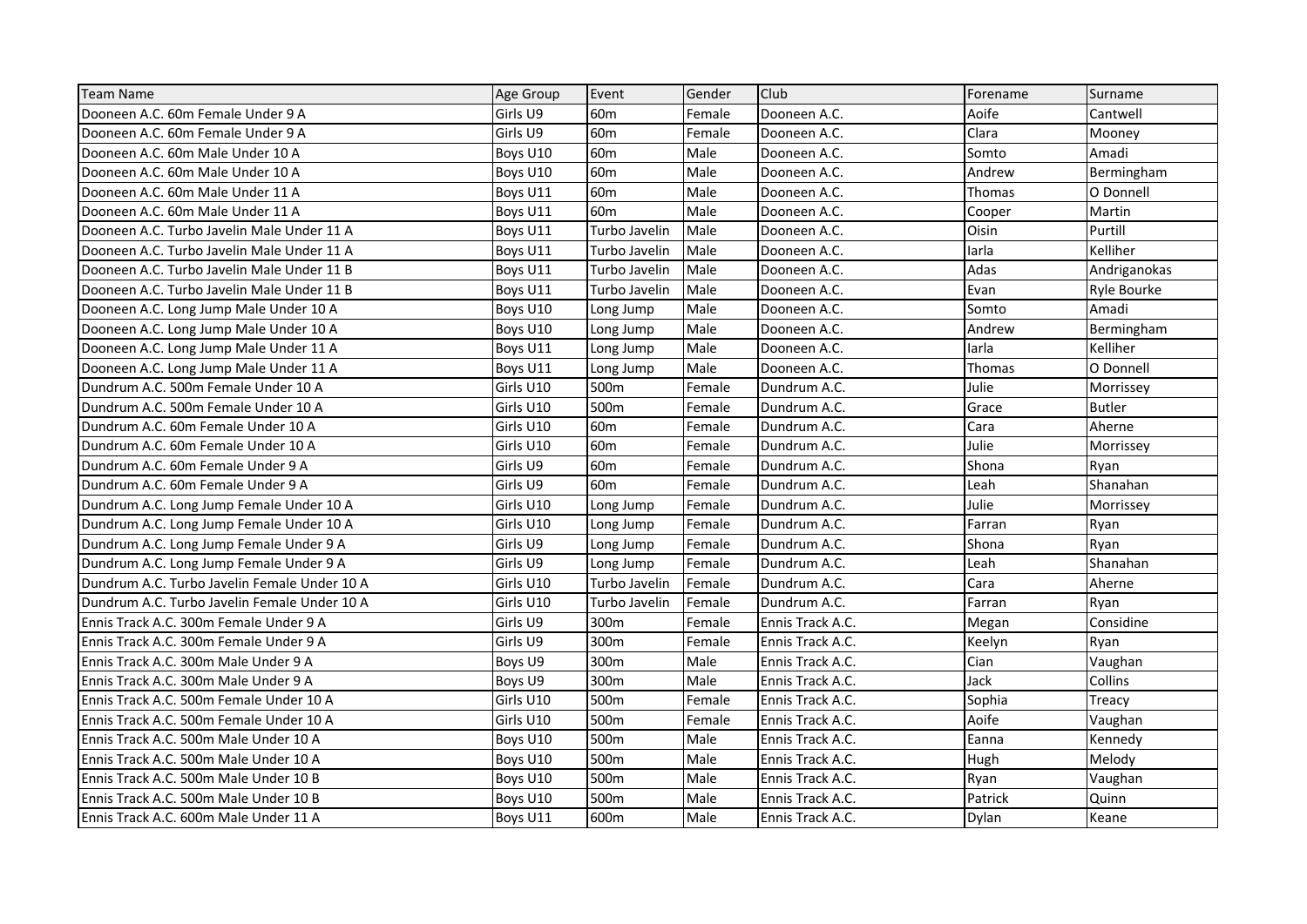| <b>Team Name</b>                                | <b>Age Group</b> | Event           | Gender | Club             | Forename | Surname      |
|-------------------------------------------------|------------------|-----------------|--------|------------------|----------|--------------|
| Ennis Track A.C. 600m Male Under 11 A           | Boys U11         | 600m            | Male   | Ennis Track A.C. | Oliver   | Mannion      |
| Ennis Track A.C. 600m Male Under 11 B           | Boys U11         | 600m            | Male   | Ennis Track A.C. | Tommy    | Malone       |
| Ennis Track A.C. 600m Male Under 11 B           | Boys U11         | 600m            | Male   | Ennis Track A.C. | Ronan    | Kelly        |
| Ennis Track A.C. 60m Female Under 10 A          | Girls U10        | 60 <sub>m</sub> | Female | Ennis Track A.C. | Sophia   | Treacy       |
| Ennis Track A.C. 60m Female Under 10 A          | Girls U10        | 60 <sub>m</sub> | Female | Ennis Track A.C. | Sammi    | O Donoghue   |
| Ennis Track A.C. 60m Female Under 10 B          | Girls U10        | 60 <sub>m</sub> | Female | Ennis Track A.C. | Siun     | Judge        |
| Ennis Track A.C. 60m Female Under 10 B          | Girls U10        | 60 <sub>m</sub> | Female | Ennis Track A.C. | Amv      | Ganda        |
| Ennis Track A.C. 60m Female Under 11 A          | Girls U11        | 60m             | Female | Ennis Track A.C. | Eliza    | <b>Brace</b> |
| Ennis Track A.C. 60m Female Under 11 A          | Girls U11        | 60 <sub>m</sub> | Female | Ennis Track A.C. | Alanna   | Carroll      |
| Ennis Track A.C. 60m Female Under 9 A           | Girls U9         | 60 <sub>m</sub> | Female | Ennis Track A.C. | Doireann | Monks        |
| Ennis Track A.C. 60m Female Under 9 A           | Girls U9         | 60 <sub>m</sub> | Female | Ennis Track A.C. | Megan    | Considine    |
| Ennis Track A.C. 60m Male Under 10 A            | Boys U10         | 60 <sub>m</sub> | Male   | Ennis Track A.C. | Rian     | Barry        |
| Ennis Track A.C. 60m Male Under 10 A            | Boys U10         | 60 <sub>m</sub> | Male   | Ennis Track A.C. | Eanna    | Kennedy      |
| Ennis Track A.C. 60m Male Under 11 A            | Boys U11         | 60 <sub>m</sub> | Male   | Ennis Track A.C. | Tommy    | Malone       |
| Ennis Track A.C. 60m Male Under 11 A            | Boys U11         | 60 <sub>m</sub> | Male   | Ennis Track A.C. | Eoin     | Keane        |
| Ennis Track A.C. 60m Male Under 9 A             | Boys U9          | 60 <sub>m</sub> | Male   | Ennis Track A.C. | Cian     | Vaughan      |
| Ennis Track A.C. 60m Male Under 9 A             | Boys U9          | 60 <sub>m</sub> | Male   | Ennis Track A.C. | Oisin    | O Malley     |
| Ennis Track A.C. Long Jump Female Under 10 A    | Girls U10        | Long Jump       | Female | Ennis Track A.C. | Sammi    | O Donoghue   |
| Ennis Track A.C. Long Jump Female Under 10 A    | Girls U10        | Long Jump       | Female | Ennis Track A.C. | Aoife    | Vaughan      |
| Ennis Track A.C. Long Jump Female Under 10 B    | Girls U10        | Long Jump       | Female | Ennis Track A.C. | Amy      | Ganda        |
| Ennis Track A.C. Long Jump Female Under 10 B    | Girls U10        | Long Jump       | Female | Ennis Track A.C. | Ally     | Considine    |
| Ennis Track A.C. Long Jump Female Under 11 A    | Girls U11        | Long Jump       | Female | Ennis Track A.C. | Eliza    | <b>Brace</b> |
| Ennis Track A.C. Long Jump Female Under 11 A    | Girls U11        | Long Jump       | Female | Ennis Track A.C. | Alanna   | Carroll      |
| Ennis Track A.C. Long Jump Female Under 9 A     | Girls U9         | Long Jump       | Female | Ennis Track A.C. | Emma     | Tonge        |
| Ennis Track A.C. Long Jump Female Under 9 A     | Girls U9         | Long Jump       | Female | Ennis Track A.C. | Doireann | Monks        |
| Ennis Track A.C. Long Jump Male Under 10 A      | Boys U10         | Long Jump       | Male   | Ennis Track A.C. | Rian     | Barry        |
| Ennis Track A.C. Long Jump Male Under 10 A      | Boys U10         | Long Jump       | Male   | Ennis Track A.C. | Hugh     | Melody       |
| Ennis Track A.C. Long Jump Male Under 10 B      | Boys U10         | Long Jump       | Male   | Ennis Track A.C. | Ryan     | Vaughan      |
| Ennis Track A.C. Long Jump Male Under 10 B      | Boys U10         | Long Jump       | Male   | Ennis Track A.C. | Patrick  | Quinn        |
| Ennis Track A.C. Long Jump Male Under 11 A      | Boys U11         | Long Jump       | Male   | Ennis Track A.C. | Oliver   | Mannion      |
| Ennis Track A.C. Long Jump Male Under 11 A      | Boys U11         | Long Jump       | Male   | Ennis Track A.C. | Eoin     | Keane        |
| Ennis Track A.C. Long Jump Male Under 9 A       | Boys U9          | Long Jump       | Male   | Ennis Track A.C. | Jack     | Collins      |
| Ennis Track A.C. Long Jump Male Under 9 A       | Boys U9          | Long Jump       | Male   | Ennis Track A.C. | Oisin    | O Malley     |
| Ennis Track A.C. Long Jump Male Under 9 B       | Boys U9          | Long Jump       | Male   | Ennis Track A.C. | John Og  | Mc Inerney   |
| Ennis Track A.C. Long Jump Male Under 9 B       | Boys U9          | Long Jump       | Male   | Ennis Track A.C. | Saran    | O Neill      |
| Ennis Track A.C. Turbo Javelin Female Under 9 A | Girls U9         | Turbo Javelin   | Female | Ennis Track A.C. | Emma     | Tonge        |
| Ennis Track A.C. Turbo Javelin Female Under 9 A | Girls U9         | Turbo Javelin   | Female | Ennis Track A.C. | Keelyn   | Ryan         |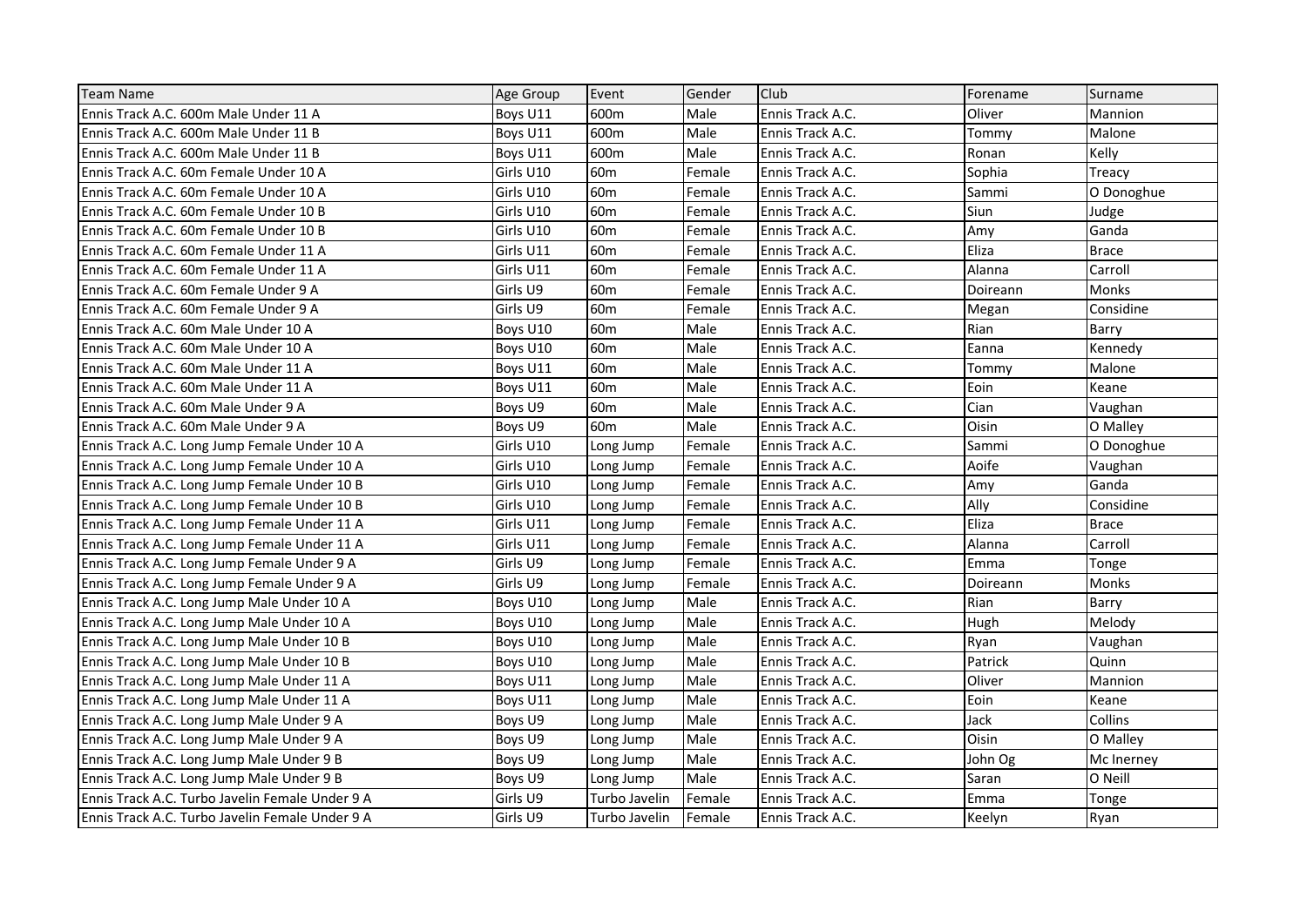| <b>Team Name</b>                                        | Age Group | Event           | Gender | Club                    | Forename          | Surname    |
|---------------------------------------------------------|-----------|-----------------|--------|-------------------------|-------------------|------------|
| Ennis Track A.C. Turbo Javelin Male Under 9 A           | Boys U9   | Turbo Javelin   | Male   | Ennis Track A.C.        | John Og           | Mc Inerney |
| Ennis Track A.C. Turbo Javelin Male Under 9 A           | Boys U9   | Turbo Javelin   | Male   | Ennis Track A.C.        | Saran             | O Neill    |
| Fanahan Mc Sweeney A.C. 300m Female Under 9 A           | Girls U9  | 300m            | Female | Fanahan Mc Sweeney A.C. | Saoirse           | Horgan     |
| Fanahan Mc Sweeney A.C. 300m Female Under 9 A           | Girls U9  | 300m            | Female | Fanahan Mc Sweeney A.C. | Sophie            | Cohen      |
| Fanahan Mc Sweeney A.C. Long Jump Female Under 11 A     | Girls U11 | Long Jump       | Female | Fanahan Mc Sweeney A.C. | Molly             | Thornton   |
| Fanahan Mc Sweeney A.C. Long Jump Female Under 11 A     | Girls U11 | Long Jump       | Female | Fanahan Mc Sweeney A.C. | Aoife             | Hutchinson |
| Fanahan Mc Sweeney A.C. Long Jump Female Under 9 A      | Girls U9  | Long Jump       | Female | Fanahan Mc Sweeney A.C. | Cara              | Hutchinson |
| Fanahan Mc Sweeney A.C. Long Jump Female Under 9 A      | Girls U9  | Long Jump       | Female | Fanahan Mc Sweeney A.C. | Rachel            | Lynch      |
| Fanahan Mc Sweeney A.C. Turbo Javelin Female Under 11 A | Girls U11 | Turbo Javelin   | Female | Fanahan Mc Sweeney A.C. | Molly             | Thornton   |
| Fanahan Mc Sweeney A.C. Turbo Javelin Female Under 11 A | Girls U11 | Turbo Javelin   | Female | Fanahan Mc Sweeney A.C. | Eva               | Horgan     |
| Fanahan Mc Sweeney A.C. Turbo Javelin Female Under 9 A  | Girls U9  | Turbo Javelin   | Female | Fanahan Mc Sweeney A.C. | Lucy              | Thornton   |
| Fanahan Mc Sweeney A.C. Turbo Javelin Female Under 9 A  | Girls U9  | Turbo Javelin   | Female | Fanahan Mc Sweeney A.C. | Rachel            | Lynch      |
| Ferrybank A.C. 600m Female Under 11 A                   | Girls U11 | 600m            | Female | Ferrybank A.C.          | Sheila            | O Donovan  |
| Ferrybank A.C. 600m Female Under 11 A                   | Girls U11 | 600m            | Female | Ferrybank A.C.          | Siofra            | Moloney    |
| Ferrybank A.C. 600m Female Under 11 B                   | Girls U11 | 600m            | Female | Ferrybank A.C.          | Peggy             | Murphy     |
| Ferrybank A.C. 600m Female Under 11 B                   | Girls U11 | 600m            | Female | Ferrybank A.C.          | Charlotte         | Casey      |
| Ferrybank A.C. 60m Female Under 10 A                    | Girls U10 | 60 <sub>m</sub> | Female | Ferrybank A.C.          | Saoirse Elizabeth | Finn       |
| Ferrybank A.C. 60m Female Under 10 A                    | Girls U10 | 60 <sub>m</sub> | Female | Ferrybank A.C.          | Maya              | Gallagher  |
| Ferrybank A.C. 60m Female Under 11 A                    | Girls U11 | 60 <sub>m</sub> | Female | Ferrybank A.C.          | Charlotte         | Casey      |
| Ferrybank A.C. 60m Female Under 11 A                    | Girls U11 | 60 <sub>m</sub> | Female | Ferrybank A.C.          | Peggy             | Murphy     |
| Ferrybank A.C. Long Jump Female Under 10 A              | Girls U10 | Long Jump       | Female | Ferrybank A.C.          | Saoirse Elizabeth | Finn       |
| Ferrybank A.C. Long Jump Female Under 10 A              | Girls U10 | Long Jump       | Female | Ferrybank A.C.          | Maya              | Gallagher  |
| Ferrybank A.C. Long Jump Female Under 11 A              | Girls U11 | Long Jump       | Female | Ferrybank A.C.          | Sheila            | O Donovan  |
| Ferrybank A.C. Long Jump Female Under 11 A              | Girls U11 | Long Jump       | Female | Ferrybank A.C.          | Siofra            | Moloney    |
| Ferrybank A.C. Long Jump Female Under 11 B              | Girls U11 | Long Jump       | Female | Ferrybank A.C.          | Clara             | Hennessy   |
| Ferrybank A.C. Long Jump Female Under 11 B              | Girls U11 | Long Jump       | Female | Ferrybank A.C.          | Charlotte         | Casey      |
| Finisk Valley A.C. 500m Female Under 10 A               | Girls U10 | 500m            | Female | Finisk Valley A.C.      | Sarah             | Cullinane  |
| Finisk Valley A.C. 500m Female Under 10 A               | Girls U10 | 500m            | Female | Finisk Valley A.C.      | Hollie            | Hynes      |
| Finisk Valley A.C. 500m Male Under 10 A                 | Boys U10  | 500m            | Male   | Finisk Valley A.C.      | Daithi            | Ferguson   |
| Finisk Valley A.C. 500m Male Under 10 A                 | Boys U10  | 500m            | Male   | Finisk Valley A.C.      | Alex              | Foran      |
| Finisk Valley A.C. 600m Female Under 11 A               | Girls U11 | 600m            | Female | Finisk Valley A.C.      | Lily              | Quann      |
| Finisk Valley A.C. 600m Female Under 11 A               | Girls U11 | 600m            | Female | Finisk Valley A.C.      | Alison            | Drea       |
| Finisk Valley A.C. 60m Female Under 11 A                | Girls U11 | 60 <sub>m</sub> | Female | Finisk Valley A.C.      | Chloe             | Landers    |
| Finisk Valley A.C. 60m Female Under 11 A                | Girls U11 | 60 <sub>m</sub> | Female | Finisk Valley A.C.      | Lily              | Quann      |
| Finisk Valley A.C. 60m Female Under 11 B                | Girls U11 | 60 <sub>m</sub> | Female | Finisk Valley A.C.      | Niamh             | Maher      |
| Finisk Valley A.C. 60m Female Under 11 B                | Girls U11 | 60 <sub>m</sub> | Female | Finisk Valley A.C.      | Alison            | Drea       |
| Finisk Valley A.C. Long Jump Female Under 10 A          | Girls U10 | Long Jump       | Female | Finisk Valley A.C.      | Sarah             | Cullinane  |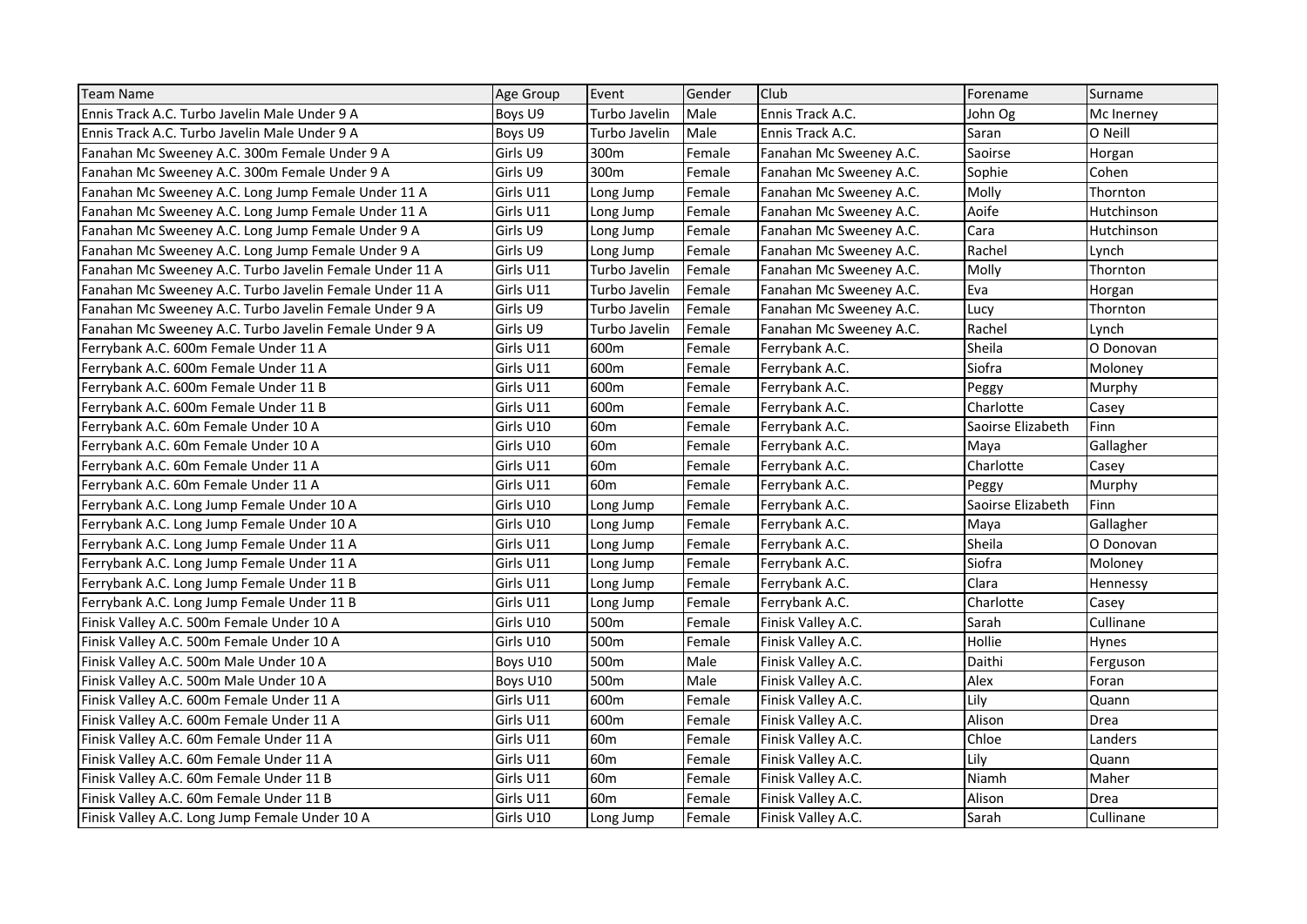| <b>Team Name</b>                                   | Age Group | Event           | Gender | Club               | Forename | Surname      |
|----------------------------------------------------|-----------|-----------------|--------|--------------------|----------|--------------|
| Finisk Valley A.C. Long Jump Female Under 10 A     | Girls U10 | Long Jump       | Female | Finisk Valley A.C. | Hollie   | Hynes        |
| Finisk Valley A.C. Long Jump Female Under 11 A     | Girls U11 | Long Jump       | Female | Finisk Valley A.C. | Anna     | Cullinane    |
| Finisk Valley A.C. Long Jump Female Under 11 A     | Girls U11 | Long Jump       | Female | Finisk Valley A.C. | Chloe    | Landers      |
| Finisk Valley A.C. Long Jump Female Under 11 B     | Girls U11 | Long Jump       | Female | Finisk Valley A.C. | Kate     | Longan       |
| Finisk Valley A.C. Long Jump Female Under 11 B     | Girls U11 | Long Jump       | Female | Finisk Valley A.C. | Niamh    | Maher        |
| Finisk Valley A.C. Long Jump Female Under 9 A      | Girls U9  | Long Jump       | Female | Finisk Valley A.C. | Clodagh  | Scanlan      |
| Finisk Valley A.C. Long Jump Female Under 9 A      | Girls U9  | Long Jump       | Female | Finisk Valley A.C. | Ruby     | Foran        |
| Finisk Valley A.C. Long Jump Male Under 10 A       | Boys U10  | Long Jump       | Male   | Finisk Valley A.C. | Daithi   | Ferguson     |
| Finisk Valley A.C. Long Jump Male Under 10 A       | Boys U10  | Long Jump       | Male   | Finisk Valley A.C. | Oscar    | Lombard      |
| Finisk Valley A.C. Long Jump Male Under 9 A        | Boys U9   | Long Jump       | Male   | Finisk Valley A.C. | Harry    | Drea         |
| Finisk Valley A.C. Long Jump Male Under 9 A        | Boys U9   | Long Jump       | Male   | Finisk Valley A.C. | Matthew  | Longan       |
| Finisk Valley A.C. Turbo Javelin Female Under 11 A | Girls U11 | Turbo Javelin   | Female | Finisk Valley A.C. | Anna     | Cullinane    |
| Finisk Valley A.C. Turbo Javelin Female Under 11 A | Girls U11 | Turbo Javelin   | Female | Finisk Valley A.C. | Kate     | Longan       |
| Finisk Valley A.C. Turbo Javelin Female Under 9 A  | Girls U9  | Turbo Javelin   | Female | Finisk Valley A.C. | Clodagh  | Scanlan      |
| Finisk Valley A.C. Turbo Javelin Female Under 9 A  | Girls U9  | Turbo Javelin   | Female | Finisk Valley A.C. | Ruby     | Foran        |
| Finisk Valley A.C. Turbo Javelin Male Under 10 A   | Boys U10  | Turbo Javelin   | Male   | Finisk Valley A.C. | Hector   | Oakley Nolan |
| Finisk Valley A.C. Turbo Javelin Male Under 10 A   | Boys U10  | Turbo Javelin   | Male   | Finisk Valley A.C. | Oscar    | Lombard      |
| Iveragh A.C. 500m Female Under 10 A                | Girls U10 | 500m            | Female | Iveragh A.C.       | Lea      | Kelly        |
| Iveragh A.C. 500m Female Under 10 A                | Girls U10 | 500m            | Female | Iveragh A.C.       | Tiernagh | Mc Gill      |
| Iveragh A.C. 600m Female Under 11 A                | Girls U11 | 600m            | Female | Iveragh A.C.       | Kiana    | Santos       |
| Iveragh A.C. 600m Female Under 11 A                | Girls U11 | 600m            | Female | Iveragh A.C.       | Lucy     | O Connell    |
| Iveragh A.C. 60m Female Under 10 A                 | Girls U10 | 60 <sub>m</sub> | Female | Iveragh A.C.       | Lea      | Kelly        |
| Iveragh A.C. 60m Female Under 10 A                 | Girls U10 | 60 <sub>m</sub> | Female | Iveragh A.C.       | Tiernagh | Mc Gill      |
| Iveragh A.C. 60m Female Under 11 A                 | Girls U11 | 60 <sub>m</sub> | Female | Iveragh A.C.       | Michaela | Kelly        |
| Iveragh A.C. 60m Female Under 11 A                 | Girls U11 | 60 <sub>m</sub> | Female | Iveragh A.C.       | Kiana    | Santos       |
| Iveragh A.C. Long Jump Male Under 10 A             | Boys U10  | Long Jump       | Male   | Iveragh A.C.       | larliath | O Chonchúir  |
| Iveragh A.C. Long Jump Male Under 10 A             | Boys U10  | Long Jump       | Male   | Iveragh A.C.       | Noah     | O Chonchúir  |
| Iveragh A.C. Long Jump Male Under 9 A              | Boys U9   | Long Jump       | Male   | Iveragh A.C.       | Ernesto  | Moral Blanco |
| Iveragh A.C. Long Jump Male Under 9 A              | Boys U9   | Long Jump       | Male   | Iveragh A.C.       | Donagh   | O Chonchúir  |
| Iveragh A.C. Turbo Javelin Male Under 10 A         | Boys U10  | Turbo Javelin   | Male   | Iveragh A.C.       | larliath | O Chonchúir  |
| Iveragh A.C. Turbo Javelin Male Under 10 A         | Boys U10  | Turbo Javelin   | Male   | Iveragh A.C.       | Noah     | O Chonchúir  |
| Iveragh A.C. Turbo Javelin Male Under 9 A          | Boys U9   | Turbo Javelin   | Male   | Iveragh A.C.       | Ernesto  | Moral Blanco |
| Iveragh A.C. Turbo Javelin Male Under 9 A          | Boys U9   | Turbo Javelin   | Male   | Iveragh A.C.       | Donagh   | O Chonchúir  |
| Leevale A.C. 300m Male Under 9 A                   | Boys U9   | 300m            | Male   | Leevale A.C.       | Matthew  | Creagh       |
| Leevale A.C. 300m Male Under 9 A                   | Boys U9   | 300m            | Male   | Leevale A.C.       | Auden    | Bambury      |
| Leevale A.C. Long Jump Female Under 11 A           | Girls U11 | Long Jump       | Female | Leevale A.C.       | Leah     | O Donovan    |
| Leevale A.C. Long Jump Female Under 11 A           | Girls U11 | Long Jump       | Female | Leevale A.C.       | Aideen   | Hegarty      |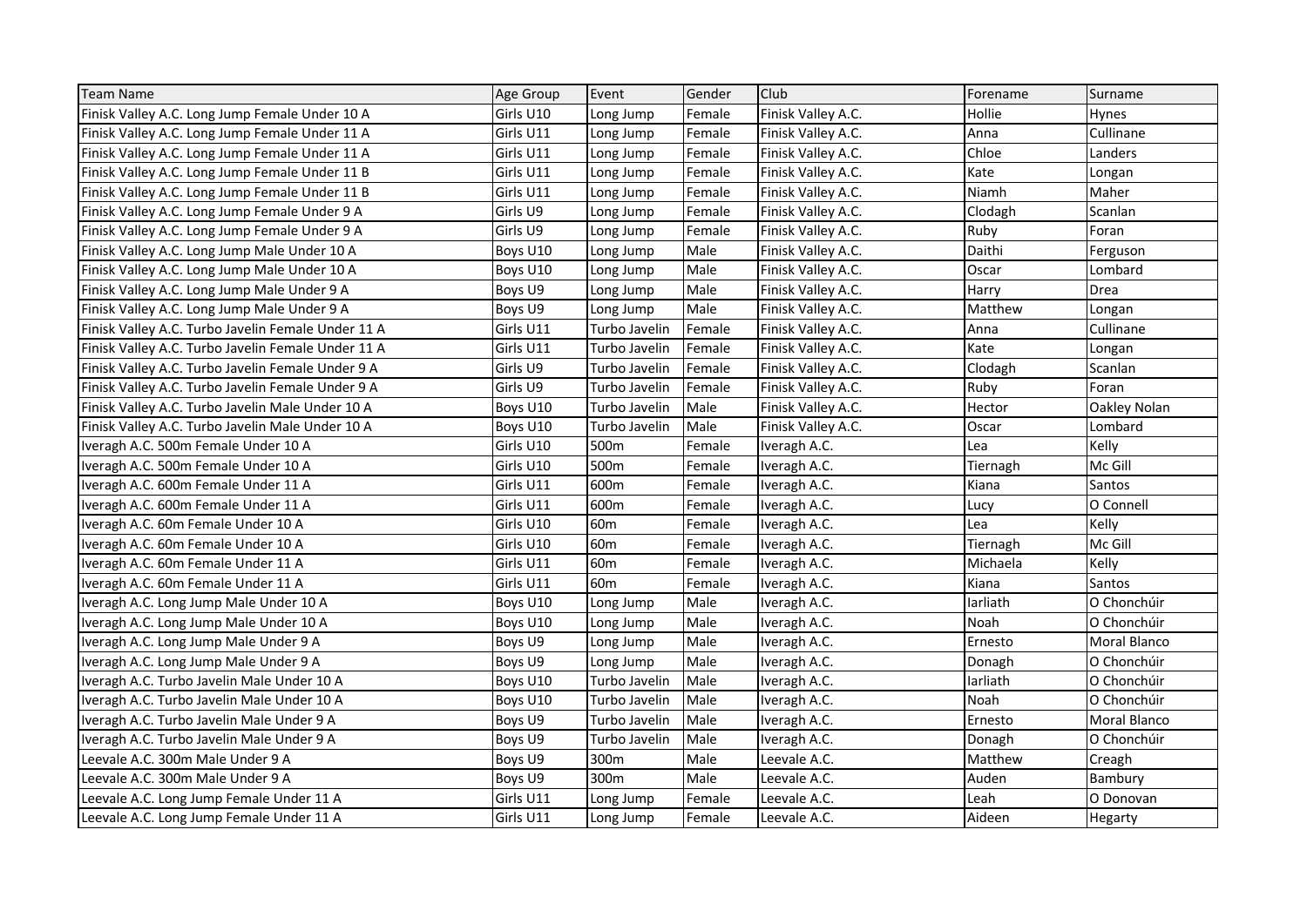| <b>Team Name</b>                         | <b>Age Group</b> | Event           | Gender | Club          | Forename     | Surname      |
|------------------------------------------|------------------|-----------------|--------|---------------|--------------|--------------|
| Leevale A.C. Long Jump Female Under 11 B | Girls U11        | Long Jump       | Female | Leevale A.C.  | Sophie       | Randles      |
| Leevale A.C. Long Jump Female Under 11 B | Girls U11        | Long Jump       | Female | Leevale A.C.  | Ellie        | O Connor     |
| Leevale A.C. 60m Female Under 11A        | Girls U11        | 60m             | Female | Leevale A.C.  | Sophie       | Randals      |
| Leevale A.C. 60m Female Under 11A        | Girls U11        | 60 <sub>m</sub> | Female | Leevale A.C.  | Aideen       | Hegarty      |
| Limerick A.C. 300m Female Under 9 A      | Girls U9         | 300m            | Female | Limerick A.C. | Anna         | Murphy       |
| Limerick A.C. 300m Female Under 9 A      | Girls U9         | 300m            | Female | Limerick A.C. | Alana        | Ryan         |
| Limerick A.C. 300m Female Under 9 B      | Girls U9         | 300m            | Female | Limerick A.C. | Isabelle     | Connolly     |
| Limerick A.C. 300m Female Under 9 B      | Girls U9         | 300m            | Female | Limerick A.C. | Zoey         | Slattery     |
| Limerick A.C. 300m Male Under 9 A        | Boys U9          | 300m            | Male   | Limerick A.C. | Tom          | Lynch        |
| Limerick A.C. 300m Male Under 9 A        | Boys U9          | 300m            | Male   | Limerick A.C. | Conor        | Oliver       |
| Limerick A.C. 500m Female Under 10 A     | Girls U10        | 500m            | Female | Limerick A.C. | Crea         | Moore        |
| Limerick A.C. 500m Female Under 10 A     | Girls U10        | 500m            | Female | Limerick A.C. | Zara         | Coman        |
| Limerick A.C. 500m Female Under 10 B     | Girls U10        | 500m            | Female | Limerick A.C. | Rachel       | Ryan         |
| Limerick A.C. 500m Female Under 10 B     | Girls U10        | 500m            | Female | Limerick A.C. | Alison       | Ryan         |
| Limerick A.C. 500m Male Under 10 A       | Boys U10         | 500m            | Male   | Limerick A.C. | Tom          | Keogh        |
| Limerick A.C. 500m Male Under 10 A       | Boys U10         | 500m            | Male   | Limerick A.C. | Jack         | Ryan         |
| Limerick A.C. 500m Male Under 10 B       | Boys U10         | 500m            | Male   | Limerick A.C. | Patrick      | Keogh        |
| Limerick A.C. 500m Male Under 10 B       | Boys U10         | 500m            | Male   | Limerick A.C. | Diarmuid     | Kelly        |
| Limerick A.C. 600m Female Under 11 A     | Girls U11        | 600m            | Female | Limerick A.C. | Abi          | Hannafin     |
| Limerick A.C. 600m Female Under 11 A     | Girls U11        | 600m            | Female | Limerick A.C. | Ellen        | Farrell      |
| Limerick A.C. 600m Male Under 11 A       | Boys U11         | 600m            | Male   | Limerick A.C. | Rian         | Kiely Keogan |
| Limerick A.C. 600m Male Under 11 A       | Boys U11         | 600m            | Male   | Limerick A.C. | Killian      | Coman        |
| Limerick A.C. 600m Male Under 11 B       | Boys U11         | 600m            | Male   | Limerick A.C. | <b>Myles</b> | Anderson     |
| Limerick A.C. 600m Male Under 11 B       | Boys U11         | 600m            | Male   | Limerick A.C. | Christopher  | Cannon       |
| Limerick A.C. 60m Female Under 10 A      | Girls U10        | 60m             | Female | Limerick A.C. | Julie        | Quigely      |
| Limerick A.C. 60m Female Under 10 A      | Girls U10        | 60 <sub>m</sub> | Female | Limerick A.C. | Elaine       | Considine    |
| Limerick A.C. 60m Female Under 10 B      | Girls U10        | 60m             | Female | Limerick A.C. | Alison       | Ryan         |
| Limerick A.C. 60m Female Under 10 B      | Girls U10        | 60 <sub>m</sub> | Female | Limerick A.C. | Rachel       | Ryan         |
| Limerick A.C. 60m Female Under 11 A      | Girls U11        | 60 <sub>m</sub> | Female | Limerick A.C. | Abi          | Hannafin     |
| Limerick A.C. 60m Female Under 11 A      | Girls U11        | 60 <sub>m</sub> | Female | Limerick A.C. | Ellen        | Farrell      |
| Limerick A.C. 60m Female Under 9 A       | Girls U9         | 60 <sub>m</sub> | Female | Limerick A.C. | Alana        | Ryan         |
| Limerick A.C. 60m Female Under 9 A       | Girls U9         | 60 <sub>m</sub> | Female | Limerick A.C. | Isabelle     | Connolly     |
| Limerick A.C. 60m Female Under 9 B       | Girls U9         | 60m             | Female | Limerick A.C. | Emily        | Cunningham   |
| Limerick A.C. 60m Female Under 9 B       | Girls U9         | 60 <sub>m</sub> | Female | Limerick A.C. | Zoey         | Slattery     |
| Limerick A.C. 60m Male Under 10 A        | Boys U10         | 60 <sub>m</sub> | Male   | Limerick A.C. | Tom          | Keogh        |
| Limerick A.C. 60m Male Under 10 A        | Boys U10         | 60 <sub>m</sub> | Male   | Limerick A.C. | Jack         | Ryan         |
| Limerick A.C. 60m Male Under 10 B        | Boys U10         | 60 <sub>m</sub> | Male   | Limerick A.C. | Ben          | Mc Dermott   |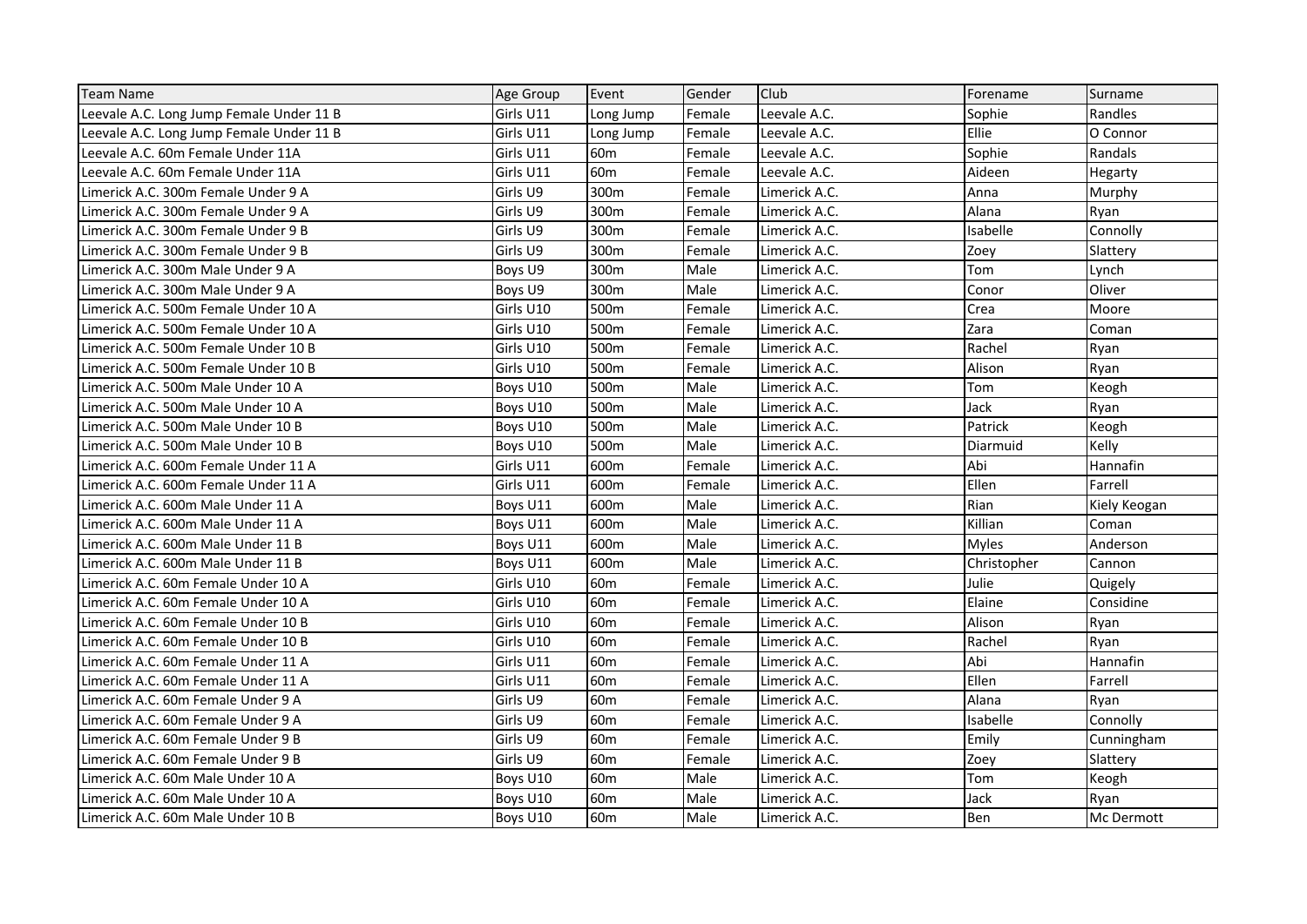| <b>Team Name</b>                            | Age Group | Event           | Gender | Club          | Forename     | Surname              |
|---------------------------------------------|-----------|-----------------|--------|---------------|--------------|----------------------|
| Limerick A.C. 60m Male Under 10 B           | Boys U10  | 60 <sub>m</sub> | Male   | Limerick A.C. | Diarmuid     | Kelly                |
| Limerick A.C. 60m Male Under 11 A           | Boys U11  | 60 <sub>m</sub> | Male   | Limerick A.C. | Rian         | Kiely Keogan         |
| Limerick A.C. 60m Male Under 11 A           | Boys U11  | 60m             | Male   | Limerick A.C. | Killian      | Coman                |
| Limerick A.C. 60m Male Under 9 A            | Boys U9   | 60 <sub>m</sub> | Male   | Limerick A.C. | Conor        | Oliver               |
| Limerick A.C. 60m Male Under 9 A            | Boys U9   | 60 <sub>m</sub> | Male   | Limerick A.C. | Tom          | Reid                 |
| Limerick A.C. Long Jump Female Under 10 A   | Girls U10 | Long Jump       | Female | Limerick A.C. | Crea         | Moore                |
| Limerick A.C. Long Jump Female Under 10 A   | Girls U10 | Long Jump       | Female | Limerick A.C. | Zara         | Coman                |
| Limerick A.C. Long Jump Female Under 10 B   | Girls U10 | Long Jump       | Female | Limerick A.C. | Elaine       | Considine            |
| Limerick A.C. Long Jump Female Under 10 B   | Girls U10 | Long Jump       | Female | Limerick A.C. | Katie        | Broughton            |
| Limerick A.C. Long Jump Female Under 9 A    | Girls U9  | Long Jump       | Female | Limerick A.C. | Anna         | Murphy               |
| Limerick A.C. Long Jump Female Under 9 A    | Girls U9  | Long Jump       | Female | Limerick A.C. | Caragh       | Treacy               |
| Limerick A.C. Long Jump Female Under 9 B    | Girls U9  | Long Jump       | Female | Limerick A.C. | Emily        | Cunningham           |
| Limerick A.C. Long Jump Female Under 9 B    | Girls U9  | Long Jump       | Female | Limerick A.C. | Lara         | Broughton            |
| Limerick A.C. Long Jump Male Under 11 A     | Boys U11  | Long Jump       | Male   | Limerick A.C. | <b>Myles</b> | Anderson             |
| Limerick A.C. Long Jump Male Under 11 A     | Boys U11  | Long Jump       | Male   | Limerick A.C. | Christopher  | Cannon               |
| Limerick A.C. Long Jump Male Under 9 A      | Boys U9   | Long Jump       | Male   | Limerick A.C. | Tom          | Lynch                |
| Limerick A.C. Long Jump Male Under 9 A      | Boys U9   | Long Jump       | Male   | Limerick A.C. | Tom          | Reid                 |
| Limerick A.C. Turbo Javelin Male Under 10 A | Boys U10  | Turbo Javelin   | Male   | Limerick A.C. | Rian         | <b>Boland</b>        |
| Limerick A.C. Turbo Javelin Male Under 10 A | Boys U10  | Turbo Javelin   | Male   | Limerick A.C. | Patrick      | Keogh                |
| Midleton A.C. 300m Female Under 9 A         | Girls U9  | 300m            | Female | Midleton A.C. | Aoibh        | Mc Govern            |
| Midleton A.C. 300m Female Under 9 A         | Girls U9  | 300m            | Female | Midleton A.C. | May          | Kelleher             |
| Midleton A.C. 600m Female Under 11 A        | Girls U11 | 600m            | Female | Midleton A.C. | Anna         | <b>Twomey Blanco</b> |
| Midleton A.C. 600m Female Under 11 A        | Girls U11 | 600m            | Female | Midleton A.C. | Sorcha       | O Driscoll           |
| Midleton A.C. 60m Female Under 11 A         | Girls U11 | 60 <sub>m</sub> | Female | Midleton A.C. | Abi          | Pyne                 |
| Midleton A.C. 60m Female Under 11 A         | Girls U11 | 60m             | Female | Midleton A.C. | Anna         | Twomey Blanco        |
| Midleton A.C. 60m Female Under 11 B         | Girls U11 | 60 <sub>m</sub> | Female | Midleton A.C. | Maia         | O Connor             |
| Midleton A.C. 60m Female Under 11 B         | Girls U11 | 60m             | Female | Midleton A.C. | Sorcha       | O Driscoll           |
| Midleton A.C. 60m Female Under 9 A          | Girls U9  | 60 <sub>m</sub> | Female | Midleton A.C. | Aoibh        | Mc Govern            |
| Midleton A.C. 60m Female Under 9 A          | Girls U9  | 60 <sub>m</sub> | Female | Midleton A.C. | Louise       | Roche                |
| Midleton A.C. 60m Male Under 11 A           | Boys U11  | 60 <sub>m</sub> | Male   | Midleton A.C. | Jesse        | Ebo                  |
| Midleton A.C. 60m Male Under 11 A           | Boys U11  | 60 <sub>m</sub> | Male   | Midleton A.C. | Ronan        | Callanan             |
| Midleton A.C. Long Jump Female Under 9 A    | Girls U9  | Long Jump       | Female | Midleton A.C. | Louise       | Roche                |
| Midleton A.C. Long Jump Female Under 9 A    | Girls U9  | Long Jump       | Female | Midleton A.C. | Siun         | O Driscoll           |
| Midleton A.C. Long Jump Male Under 11 A     | Boys U11  | Long Jump       | Male   | Midleton A.C. | Michael      | Lowney               |
| Midleton A.C. Long Jump Male Under 11 A     | Boys U11  | Long Jump       | Male   | Midleton A.C. | Ronan        | Callanan             |
| Midleton A.C. Turbo Javelin Male Under 11 A | Boys U11  | Turbo Javelin   | Male   | Midleton A.C. | Dara         | Kelleher             |
| Midleton A.C. Turbo Javelin Male Under 11 A | Boys U11  | Turbo Javelin   | Male   | Midleton A.C. | Jesse        | Ebo                  |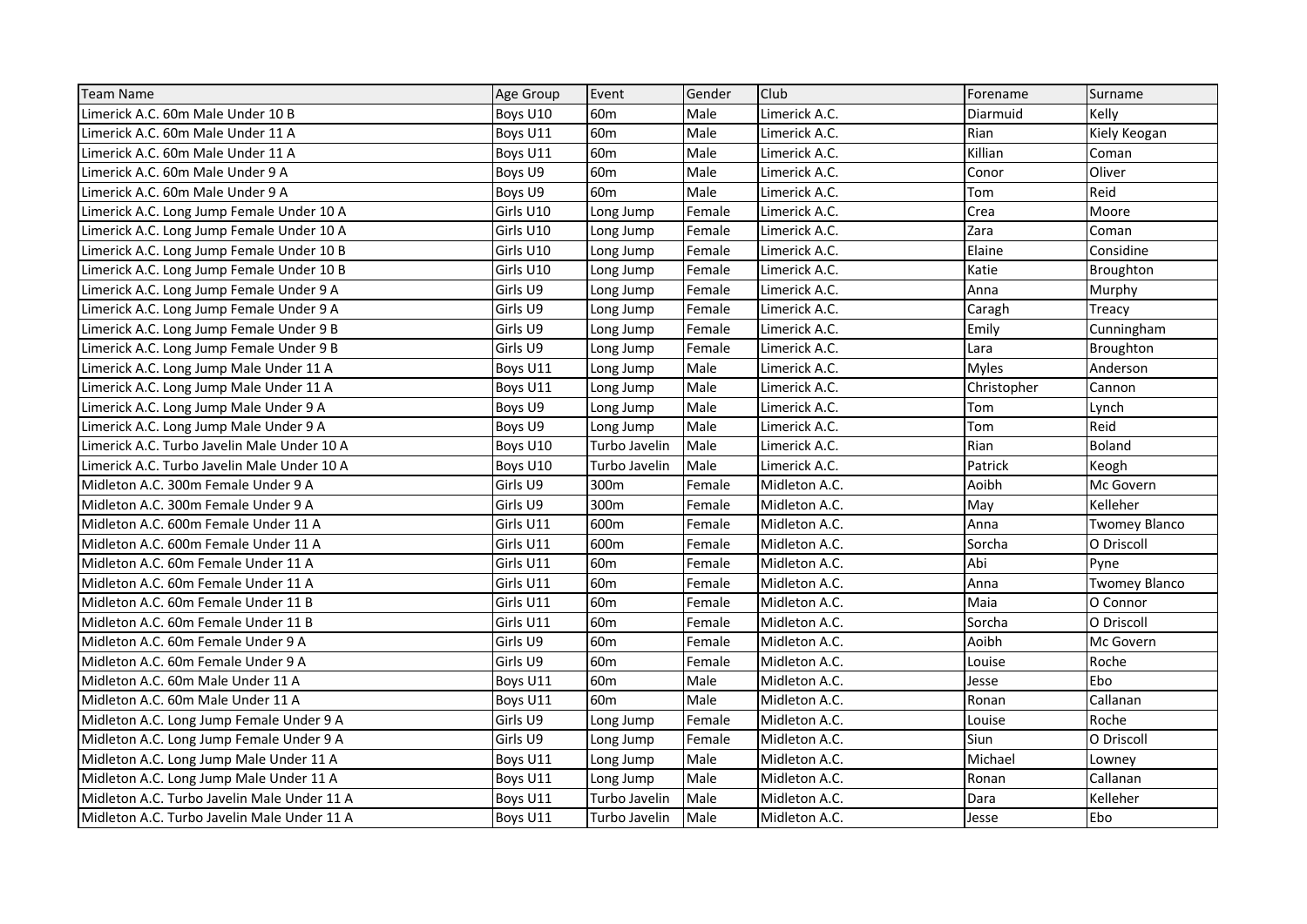| <b>Team Name</b>                           | Age Group | Event            | Gender | Club            | Forename  | Surname         |
|--------------------------------------------|-----------|------------------|--------|-----------------|-----------|-----------------|
| Moyne A.C. 500m Male Under 10 A            | Boys U10  | 500m             | Male   | Moyne A.C.      | Fionn     | Phelan          |
| Moyne A.C. 500m Male Under 10 A            | Boys U10  | 500m             | Male   | Moyne A.C.      | Senan     | Phelan          |
| Moyne A.C. 60m Female Under 10 A           | Girls U10 | 60 <sub>m</sub>  | Female | Moyne A.C.      | Doireann  | Quinlan         |
| Moyne A.C. 60m Female Under 10 A           | Girls U10 | 60 <sub>m</sub>  | Female | Moyne A.C.      | Eva       | Maher           |
| Moyne A.C. 60m Female Under 9 A            | Girls U9  | 60 <sub>m</sub>  | Female | Moyne A.C.      | Lily      | Murphy          |
| Moyne A.C. 60m Female Under 9 A            | Girls U9  | 60 <sub>m</sub>  | Female | Moyne A.C.      | Meadhb    | Hall            |
| Moyne A.C. 60m Female Under 9 B            | Girls U9  | 60 <sub>m</sub>  | Female | Moyne A.C.      | Annie     | Ely             |
| Moyne A.C. 60m Female Under 9 B            | Girls U9  | 60m              | Female | Moyne A.C.      | Órlaith   | Costigan        |
| Moyne A.C. Long Jump Female Under 9 A      | Girls U9  | Long Jump        | Female | Moyne A.C.      | Lily      | Murphy          |
| Moyne A.C. Long Jump Female Under 9 A      | Girls U9  | Long Jump        | Female | Moyne A.C.      | Meadhb    | Hall            |
| Moyne A.C. Long Jump Male Under 10 A       | Boys U10  | Long Jump        | Male   | Moyne A.C.      | Darragh   | Maher           |
| Moyne A.C. Long Jump Male Under 10 A       | Boys U10  | Long Jump        | Male   | Moyne A.C.      | Daniel    | Delaney         |
| Newport A.C. 300m Male Under 9 A           | Boys U9   | 300m             | Male   | Newport A.C.    | Isaac     | Finch           |
| Newport A.C. 300m Male Under 9 A           | Boys U9   | 300m             | Male   | Newport A.C.    | George    | O Brien         |
| Newport A.C. 500m Female Under 10 A        | Girls U10 | 500m             | Female | Newport A.C.    | Ailish    | <b>Bourke</b>   |
| Newport A.C. 500m Female Under 10 A        | Girls U10 | 500m             | Female | Newport A.C.    | Aoibheann | Morgan          |
| Newport A.C. 500m Male Under 10 A          | Boys U10  | 500m             | Male   | Newport A.C.    | Aaron     | Savage          |
| Newport A.C. 500m Male Under 10 A          | Boys U10  | 500m             | Male   | Newport A.C.    | Fred      | Morrissey       |
| Newport A.C. 600m Female Under 11 A        | Girls U11 | 600m             | Female | Newport A.C.    | Cate      | O Brien         |
| Newport A.C. 600m Female Under 11 A        | Girls U11 | 600m             | Female | Newport A.C.    | Penelope  | Finch           |
| Newport A.C. 600m Male Under 11 A          | Boys U11  | 600m             | Male   | Newport A.C.    | Ben       | Healy           |
| Newport A.C. 600m Male Under 11 A          | Boys U11  | 600m             | Male   | Newport A.C.    | Cathal    | Grimes          |
| Newport A.C. 60m Female Under 10 A         | Girls U10 | 60 <sub>m</sub>  | Female | Newport A.C.    | Ailish    | Bourke          |
| Newport A.C. 60m Female Under 10 A         | Girls U10 | 60 <sub>m</sub>  | Female | Newport A.C.    | Aoibheann | Morgan          |
| Newport A.C. Long Jump Male Under 11 A     | Boys U11  | Long Jump        | Male   | Newport A.C.    | Ronan     | Gleeson         |
| Newport A.C. Long Jump Male Under 11 A     | Boys U11  | Long Jump        | Male   | Newport A.C.    | Will      | <b>Brassill</b> |
| Newport A.C. Long Jump Male Under 9 A      | Boys U9   | Long Jump        | Male   | Newport A.C.    | Isaac     | Finch           |
| Newport A.C. Long Jump Male Under 9 A      | Boys U9   | Long Jump        | Male   | Newport A.C.    | George    | O Brien         |
| Newport A.C. Turbo Javelin Male Under 10 A | Boys U10  | Turbo Javelin    | Male   | Newport A.C.    | Aaron     | Savage          |
| Newport A.C. Turbo Javelin Male Under 10 A | Boys U10  | Turbo Javelin    | Male   | Newport A.C.    | Fred      | Morrissey       |
| North Cork A.C. 300m Male Under 9 A        | Boys U9   | 300m             | Male   | North Cork A.C. | Luke      | Robertson       |
| North Cork A.C. 300m Male Under 9 A        | Boys U9   | 300m             | Male   | North Cork A.C. | Sam       | Robertson       |
| North Cork A.C. 300m Male Under 9 B        | Boys U9   | 300m             | Male   | North Cork A.C. | Owen      | Mc Carthy       |
| North Cork A.C. 300m Male Under 9 B        | Boys U9   | 300m             | Male   | North Cork A.C. | David     | Collins         |
| North Cork A.C. 500m Female Under 10 A     | Girls U10 | 500m             | Female | North Cork A.C. | Lauren    | O Connor        |
| North Cork A.C. 500m Female Under 10 A     | Girls U10 | 500m             | Female | North Cork A.C. | Erica     | Ruane           |
| North Cork A.C. 500m Male Under 10 A       | Boys U10  | 500 <sub>m</sub> | Male   | North Cork A.C. | Eoin      | Golden          |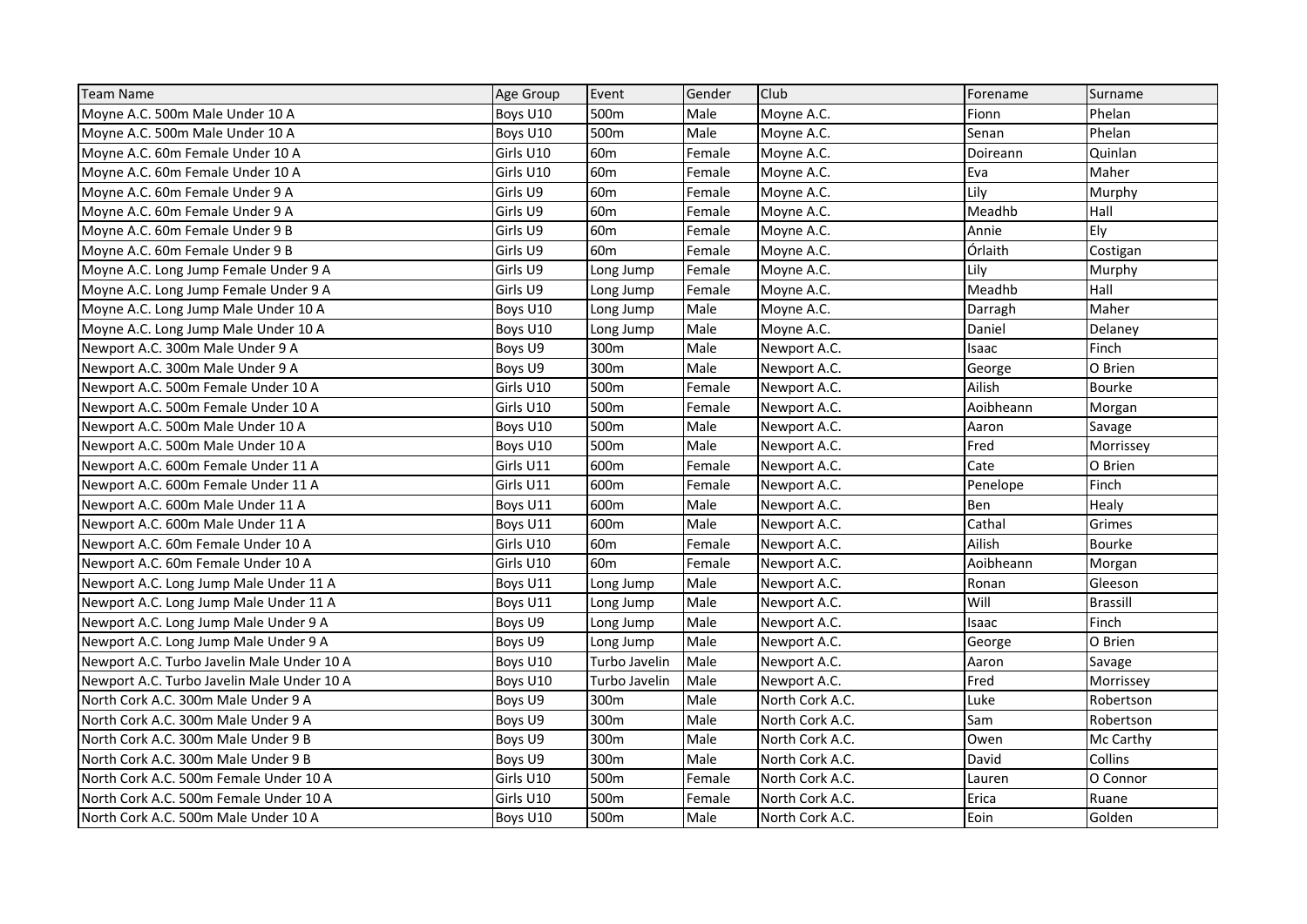| <b>Team Name</b>                                | Age Group | Event           | Gender | Club                       | Forename   | Surname    |
|-------------------------------------------------|-----------|-----------------|--------|----------------------------|------------|------------|
| North Cork A.C. 500m Male Under 10 A            | Boys U10  | 500m            | Male   | North Cork A.C.            | Diarmuid   | Angland    |
| North Cork A.C. 500m Male Under 10 B            | Boys U10  | 500m            | Male   | North Cork A.C.            | Dan        | Duggan     |
| North Cork A.C. 500m Male Under 10 B            | Boys U10  | 500m            | Male   | North Cork A.C.            | Daniel     | Looney     |
| North Cork A.C. 600m Female Under 11 A          | Girls U11 | 600m            | Female | North Cork A.C.            | Grace      | Healy      |
| North Cork A.C. 600m Female Under 11 A          | Girls U11 | 600m            | Female | North Cork A.C.            | Sophie     | Collins    |
| North Cork A.C. 600m Male Under 11 A            | Boys U11  | 600m            | Male   | North Cork A.C.            | Kyle       | Hunter     |
| North Cork A.C. 600m Male Under 11 A            | Boys U11  | 600m            | Male   | North Cork A.C.            | Paudi      | Murphy     |
| North Cork A.C. 600m Male Under 11 B            | Boys U11  | 600m            | Male   | North Cork A.C.            | Mason      | Walsh      |
| North Cork A.C. 600m Male Under 11 B            | Boys U11  | 600m            | Male   | North Cork A.C.            | Anthony    | Maher      |
| North Cork A.C. 60m Female Under 10 A           | Girls U10 | 60 <sub>m</sub> | Female | North Cork A.C.            | Lauren     | O Connor   |
| North Cork A.C. 60m Female Under 10 A           | Girls U10 | 60 <sub>m</sub> | Female | North Cork A.C.            | Erica      | Ruane      |
| North Cork A.C. 60m Female Under 11 A           | Girls U11 | 60 <sub>m</sub> | Female | North Cork A.C.            | Mairead    | O Sullivan |
| North Cork A.C. 60m Female Under 11 A           | Girls U11 | 60 <sub>m</sub> | Female | North Cork A.C.            | Sarah Kate | O Connell  |
| North Cork A.C. 60m Female Under 9 A            | Girls U9  | 60 <sub>m</sub> | Female | North Cork A.C.            | Coleen     | Whelan     |
| North Cork A.C. 60m Female Under 9 A            | Girls U9  | 60 <sub>m</sub> | Female | North Cork A.C.            | Orlaith    | Lyne       |
| North Cork A.C.Turbo Javelin Female Under 9 A   | Girls U9  | Turbo Javelin   | Female | North Cork A.C.            | Coleen     | Whelan     |
| North Cork A.C. Turbo Javelin Female Under 9 A  | Girls U9  | Turbo Javelin   | Female | North Cork A.C.            | Orlaith    | Lyne       |
| North Cork A.C. 60m Male Under 10 A             | Boys U10  | 60 <sub>m</sub> | Male   | North Cork A.C.            | Adam       | Gleeson    |
| North Cork A.C. 60m Male Under 10 A             | Boys U10  | 60 <sub>m</sub> | Male   | North Cork A.C.            | Josh       | Miller     |
| North Cork A.C. 60m Male Under 10 B             | Boys U10  | 60 <sub>m</sub> | Male   | North Cork A.C.            | Gearoid    | Heffernan  |
| North Cork A.C. 60m Male Under 10 B             | Boys U10  | 60 <sub>m</sub> | Male   | North Cork A.C.            | Jack       | Linehan    |
| North Cork A.C. 60m Male Under 11 A             | Boys U11  | 60 <sub>m</sub> | Male   | North Cork A.C.            | Mason      | Walsh      |
| North Cork A.C. 60m Male Under 11 A             | Boys U11  | 60 <sub>m</sub> | Male   | North Cork A.C.            | Anthony    | Maher      |
| North Cork A.C. 60m Male Under 11 B             | Boys U11  | 60 <sub>m</sub> | Male   | North Cork A.C.            | Adam       | O Flynn    |
| North Cork A.C. 60m Male Under 11 B             | Boys U11  | 60 <sub>m</sub> | Male   | North Cork A.C.            | Paudi      | Murphy     |
| North Cork A.C. 60m Male Under 9 A              | Boys U9   | 60 <sub>m</sub> | Male   | North Cork A.C.            | Luke       | Robertson  |
| North Cork A.C. 60m Male Under 9 A              | Boys U9   | 60 <sub>m</sub> | Male   | North Cork A.C.            | Sam        | Robertson  |
| North Cork A.C. 60m Male Under 9 B              | Boys U9   | 60 <sub>m</sub> | Male   | North Cork A.C.            | David      | Collins    |
| North Cork A.C. 60m Male Under 9 B              | Boys U9   | 60 <sub>m</sub> | Male   | North Cork A.C.            | Owen       | Mc Carthy  |
| North Cork A.C. Long Jump Male Under 10 A       | Boys U10  | Long Jump       | Male   | North Cork A.C.            | Adam       | Gleeson    |
| North Cork A.C. Long Jump Male Under 10 A       | Boys U10  | Long Jump       | Male   | North Cork A.C.            | Diarmuid   | Angland    |
| North Cork A.C. Turbo Javelin Male Under 11 A   | Boys U11  | Turbo Javelin   | Male   | North Cork A.C.            | Kyle       | Hunter     |
| North Cork A.C. Turbo Javelin Male Under 11 A   | Boys U11  | Turbo Javelin   | Male   | North Cork A.C.            | Adam       | O Flynn    |
| St. Brendan's A.C. (Kerry) 500m Male Under 10 A | Boys U10  | 500m            | Male   | St. Brendan's A.C. (Kerry) | Corey      | O Carroll  |
| St. Brendan's A.C. (Kerry) 500m Male Under 10 A | Boys U10  | 500m            | Male   | St. Brendan's A.C. (Kerry) | Cody       | Mc Kenna   |
| St. Brendan's A.C. (Kerry) 600m Male Under 11 A | Boys U11  | 600m            | Male   | St. Brendan's A.C. (Kerry) | Conor      | Walshe     |
| St. Brendan's A.C. (Kerry) 600m Male Under 11 A | Boys U11  | 600m            | Male   | St. Brendan's A.C. (Kerry) | Seán       | Collins    |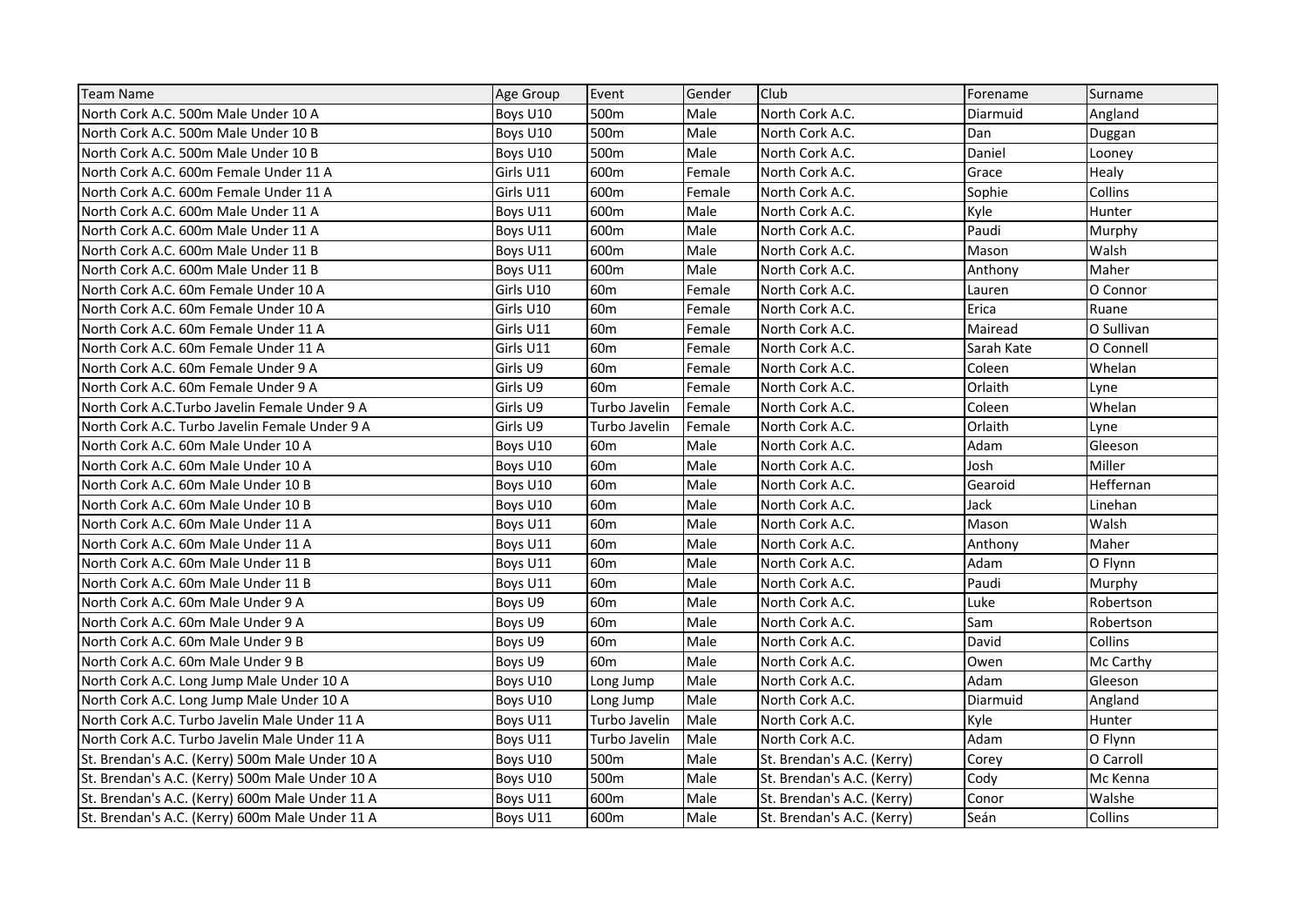| <b>Team Name</b>                                           | Age Group | Event           | Gender | Club                       | Forename | Surname          |
|------------------------------------------------------------|-----------|-----------------|--------|----------------------------|----------|------------------|
| St. Brendan's A.C. (Kerry) 60m Female Under 11 A           | Girls U11 | 60 <sub>m</sub> | Female | St. Brendan's A.C. (Kerry) | Ruby     | Wallace          |
| St. Brendan's A.C. (Kerry) 60m Female Under 11 A           | Girls U11 | 60 <sub>m</sub> | Female | St. Brendan's A.C. (Kerry) | Katie    | <b>Butler</b>    |
| St. Brendan's A.C. (Kerry) 60m Female Under 9 A            | Girls U9  | 60 <sub>m</sub> | Female | St. Brendan's A.C. (Kerry) | Amelia   | Dineen           |
| St. Brendan's A.C. (Kerry) 60m Female Under 9 A            | Girls U9  | 60 <sub>m</sub> | Female | St. Brendan's A.C. (Kerry) | Caoimhe  | O Driscoll       |
| St. Brendan's A.C. (Kerry) 60m Male Under 10 A             | Boys U10  | 60 <sub>m</sub> | Male   | St. Brendan's A.C. (Kerry) | Adam     | O Leary          |
| St. Brendan's A.C. (Kerry) 60m Male Under 10 A             | Boys U10  | 60 <sub>m</sub> | Male   | St. Brendan's A.C. (Kerry) | Colm     | Fletcher         |
| St. Brendan's A.C. (Kerry) 60m Male Under 10 B             | Boys U10  | 60 <sub>m</sub> | Male   | St. Brendan's A.C. (Kerry) | Corey    | O Carroll        |
| St. Brendan's A.C. (Kerry) 60m Male Under 10 B             | Boys U10  | 60 <sub>m</sub> | Male   | St. Brendan's A.C. (Kerry) | Cody     | Mc Kenna         |
| St. Brendan's A.C. (Kerry) Turbo Javelin Female Under 11 A | Girls U11 | Turbo Javelin   | Female | St. Brendan's A.C. (Kerry) | Katie    | <b>Butler</b>    |
| St. Brendan's A.C. (Kerry) Turbo Javelin Female Under 11 A | Girls U11 | Turbo Javelin   | Female | St. Brendan's A.C. (Kerry) | Ruby     | Wallace          |
| St. Brendan's A.C. (Kerry) Turbo Javelin Female Under 9 A  | Girls U9  | Turbo Javelin   | Female | St. Brendan's A.C. (Kerry) | Caoimhe  | O Driscoll       |
| St. Brendan's A.C. (Kerry) Turbo Javelin Female Under 9 A  | Girls U9  | Turbo Javelin   | Female | St. Brendan's A.C. (Kerry) | Amelia   | Dineen           |
| St. Brendan's A.C. (Kerry) Turbo Javelin Male Under 10 A   | Boys U10  | Turbo Javelin   | Male   | St. Brendan's A.C. (Kerry) | Colm     | Fletcher         |
| St. Brendan's A.C. (Kerry) Turbo Javelin Male Under 10 A   | Boys U10  | Turbo Javelin   | Male   | St. Brendan's A.C. (Kerry) | Adam     | O Leary          |
| St. Brendan's A.C. (Kerry) Turbo Javelin Male Under 11 A   | Boys U11  | Turbo Javelin   | Male   | St. Brendan's A.C. (Kerry) | Conor    | Walshe           |
| St. Brendan's A.C. (Kerry) Turbo Javelin Male Under 11 A   | Boys U11  | Turbo Javelin   | Male   | St. Brendan's A.C. (Kerry) | Seán     | Collins          |
| Star of the Laune A.C. 500m Male Under 10 A                | Boys U10  | 500m            | Male   | Star of the Laune A.C.     | Páidí    | Ó Muircheartaigh |
| Star of the Laune A.C. 500m Male Under 10 A                | Boys U10  | 500m            | Male   | Star of the Laune A.C.     | Joseph   | Locke            |
| Star of the Laune A.C. Turbo Javelin Male Under 10 A       | Boys U10  | Turbo Javelin   | Male   | Star of the Laune A.C.     | Páidí    | Ó Muircheartaigh |
| Star of the Laune A.C. Turbo Javelin Male Under 10 A       | Boys U10  | Turbo Javelin   | Male   | Star of the Laune A.C.     | Oisin    | Moore            |
| Templemore A.C. 500m Female Under 10 A                     | Girls U10 | 500m            | Female | Templemore A.C.            | Leah     | Scanlan          |
| Templemore A.C. 500m Female Under 10 A                     | Girls U10 | 500m            | Female | Templemore A.C.            | Lizzie   | Ryan             |
| Templemore A.C. 60m Female Under 10 A                      | Girls U10 | 60 <sub>m</sub> | Female | Templemore A.C.            | Rhea     | Austin           |
| Templemore A.C. 60m Female Under 10 A                      | Girls U10 | 60 <sub>m</sub> | Female | Templemore A.C.            | Leah     | Scanlan          |
| Templemore A.C. 60m Female Under 10 B                      | Girls U10 | 60 <sub>m</sub> | Female | Templemore A.C.            | Gráinne  | Hoare            |
| Templemore A.C. 60m Female Under 10 B                      | Girls U10 | 60 <sub>m</sub> | Female | Templemore A.C.            | Hazel    | Kennedy          |
| Templemore A.C. 60m Male Under 10 A                        | Boys U10  | 60 <sub>m</sub> | Male   | Templemore A.C.            | Dara     | Feehan           |
| Templemore A.C. 60m Male Under 10 A                        | Boys U10  | 60 <sub>m</sub> | Male   | Templemore A.C.            | Thomas   | Franks           |
| Templemore A.C. 60m Male Under 9 A                         | Boys U9   | 60 <sub>m</sub> | Male   | Templemore A.C.            | Edvard   | Zvirblis         |
| Templemore A.C. 60m Male Under 9 A                         | Boys U9   | 60 <sub>m</sub> | Male   | Templemore A.C.            | Thomas   | <b>Bourke</b>    |
| Templemore A.C. Long Jump Female Under 10 A                | Girls U10 | Long Jump       | Female | Templemore A.C.            | Rhea     | Austin           |
| Templemore A.C. Long Jump Female Under 10 A                | Girls U10 | Long Jump       | Female | Templemore A.C.            | Lizzie   | Ryan             |
| Templemore A.C. Long Jump Male Under 10 A                  | Boys U10  | Long Jump       | Male   | Templemore A.C.            | Dara     | Feehan           |
| Templemore A.C. Long Jump Male Under 10 A                  | Boys U10  | Long Jump       | Male   | Templemore A.C.            | Thomas   | Franks           |
| Templemore A.C. Long Jump Male Under 9 A                   | Boys U9   | Long Jump       | Male   | Templemore A.C.            | Edvard   | Zvirblis         |
| Templemore A.C. Long Jump Male Under 9 A                   | Boys U9   | Long Jump       | Male   | Templemore A.C.            | Patrick  | Meehan           |
| Templemore A.C. Turbo Javelin Male Under 11 A              | Boys U11  | Turbo Javelin   | Male   | Templemore A.C.            | Aaron    | Owens            |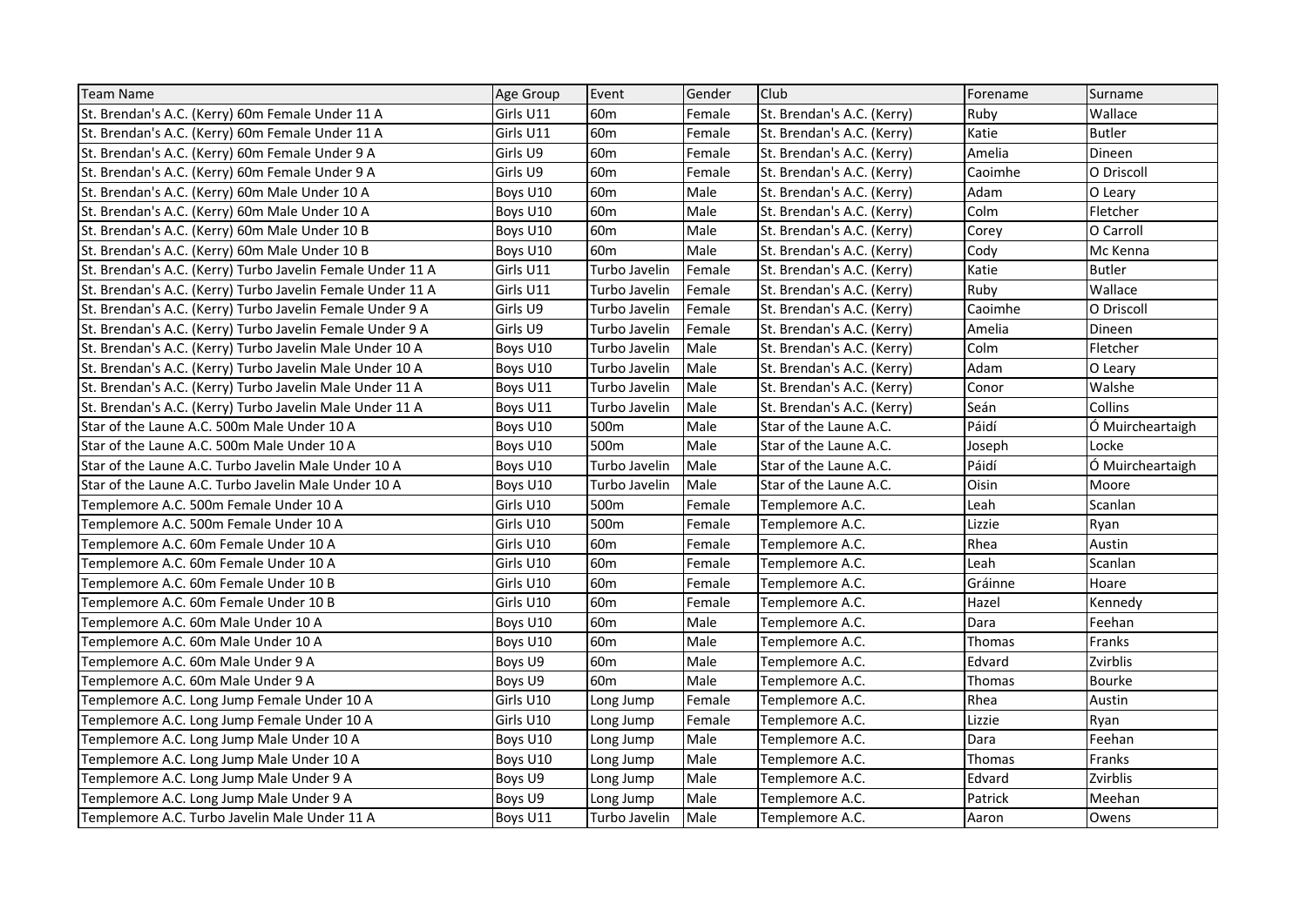| <b>Team Name</b>                                 | Age Group | Event           | Gender | Club                 | Forename | Surname        |
|--------------------------------------------------|-----------|-----------------|--------|----------------------|----------|----------------|
| Templemore A.C. Turbo Javelin Male Under 11 A    | Boys U11  | Turbo Javelin   | Male   | Templemore A.C.      | Paul     | Clarke         |
| Templemore A.C. Turbo Javelin Male Under 9 A     | Boys U9   | Turbo Javelin   | Male   | Templemore A.C.      | Cillian  | Stone          |
| Templemore A.C. Turbo Javelin Male Under 9 A     | Boys U9   | Turbo Javelin   | Male   | Templemore A.C.      | Thomas   | <b>Bourke</b>  |
| Tracton A.C. 600m Female Under 11 A              | Girls U11 | 600m            | Female | Tracton A.C.         | Libby    | Cunningham     |
| Tracton A.C. 600m Female Under 11 A              | Girls U11 | 600m            | Female | Tracton A.C.         | Sally    | Cunningham     |
| Tracton A.C. Turbo Javelin Female Under 11 A     | Girls U11 | Turbo Javelin   | Female | Tracton A.C.         | Sally    | Cunningham     |
| Tracton A.C. Turbo Javelin Female Under 11 A     | Girls U11 | Turbo Javelin   | Female | Tracton A.C.         | Libby    | Cunningham     |
| Tralee Harriers A.C. 300m Female Under 9 A       | Girls U9  | 300m            | Female | Tralee Harriers A.C. | Seoda    | Collins        |
| Tralee Harriers A.C. 300m Female Under 9 A       | Girls U9  | 300m            | Female | Tralee Harriers A.C. | Siún     | Foley          |
| Tralee Harriers A.C. 500m Female Under 10 A      | Girls U10 | 500m            | Female | Tralee Harriers A.C. | Abigail  | Rogers         |
| Tralee Harriers A.C. 500m Female Under 10 A      | Girls U10 | 500m            | Female | Tralee Harriers A.C. | Robyn    | Flynn          |
| Tralee Harriers A.C. 600m Female Under 11 A      | Girls U11 | 600m            | Female | Tralee Harriers A.C. | Hannah   | Redican        |
| Tralee Harriers A.C. 600m Female Under 11 A      | Girls U11 | 600m            | Female | Tralee Harriers A.C. | Juliet   | Pierse         |
| Tralee Harriers A.C. 60m Female Under 10 A       | Girls U10 | 60 <sub>m</sub> | Female | Tralee Harriers A.C. | Aria     | Collins        |
| Tralee Harriers A.C. 60m Female Under 10 A       | Girls U10 | 60 <sub>m</sub> | Female | Tralee Harriers A.C. | Sadie    | Lynch          |
| Tralee Harriers A.C. 60m Female Under 11 A       | Girls U11 | 60 <sub>m</sub> | Female | Tralee Harriers A.C. | Ailbhe   | Hennessy       |
| Tralee Harriers A.C. 60m Female Under 11 A       | Girls U11 | 60 <sub>m</sub> | Female | Tralee Harriers A.C. | Maria    | Cotter         |
| Tralee Harriers A.C. 60m Female Under 11 B       | Girls U11 | 60 <sub>m</sub> | Female | Tralee Harriers A.C. | Jessica  | Lacey          |
| Tralee Harriers A.C. 60m Female Under 11 B       | Girls U11 | 60 <sub>m</sub> | Female | Tralee Harriers A.C. | Lily     | <b>Barrett</b> |
| Tralee Harriers A.C. 60m Female Under 11 C       | Girls U11 | 60 <sub>m</sub> | Female | Tralee Harriers A.C. |          |                |
| Tralee Harriers A.C. 60m Female Under 11 C       | Girls U11 | 60 <sub>m</sub> | Female | Tralee Harriers A.C. |          |                |
| Tralee Harriers A.C. 60m Female Under 11 D       | Girls U11 | 60 <sub>m</sub> | Female | Tralee Harriers A.C. |          |                |
| Tralee Harriers A.C. 60m Female Under 11 D       | Girls U11 | 60 <sub>m</sub> | Female | Tralee Harriers A.C. |          |                |
| Tralee Harriers A.C. 60m Female Under 9 A        | Girls U9  | 60 <sub>m</sub> | Female | Tralee Harriers A.C. | Jasmine  | Roche          |
| Tralee Harriers A.C. 60m Female Under 9 A        | Girls U9  | 60 <sub>m</sub> | Female | Tralee Harriers A.C. | Ella     | Dowling        |
| Tralee Harriers A.C. 60m Male Under 11 A         | Boys U11  | 60 <sub>m</sub> | Male   | Tralee Harriers A.C. | John     | Moynihan       |
| Tralee Harriers A.C. 60m Male Under 11 A         | Boys U11  | 60 <sub>m</sub> | Male   | Tralee Harriers A.C. | Rylan    | Flynn          |
| Tralee Harriers A.C. 60m Male Under 11 B         | Boys U11  | 60 <sub>m</sub> | Male   | Tralee Harriers A.C. | Conor    | Moynihan       |
| Tralee Harriers A.C. 60m Male Under 11 B         | Boys U11  | 60 <sub>m</sub> | Male   | Tralee Harriers A.C. | Jace     | Flynn          |
| Tralee Harriers A.C. Long Jump Female Under 10 A | Girls U10 | Long Jump       | Female | Tralee Harriers A.C. | Aria     | Collins        |
| Tralee Harriers A.C. Long Jump Female Under 10 A | Girls U10 | Long Jump       | Female | Tralee Harriers A.C. | Sadie    | Lynch          |
| Tralee Harriers A.C. Long Jump Female Under 11 A | Girls U11 | Long Jump       | Female | Tralee Harriers A.C. | Ailbhe   | Hennessy       |
| Tralee Harriers A.C. Long Jump Female Under 11 A | Girls U11 | Long Jump       | Female | Tralee Harriers A.C. | Maria    | Cotter         |
| Tralee Harriers A.C. Long Jump Female Under 11 B | Girls U11 | Long Jump       | Female | Tralee Harriers A.C. | Jessica  | Lacey          |
| Tralee Harriers A.C. Long Jump Female Under 11 B | Girls U11 | Long Jump       | Female | Tralee Harriers A.C. | Lily     | Barrett        |
| Tralee Harriers A.C. Long Jump Female Under 11 C | Girls U11 | Long Jump       | Female | Tralee Harriers A.C. |          |                |
| Tralee Harriers A.C. Long Jump Female Under 11 C | Girls U11 | Long Jump       | Female | Tralee Harriers A.C. |          |                |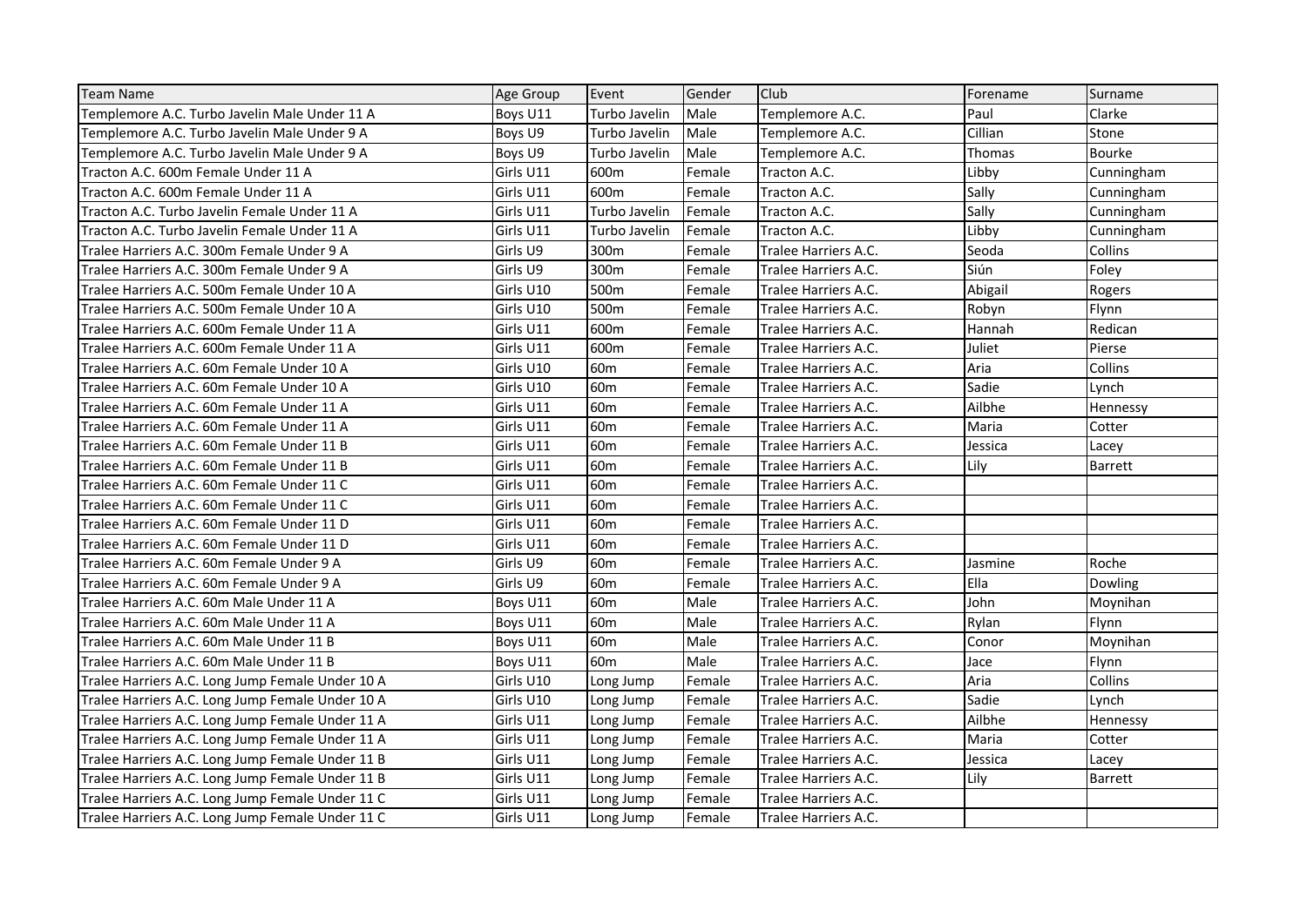| <b>Team Name</b>                                   | Age Group | Event            | Gender | Club                 | Forename | Surname  |
|----------------------------------------------------|-----------|------------------|--------|----------------------|----------|----------|
| Tralee Harriers A.C. Long Jump Female Under 9 A    | Girls U9  | Long Jump        | Female | Tralee Harriers A.C. | Seoda    | Collins  |
| Tralee Harriers A.C. Long Jump Female Under 9 A    | Girls U9  | Long Jump        | Female | Tralee Harriers A.C. | Siún     | Foley    |
| Tralee Harriers A.C. Long Jump Female Under 9 B    | Girls U9  | Long Jump        | Female | Tralee Harriers A.C. | Ella     | Dowling  |
| Tralee Harriers A.C. Long Jump Female Under 9 B    | Girls U9  | Long Jump        | Female | Tralee Harriers A.C. | Jasmine  | Roche    |
| Tralee Harriers A.C. Long Jump Male Under 11 A     | Boys U11  | Long Jump        | Male   | Tralee Harriers A.C. | Jace     | Flynn    |
| Tralee Harriers A.C. Long Jump Male Under 11 A     | Boys U11  | Long Jump        | Male   | Tralee Harriers A.C. | Tommy    | Moynihan |
| Tralee Harriers A.C. Turbo Javelin Male Under 11 A | Boys U11  | Turbo Javelin    | Male   | Tralee Harriers A.C. | Rylan    | Flynn    |
| Tralee Harriers A.C. Turbo Javelin Male Under 11 A | Boys U11  | Turbo Javelin    | Male   | Tralee Harriers A.C. | Tommy    | Moynihan |
| Tramore A.C. 300m Female Under 9 A                 | Girls U9  | 300m             | Female | Tramore A.C.         | Amy      | Storey   |
| Tramore A.C. 300m Female Under 9 A                 | Girls U9  | 300m             | Female | Tramore A.C.         | Pippa    | Downey   |
| Tramore A.C. 300m Female Under 9 B                 | Girls U9  | 300m             | Female | Tramore A.C.         | Carla    | Ryan     |
| Tramore A.C. 300m Female Under 9 B                 | Girls U9  | 300m             | Female | Tramore A.C.         | Avelynn  | Molloy   |
| Tramore A.C. 500m Male Under 10 A                  | Boys U10  | 500m             | Male   | Tramore A.C.         | Finn     | Power    |
| Tramore A.C. 500m Male Under 10 A                  | Boys U10  | 500 <sub>m</sub> | Male   | Tramore A.C.         | James    | Power    |
| Tramore A.C. Long Jump Male Under 10 A             | Boys U10  | Long Jump        | Male   | Tramore A.C.         | Samuel   | Keane    |
| Tramore A.C. Long Jump Male Under 10 A             | Boys U10  | Long Jump        | Male   | Tramore A.C.         | Rory     | Campbell |
| Tramore A.C. Long Jump Male Under 10 B             | Boys U10  | Long Jump        | Male   | Tramore A.C.         | Finn     | Power    |
| Tramore A.C. Long Jump Male Under 10 B             | Boys U10  | Long Jump        | Male   | Tramore A.C.         | James    | Power    |
| Tramore A.C. Turbo Javelin Male Under 10 A         | Boys U10  | Turbo Javelin    | Male   | Tramore A.C.         | Samuel   | Keane    |
| Tramore A.C. Turbo Javelin Male Under 10 A         | Boys U10  | Turbo Javelin    | Male   | Tramore A.C.         | Rory     | Campbell |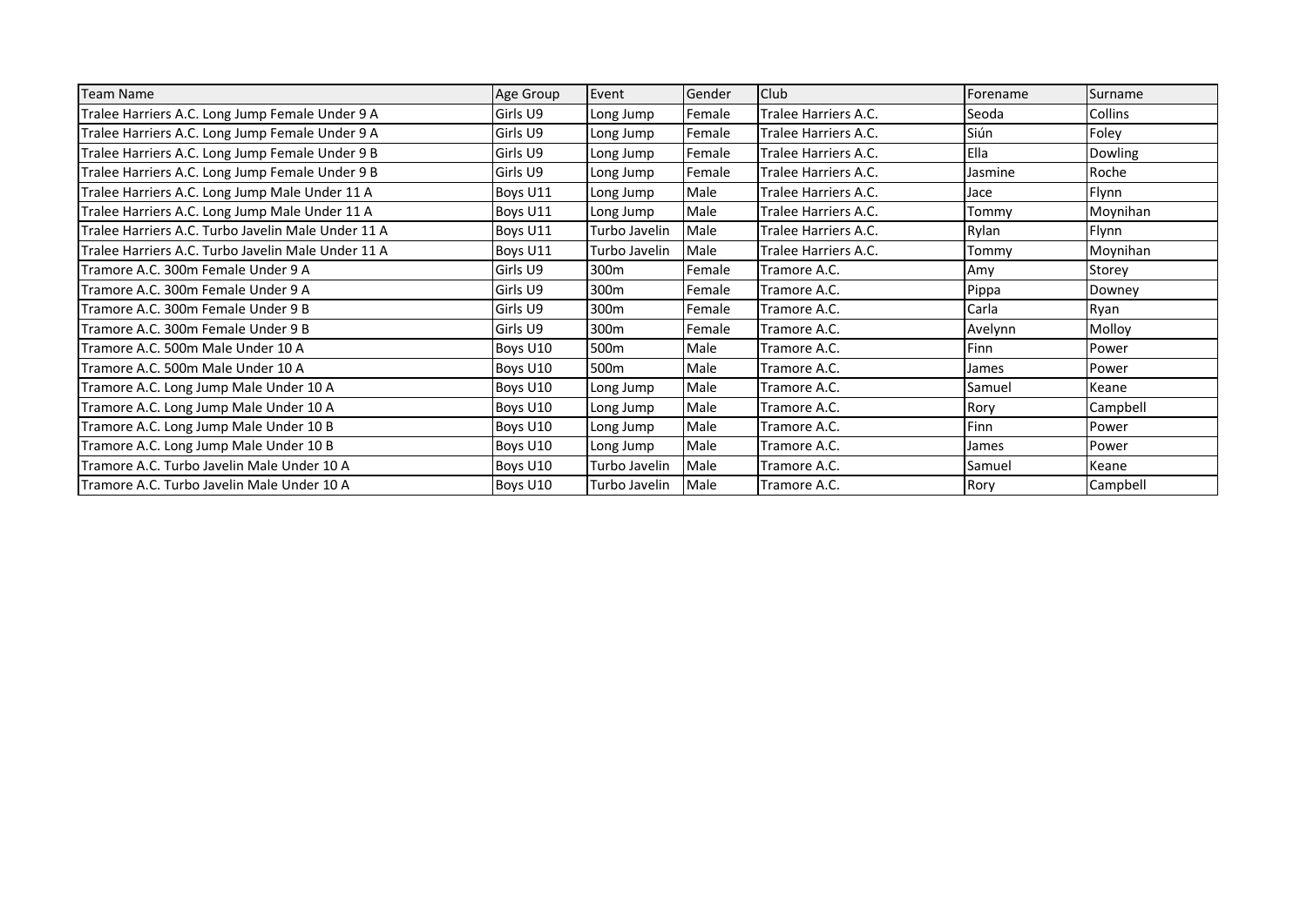| Team ID | Team Name                                     | Age Group Event |                                    | Gender Club |                      | Forename     | Surname          | <b>Notes</b> |
|---------|-----------------------------------------------|-----------------|------------------------------------|-------------|----------------------|--------------|------------------|--------------|
| 11712   | Bandon A.C. 4 x 100 Relay Female Under 10 A   | Under 10        | 4 x 100 Relay                      |             | Female Bandon A.C.   | Kate         | Casey            |              |
| 11712   | Bandon A.C. 4 x 100 Relay Female Under 10 A   | Under 10        | 4 x 100 Relay                      |             | Female Bandon A.C.   | Laoise       | Ni Conchuir      |              |
| 11712   | Bandon A.C. 4 x 100 Relay Female Under 10 A   | Under 10        | 4 x 100 Relay                      | Female      | Bandon A.C.          | Blaithin     | O Flynn          |              |
| 11712   | Bandon A.C. 4 x 100 Relay Female Under 10 A   | Under 10        | 4 x 100 Relay                      | Female      | Bandon A.C.          | Eabha        | Walshe           |              |
| 11712   | Bandon A.C. 4 x 100 Relay Female Under 10 A   | Under 10        | 4 x 100 Relay                      | Female      | Bandon A.C.          | Meabh        | Mc Carthy        |              |
| 11724   | Bandon A.C. 4 x 100 Relay Female Under 11 A   | Under 11        | 4 x 100 Relay                      | Female      | Bandon A.C.          | Cara         | Daly             |              |
| 11724   | Bandon A.C. 4 x 100 Relay Female Under 11 A   | Under 11        | 4 x 100 Relay                      | Female      | Bandon A.C.          | Odette       | O Donovan Forsey |              |
| 11724   | Bandon A.C. 4 x 100 Relay Female Under 11 A   | Under 11        | 4 x 100 Relay                      | Female      | Bandon A.C.          | Niamh        | Mc Kewin         |              |
| 11724   | Bandon A.C. 4 x 100 Relay Female Under 11 A   | Under 11        | 4 x 100 Relay                      |             | Female Bandon A.C.   | Grainne      | Fullam           |              |
| 11724   | Bandon A.C. 4 x 100 Relay Female Under 11 A   | Under 11        | 4 x 100 Relay                      | Female      | Bandon A.C.          | Agata        | Merkelyte        |              |
| 11726   | Bandon A.C. 4 x 100 Relay Female Under 12 A   | Under 12        | 4 x 100 Relay                      | Female      | Bandon A.C.          | Lily Anna    | Clover           |              |
| 11726   | Bandon A.C. 4 x 100 Relay Female Under 12 A   | Under 12        | 4 x 100 Relay                      | Female      | Bandon A.C.          | Kara         | Casey            |              |
| 11726   | Bandon A.C. 4 x 100 Relay Female Under 12 A   | Under 12        | 4 x 100 Relay                      | Female      | Bandon A.C.          | Isla         | Wilson           |              |
| 11726   | Bandon A.C. 4 x 100 Relay Female Under 12 A   | Under 12        | 4 x 100 Relay                      | Female      | Bandon A.C.          | Aibhe        | Gray             |              |
| 11726   | Bandon A.C. 4 x 100 Relay Female Under 12 A   | Under 12        | 4 x 100 Relay                      | Female      | Bandon A.C.          | Saoirse      | Walshe           |              |
| 11711   | Bandon A.C. 4 x 100 Relay Male Under 10 A     | Under 10        | 4 x 100 Relay                      | Male        | Bandon A.C.          | Liam         | Verling          |              |
| 11711   | Bandon A.C. 4 x 100 Relay Male Under 10 A     | Under 10        | 4 x 100 Relay                      | Male        | Bandon A.C.          | Mason        | Slyne            |              |
| 11711   | Bandon A.C. 4 x 100 Relay Male Under 10 A     | Under 10        | 4 x 100 Relay                      | Male        | Bandon A.C.          | Niall        | Guinane          |              |
| 11711   | Bandon A.C. 4 x 100 Relay Male Under 10 A     | Under 10        | 4 x 100 Relay                      | Male        | Bandon A.C.          | Liam         | O Keeffe         |              |
| 11711   | Bandon A.C. 4 x 100 Relay Male Under 10 A     | Under 10        | 4 x 100 Relay                      | Male        | Bandon A.C.          | Michael      | Collins          |              |
| 11711   | Bandon A.C. 4 x 100 Relay Male Under 10 A     | Under 10        | 4 x 100 Relay                      | Male        | Bandon A.C.          | Cormac       | Murphy           |              |
| 11725   | Bandon A.C. 4 x 100 Relay Male Under 12 A     | Under 12        | 4 x 100 Relay                      | Male        | Bandon A.C.          | John         | Feheney          |              |
| 11725   | Bandon A.C. 4 x 100 Relay Male Under 12 A     | Under 12        | 4 x 100 Relay                      | Male        | Bandon A.C.          | Sean         | Nyhan            |              |
| 11725   | Bandon A.C. 4 x 100 Relay Male Under 12 A     | Under 12        | 4 x 100 Relay                      | Male        | Bandon A.C.          | Olan         | Shannon          |              |
| 11725   | Bandon A.C. 4 x 100 Relay Male Under 12 A     | Under 12        | 4 x 100 Relay                      | Male        | Bandon A.C.          | Shane        | Murphy           |              |
| 11725   | Bandon A.C. 4 x 100 Relay Male Under 12 A     | Under 12        | 4 x 100 Relay                      | Male        | Bandon A.C.          | Shane        | Winters          |              |
|         | Bandon A.C. 4 x 100m Relay Female Under 12 A  | Under 13        | 4 x 100 Relay                      | Female      | Bandon A.C.          |              |                  |              |
| 11683   | Belgooly A.C. 4 x 100 Relay Female Under 10 A | Under 10        | 4 x 100 Relay                      |             | Female Belgooly A.C. | Soraya       | Ahern            |              |
| 11683   | Belgooly A.C. 4 x 100 Relay Female Under 10 A | Under 10        | 4 x 100 Relay                      |             | Female Belgooly A.C. | <b>Ellen</b> | Barry            |              |
| 11683   | Belgooly A.C. 4 x 100 Relay Female Under 10 A | Under 10        | 4 x 100 Relay                      |             | Female Belgooly A.C. | Elle         | Slattery         |              |
| 11683   | Belgooly A.C. 4 x 100 Relay Female Under 10 A | Under 10        | 4 x 100 Relay                      |             | Female Belgooly A.C. | Rosie        | O Leary          |              |
| 11683   | Belgooly A.C. 4 x 100 Relay Female Under 10 A | Under 10        | 4 x 100 Relay                      |             | Female Belgooly A.C. | Lucy         | O Brien          |              |
| 11695   | Belgooly A.C. 4 x 100 Relay Female Under 10 B | Under 10        | 4 x 100 Relay                      |             | Female Belgooly A.C. | Annie        | O Callaghan      |              |
| 11695   | Belgooly A.C. 4 x 100 Relay Female Under 10 B | Under 10        | 4 x 100 Relay                      |             | Female Belgooly A.C. | Anastasia    | Susuico          |              |
| 11695   | Belgooly A.C. 4 x 100 Relay Female Under 10 B | Under 10        | 4 x 100 Relay                      |             | Female Belgooly A.C. | Grace        | Slattery         |              |
| 11695   | Belgooly A.C. 4 x 100 Relay Female Under 10 B | Under 10        | 4 x 100 Relay                      |             | Female Belgooly A.C. | Mya          | O Sullivan       |              |
| 11695   | Belgooly A.C. 4 x 100 Relay Female Under 10 B | Under 10        | 4 x 100 Relay                      |             | Female Belgooly A.C. | Faye         | Harding          |              |
| 11350   | Belgooly A.C. 4 x 100 Relay Female Under 11 B | Under 11        | 4 x 100 Relay                      |             | Female Belgooly A.C. | Abiageal     | Fenton           |              |
| 11350   | Belgooly A.C. 4 x 100 Relay Female Under 11 B | Under 11        | 4 x 100 Relay Female Belgooly A.C. |             |                      | Sophia       | Nwaedozie        |              |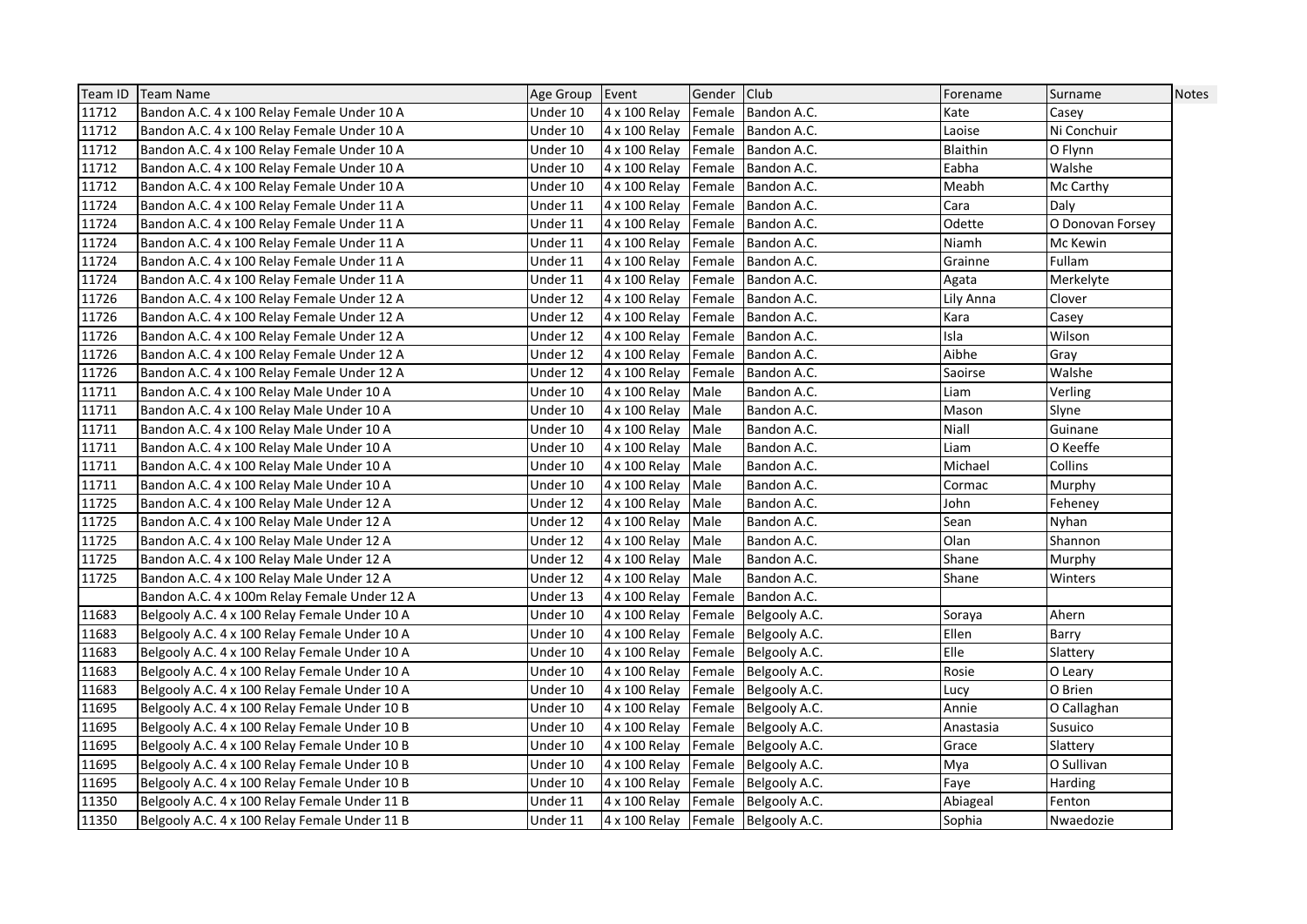| Team ID | <b>Team Name</b>                                       | Age Group | Event         | Gender Club |                                             | Forename  | Surname        | Notes |
|---------|--------------------------------------------------------|-----------|---------------|-------------|---------------------------------------------|-----------|----------------|-------|
| 11350   | Belgooly A.C. 4 x 100 Relay Female Under 11 B          | Under 11  | 4 x 100 Relay |             | Female Belgooly A.C.                        | Claire    | <b>Bradley</b> |       |
| 11350   | Belgooly A.C. 4 x 100 Relay Female Under 11 B          | Under 11  | 4 x 100 Relay |             | Female Belgooly A.C.                        | Soraya    | Ahern          |       |
| 11350   | Belgooly A.C. 4 x 100 Relay Female Under 11 B          | Under 11  | 4 x 100 Relay |             | Female Belgooly A.C.                        | Ellen     | Barry          |       |
| 11350   | Belgooly A.C. 4 x 100 Relay Female Under 11 B          | Under 11  | 4 x 100 Relay |             | Female Belgooly A.C.                        | Elle      | Slattery       |       |
| 11686   | Belgooly A.C. 4 x 100 Relay Female Under 12 A          | Under 12  | 4 x 100 Relay |             | Female Belgooly A.C.                        | Lucy      | Mcguirk        |       |
| 11686   | Belgooly A.C. 4 x 100 Relay Female Under 12 A          | Under 12  | 4 x 100 Relay |             | Female Belgooly A.C.                        | Nellie    | <b>Bateman</b> |       |
| 11686   | Belgooly A.C. 4 x 100 Relay Female Under 12 A          | Under 12  | 4 x 100 Relay | Female      | Belgooly A.C.                               | Abiageal  | Fenton         |       |
| 11686   | Belgooly A.C. 4 x 100 Relay Female Under 12 A          | Under 12  | 4 x 100 Relay |             | Female Belgooly A.C.                        | Sophia    | Nwaedozie      |       |
| 11686   | Belgooly A.C. 4 x 100 Relay Female Under 12 A          | Under 12  | 4 x 100 Relay |             | Female Belgooly A.C.                        | Claire    | <b>Bradley</b> |       |
| 11682   | Belgooly A.C. 4 x 100 Relay Female Under 9 A           | Under 9   | 4 x 100 Relay |             | Female Belgooly A.C.                        | Faye      | Harding        |       |
| 11682   | Belgooly A.C. 4 x 100 Relay Female Under 9 A           | Under 9   | 4 x 100 Relay |             | Female Belgooly A.C.                        | Grace     | Slattery       |       |
| 11682   | Belgooly A.C. 4 x 100 Relay Female Under 9 A           | Under 9   | 4 x 100 Relay |             | Female Belgooly A.C.                        | Mya       | O Sullivan     |       |
| 11682   | Belgooly A.C. 4 x 100 Relay Female Under 9 A           | Under 9   | 4 x 100 Relay |             | Female Belgooly A.C.                        | Angel     | Onilogbo       |       |
| 11682   | Belgooly A.C. 4 x 100 Relay Female Under 9 A           | Under 9   | 4 x 100 Relay |             | Female Belgooly A.C.                        | Eimear    | Breathnach     |       |
| 11687   | Belgooly A.C. 4 x 100 Relay Male Under 12 A            | Under 12  | 4 x 100 Relay | Male        | Belgooly A.C.                               | Cathal    | O'Leary        |       |
| 11687   | Belgooly A.C. 4 x 100 Relay Male Under 12 A            | Under 12  | 4 x 100 Relay | Male        | Belgooly A.C.                               | Matthew   | Thompson       |       |
| 11687   | Belgooly A.C. 4 x 100 Relay Male Under 12 A            | Under 12  | 4 x 100 Relay | Male        | Belgooly A.C.                               | Tom       | Slattery       |       |
| 11687   | Belgooly A.C. 4 x 100 Relay Male Under 12 A            | Under 12  | 4 x 100 Relay | Male        | Belgooly A.C.                               | Sean      | Fenton         |       |
| 11687   | Belgooly A.C. 4 x 100 Relay Male Under 12 A            | Under 12  | 4 x 100 Relay | Male        | Belgooly A.C.                               | William   | Hosford        |       |
| 11687   | Belgooly A.C. 4 x 100 Relay Male Under 12 A            | Under 12  | 4 x 100 Relay | Male        | Belgooly A.C.                               | Rory      | Dowling        |       |
| 11476   | Blackwater A.C. 4 x 100 Relay Female Under 10 A        | Under 10  | 4 x 100 Relay | Female      | Blackwater A.C.                             | Rosabelle | Lineen         |       |
| 11476   | Blackwater A.C. 4 x 100 Relay Female Under 10 A        | Under 10  | 4 x 100 Relay | Female      | Blackwater A.C.                             | Muireann  | Noonan         |       |
| 11476   | Blackwater A.C. 4 x 100 Relay Female Under 10 A        | Under 10  | 4 x 100 Relay | Female      | Blackwater A.C.                             | Molly     | Lyons          |       |
| 11476   | Blackwater A.C. 4 x 100 Relay Female Under 10 A        | Under 10  | 4 x 100 Relay |             | Female Blackwater A.C.                      | Isla-mei  | Scanlon        |       |
| 11476   | Blackwater A.C. 4 x 100 Relay Female Under 10 A        | Under 10  | 4 x 100 Relay |             | Female Blackwater A.C.                      | Anouk     | Topps          |       |
| 11628   | Blarney/Inniscara A.C. 4 x 100 Relay Female Under 10 A | Under 10  | 4 x 100 Relay | Female      | Blarney/Inniscara A.C.                      | Eva       | O Connor       |       |
| 11628   | Blarney/Inniscara A.C. 4 x 100 Relay Female Under 10 A | Under 10  | 4 x 100 Relay |             | Female Blarney/Inniscara A.C.               | Laura     | O Regan        |       |
| 11628   | Blarney/Inniscara A.C. 4 x 100 Relay Female Under 10 A | Under 10  | 4 x 100 Relay |             | Female Blarney/Inniscara A.C.               | Penny     | O Shea         |       |
| 11628   | Blarney/Inniscara A.C. 4 x 100 Relay Female Under 10 A | Under 10  | 4 x 100 Relay |             | Female Blarney/Inniscara A.C.               | Caoimhe   | O Connell      |       |
| 11628   | Blarney/Inniscara A.C. 4 x 100 Relay Female Under 10 A | Under 10  | 4 x 100 Relay | Female      | Blarney/Inniscara A.C.                      | Eva       | Lynch          |       |
| 11634   | Blarney/Inniscara A.C. 4 x 100 Relay Female Under 11 A | Under 11  | 4 x 100 Relay |             | Female Blarney/Inniscara A.C.               | Ava       | Coleman        |       |
| 11634   | Blarney/Inniscara A.C. 4 x 100 Relay Female Under 11 A | Under 11  | 4 x 100 Relay |             | Female Blarney/Inniscara A.C.               | Leah      | <b>Buckley</b> |       |
| 11634   | Blarney/Inniscara A.C. 4 x 100 Relay Female Under 11 A | Under 11  | 4 x 100 Relay |             | Female Blarney/Inniscara A.C.               | Jennifer  | O Sullivan     |       |
| 11634   | Blarney/Inniscara A.C. 4 x 100 Relay Female Under 11 A | Under 11  | 4 x 100 Relay |             | Female Blarney/Inniscara A.C.               | Eva       | O Connor       |       |
| 11634   | Blarney/Inniscara A.C. 4 x 100 Relay Female Under 11 A | Under 11  | 4 x 100 Relay |             | Female Blarney/Inniscara A.C.               | Éile      | Mc Sweeney     |       |
| 11635   | Blarney/Inniscara A.C. 4 x 100 Relay Female Under 12 A | Under 12  | 4 x 100 Relay |             | Female Blarney/Inniscara A.C.               | Nell      | O'Connell      |       |
| 11635   | Blarney/Inniscara A.C. 4 x 100 Relay Female Under 12 A | Under 12  | 4 x 100 Relay |             | Female Blarney/Inniscara A.C.               | Áine      | Harty          |       |
| 11635   | Blarney/Inniscara A.C. 4 x 100 Relay Female Under 12 A | Under 12  | 4 x 100 Relay |             | Female Blarney/Inniscara A.C.               | Isabelle  | O Sullivan     |       |
| 11635   | Blarney/Inniscara A.C. 4 x 100 Relay Female Under 12 A | Under 12  |               |             | 4 x 100 Relay Female Blarney/Inniscara A.C. | Hannah    | O Shea         |       |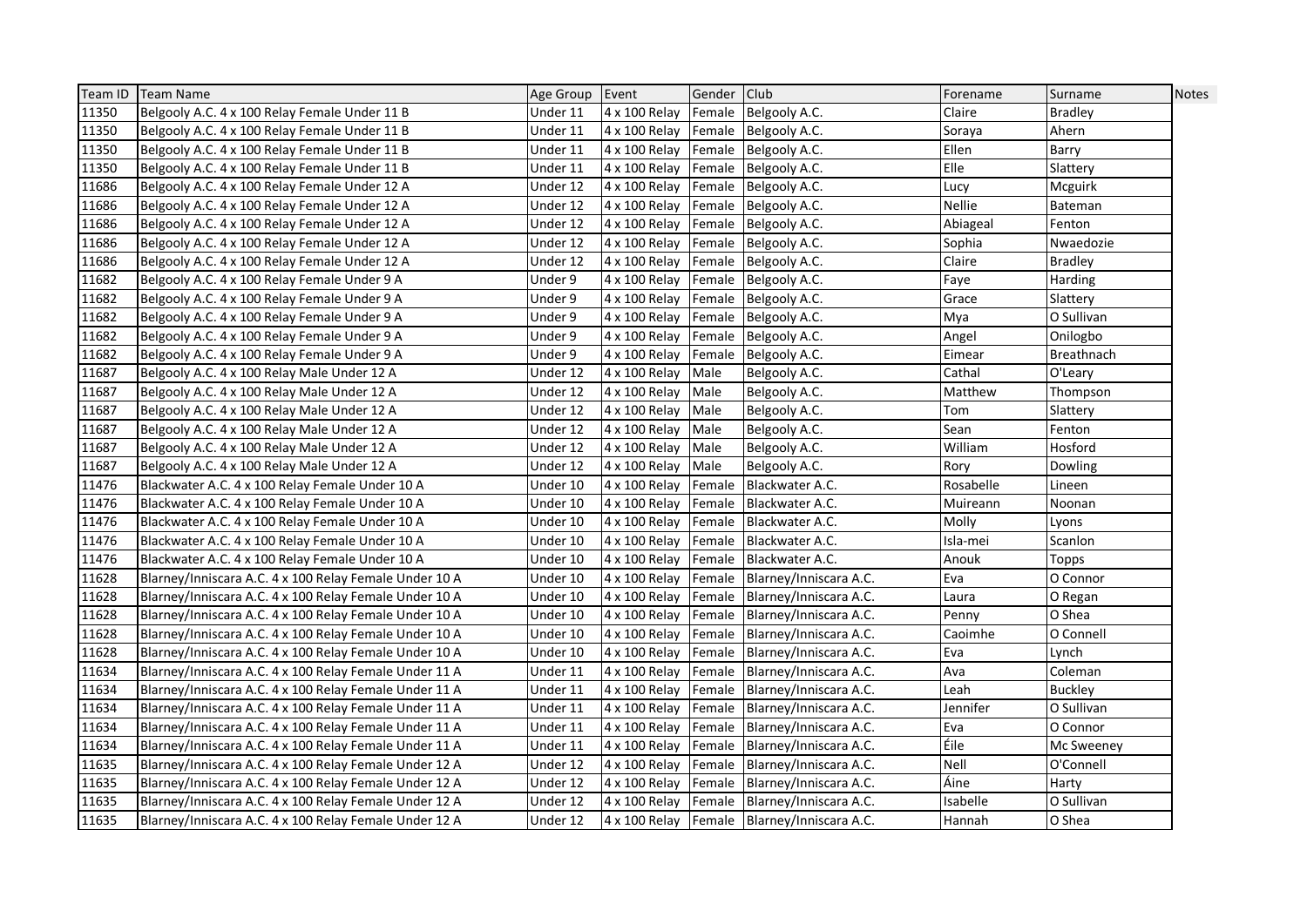| Team ID | Team Name                                              | Age Group Event |                                | Gender Club |                               | Forename  | Surname        | Notes |
|---------|--------------------------------------------------------|-----------------|--------------------------------|-------------|-------------------------------|-----------|----------------|-------|
| 11635   | Blarney/Inniscara A.C. 4 x 100 Relay Female Under 12 A | Under 12        | 4 x 100 Relay                  |             | Female Blarney/Inniscara A.C. | Leah      | <b>Buckley</b> |       |
| 11636   | Blarney/Inniscara A.C. 4 x 100 Relay Female Under 13 A | Under 13        | 4 x 100 Relay                  |             | Female Blarney/Inniscara A.C. | Dawn      | Flynn Hurley   |       |
| 11636   | Blarney/Inniscara A.C. 4 x 100 Relay Female Under 13 A | Under 13        | 4 x 100 Relay                  | Female      | Blarney/Inniscara A.C.        | Nell      | O'Connell      |       |
| 11636   | Blarney/Inniscara A.C. 4 x 100 Relay Female Under 13 A | Under 13        | 4 x 100 Relay                  | Female      | Blarney/Inniscara A.C.        | Niamh     | O Connor       |       |
| 11636   | Blarney/Inniscara A.C. 4 x 100 Relay Female Under 13 A | Under 13        | 4 x 100 Relay                  | Female      | Blarney/Inniscara A.C.        | Áine      | Harty          |       |
| 11636   | Blarney/Inniscara A.C. 4 x 100 Relay Female Under 13 A | Under 13        | 4 x 100 Relay                  | Female      | Blarney/Inniscara A.C.        | Isabelle  | O Sullivan     |       |
| 11650   | Blarney/Inniscara A.C. 4 x 100 Relay Female Under 9 A  | Under 9         | 4 x 100 Relay                  | Female      | Blarney/Inniscara A.C.        | Mia       | Morley         |       |
| 11650   | Blarney/Inniscara A.C. 4 x 100 Relay Female Under 9 A  | Under 9         | 4 x 100 Relay                  | Female      | Blarney/Inniscara A.C.        | Róisín    | Coleman        |       |
| 11650   | Blarney/Inniscara A.C. 4 x 100 Relay Female Under 9 A  | Under 9         | 4 x 100 Relay                  |             | Female Blarney/Inniscara A.C. | Róisín    | O Connor       |       |
| 11650   | Blarney/Inniscara A.C. 4 x 100 Relay Female Under 9 A  | Under 9         | 4 x 100 Relay                  | Female      | Blarney/Inniscara A.C.        | Liadh     | O Connell      |       |
| 11650   | Blarney/Inniscara A.C. 4 x 100 Relay Female Under 9 A  | Under 9         | 4 x 100 Relay                  | Female      | Blarney/Inniscara A.C.        | Saerlaith | Mc Sweeney     |       |
| 11638   | Blarney/Inniscara A.C. 4 x 100 Relay Male Under 10 A   | Under 10        | 4 x 100 Relay                  | Male        | Blarney/Inniscara A.C.        | James     | <b>Buckely</b> |       |
| 11638   | Blarney/Inniscara A.C. 4 x 100 Relay Male Under 10 A   | Under 10        | 4 x 100 Relay                  | Male        | Blarney/Inniscara A.C.        | Feidhlim  | Holland        |       |
| 11638   | Blarney/Inniscara A.C. 4 x 100 Relay Male Under 10 A   | Under 10        | 4 x 100 Relay                  | Male        | Blarney/Inniscara A.C.        | Harry     | O Leary        |       |
| 11638   | Blarney/Inniscara A.C. 4 x 100 Relay Male Under 10 A   | Under 10        | 4 x 100 Relay                  | Male        | Blarney/Inniscara A.C.        | Daniel    | O Leary        |       |
| 11638   | Blarney/Inniscara A.C. 4 x 100 Relay Male Under 10 A   | Under 10        | 4 x 100 Relay                  | Male        | Blarney/Inniscara A.C.        | Cathal    | Sheehan        |       |
| 11637   | Blarney/Inniscara A.C. 4 x 100 Relay Male Under 9 A    | Under 9         | 4 x 100 Relay                  | Male        | Blarney/Inniscara A.C.        | Cathal    | Sheehan        |       |
| 11637   | Blarney/Inniscara A.C. 4 x 100 Relay Male Under 9 A    | Under 9         | 4 x 100 Relay                  | Male        | Blarney/Inniscara A.C.        | Donnacha  | O Connell      |       |
| 11637   | Blarney/Inniscara A.C. 4 x 100 Relay Male Under 9 A    | Under 9         | 4 x 100 Relay                  | Male        | Blarney/Inniscara A.C.        | Jakub     | Juskowiak      |       |
| 11637   | Blarney/Inniscara A.C. 4 x 100 Relay Male Under 9 A    | Under 9         | 4 x 100 Relay                  | Male        | Blarney/Inniscara A.C.        | Josh      | <b>Buckley</b> |       |
| 11637   | Blarney/Inniscara A.C. 4 x 100 Relay Male Under 9 A    | Under 9         | 4 x 100 Relay                  | Male        | Blarney/Inniscara A.C.        | Andrew    | O Sullivan     |       |
| 11674   | Carrick-on-Suir A.C. 4 x 100 Relay Female Under 11 A   | Under 11        | 4 x 100 Relay                  | Female      | Carrick-on-Suir A.C.          | Laura     | Dowley         |       |
| 11674   | Carrick-on-Suir A.C. 4 x 100 Relay Female Under 11 A   | Under 11        | 4 x 100 Relay                  | Female      | Carrick-on-Suir A.C.          | Abbie     | Norris         |       |
| 11674   | Carrick-on-Suir A.C. 4 x 100 Relay Female Under 11 A   | Under 11        | 4 x 100 Relay                  | Female      | Carrick-on-Suir A.C.          | Chloe     | Manning        |       |
| 11674   | Carrick-on-Suir A.C. 4 x 100 Relay Female Under 11 A   | Under 11        | 4 x 100 Relay                  | Female      | Carrick-on-Suir A.C.          | Chloe     | O Connell      |       |
| 11674   | Carrick-on-Suir A.C. 4 x 100 Relay Female Under 11 A   | Under 11        | 4 x 100 Relay                  | Female      | Carrick-on-Suir A.C.          | Hannah    | Omeara         |       |
| 11673   | Carrick-on-Suir A.C. 4 x 100 Relay Female Under 12 A   | Under 12        | 4 x 100 Relay                  | Female      | Carrick-on-Suir A.C.          | Aoife     | Malone         |       |
| 11673   | Carrick-on-Suir A.C. 4 x 100 Relay Female Under 12 A   | Under 12        | 4 x 100 Relay                  | Female      | Carrick-on-Suir A.C.          | Maia      | Stokes         |       |
| 11673   | Carrick-on-Suir A.C. 4 x 100 Relay Female Under 12 A   | Under 12        | 4 x 100 Relay                  | Female      | Carrick-on-Suir A.C.          | Grace     | Dunne          |       |
| 11673   | Carrick-on-Suir A.C. 4 x 100 Relay Female Under 12 A   | Under 12        | 4 x 100 Relay                  | Female      | Carrick-on-Suir A.C.          | Lily      | Walsh          |       |
| 11673   | Carrick-on-Suir A.C. 4 x 100 Relay Female Under 12 A   | Under 12        | 4 x 100 Relay                  | Female      | Carrick-on-Suir A.C.          | Abbie     | Norris         |       |
| 11605   | Derg A.C. 4 x 100 Relay Female Under 11 A              | Under 11        | 4 x 100 Relay                  |             | Female Derg A.C.              | Kayla     | Moroney        |       |
| 11605   | Derg A.C. 4 x 100 Relay Female Under 11 A              | Under 11        | 4 x 100 Relay                  |             | Female Derg A.C.              | Ava       | Moroney        |       |
| 11605   | Derg A.C. 4 x 100 Relay Female Under 11 A              | Under 11        | 4 x 100 Relay                  | Female      | Derg A.C.                     | Evie      | Finn           |       |
| 11605   | Derg A.C. 4 x 100 Relay Female Under 11 A              | Under 11        | 4 x 100 Relay                  | Female      | Derg A.C.                     | Emma      | Kenny          |       |
| 11605   | Derg A.C. 4 x 100 Relay Female Under 11 A              | Under 11        | 4 x 100 Relay                  |             | Female   Derg A.C.            | Andrea    | <b>Bugler</b>  |       |
| 11698   | Derg A.C. 4 x 100 Relay Female Under 12 A              | Under 12        | 4 x 100 Relay                  | Female      | Derg A.C.                     | Aisling   | Darcy          |       |
| 11698   | Derg A.C. 4 x 100 Relay Female Under 12 A              | Under 12        | 4 x 100 Relay                  | Female      | Derg A.C.                     | Lily      | Crowe          |       |
| 11698   | Derg A.C. 4 x 100 Relay Female Under 12 A              | Under 12        | 4 x 100 Relay Female Derg A.C. |             |                               | Lily Rose | Conroy         |       |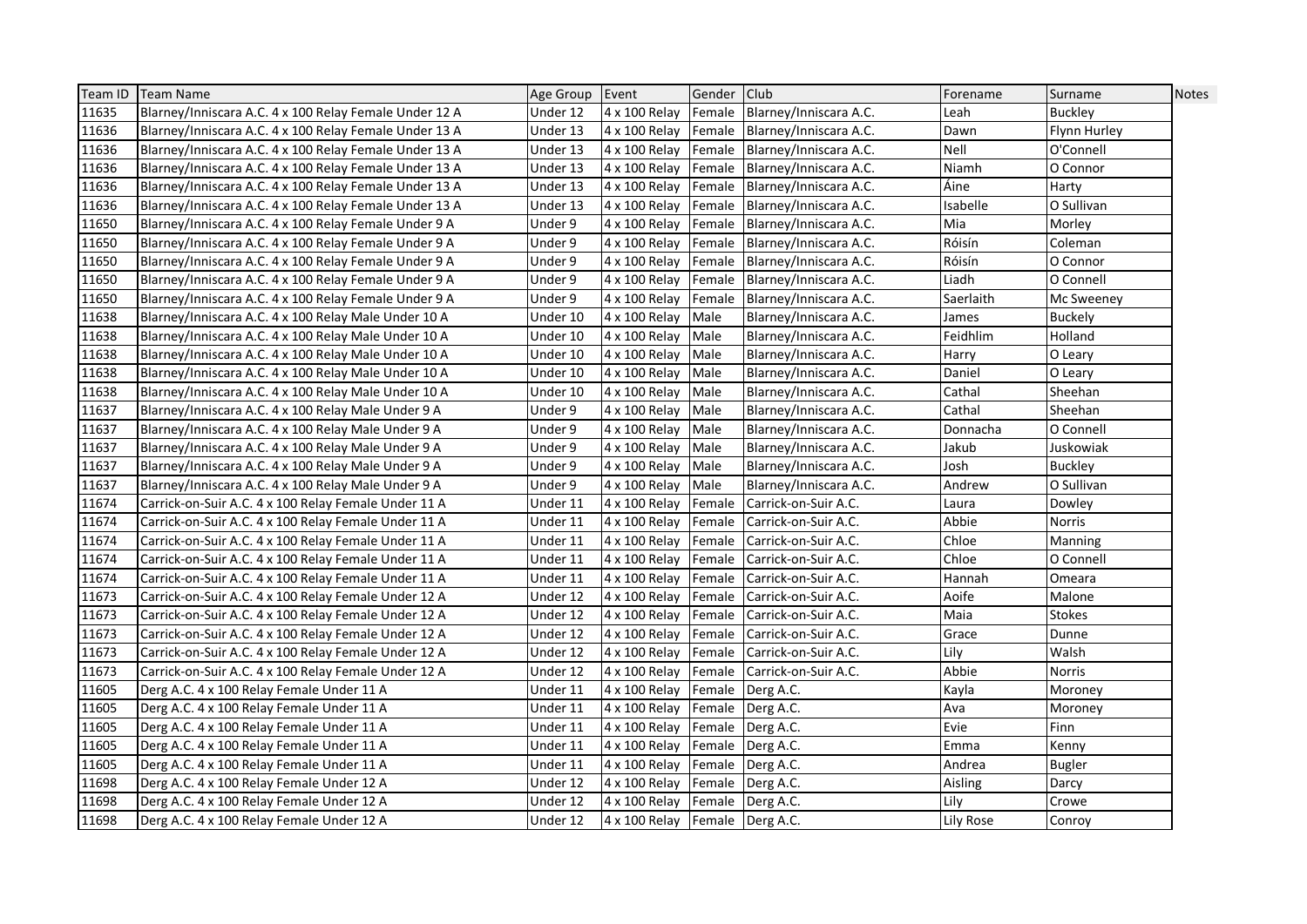|       | Team ID   Team Name                          | Age Group Event |                    | Gender Club |                       | Forename        | Surname         | <b>Notes</b> |
|-------|----------------------------------------------|-----------------|--------------------|-------------|-----------------------|-----------------|-----------------|--------------|
| 11698 | Derg A.C. 4 x 100 Relay Female Under 12 A    | Under 12        | 4 x 100 Relay      |             | Female Derg A.C.      | Emma            | Kenny           |              |
| 11698 | Derg A.C. 4 x 100 Relay Female Under 12 A    | Under 12        | 4 x 100 Relay      |             | Female Derg A.C.      | Kayla           | Moroney         |              |
| 11749 | Derg A.C. 4 x 100 Relay Male Under 12 A      | Under 12        | 4 x 100 Relay      | Male        | Derg A.C.             | Conor           | Martin          |              |
| 11749 | Derg A.C. 4 x 100 Relay Male Under 12 A      | Under 12        | 4 x 100 Relay      | Male        | Derg A.C.             | James           | Arthur          |              |
| 11749 | Derg A.C. 4 x 100 Relay Male Under 12 A      | Under 12        | 4 x 100 Relay      | Male        | Derg A.C.             | Adam            | Kerin           |              |
| 11749 | Derg A.C. 4 x 100 Relay Male Under 12 A      | Under 12        | 4 x 100 Relay      | Male        | Derg A.C.             | William         | Pearl           |              |
| 11749 | Derg A.C. 4 x 100 Relay Male Under 12 A      | Under 12        | 4 x 100 Relay      | Male        | Derg A.C.             | Justin          | Collins         |              |
| 11480 | Dooneen A.C. 4 x 100 Relay Female Under 10 A | Under 10        | 4 x 100 Relay      | Female      | Dooneen A.C.          | Lucy            | O Donnell       |              |
| 11480 | Dooneen A.C. 4 x 100 Relay Female Under 10 A | Under 10        | 4 x 100 Relay      | Female      | Dooneen A.C.          | Aoife           | Cantwell        |              |
| 11480 | Dooneen A.C. 4 x 100 Relay Female Under 10 A | Under 10        | 4 x 100 Relay      |             | Female Dooneen A.C.   | Hailie          | Sherlock        |              |
| 11480 | Dooneen A.C. 4 x 100 Relay Female Under 10 A | Under 10        | 4 x 100 Relay      | Female      | Dooneen A.C.          | Clara           | Mooney          |              |
| 11480 | Dooneen A.C. 4 x 100 Relay Female Under 10 A | Under 10        | 4 x 100 Relay      | Female      | Dooneen A.C.          | Ella            | Harte           |              |
| 11481 | Dooneen A.C. 4 x 100 Relay Female Under 11 A | Under 11        | 4 x 100 Relay      |             | Female Dooneen A.C.   | Anna            | Lee             |              |
| 11481 | Dooneen A.C. 4 x 100 Relay Female Under 11 A | Under 11        | 4 x 100 Relay      |             | Female   Dooneen A.C. | Eva             | Mc Mahon        |              |
| 11481 | Dooneen A.C. 4 x 100 Relay Female Under 11 A | Under 11        | 4 x 100 Relay      | Female      | Dooneen A.C.          | Faye            | Cusack          |              |
| 11481 | Dooneen A.C. 4 x 100 Relay Female Under 11 A | Under 11        | 4 x 100 Relay      |             | Female Dooneen A.C.   | Lucy            | O Donnell       |              |
| 11481 | Dooneen A.C. 4 x 100 Relay Female Under 11 A | Under 11        | 4 x 100 Relay      |             | Female Dooneen A.C.   | Aisling         | Carroll         |              |
| 11559 | Dooneen A.C. 4 x 100 Relay Female Under 12 A | Under 12        | 4 x 100 Relay      |             | Female Dooneen A.C.   | Kate            | Cantwell        |              |
| 11559 | Dooneen A.C. 4 x 100 Relay Female Under 12 A | Under 12        | 4 x 100 Relay      | Female      | Dooneen A.C.          | Gyte            | Andrijauskaite  |              |
| 11559 | Dooneen A.C. 4 x 100 Relay Female Under 12 A | Under 12        | 4 x 100 Relay      |             | Female Dooneen A.C.   | Sophie          | Sherlock        |              |
| 11559 | Dooneen A.C. 4 x 100 Relay Female Under 12 A | Under 12        | 4 x 100 Relay      |             | Female   Dooneen A.C. | Siun            | Galvin          |              |
| 11559 | Dooneen A.C. 4 x 100 Relay Female Under 12 A | Under 12        | 4 x 100 Relay      |             | Female Dooneen A.C.   | Momoreoluwa     | Adedeji         |              |
| 11560 | Dooneen A.C. 4 x 100 Relay Female Under 13 A | Under 13        | 4 x 100 Relay      |             | Female   Dooneen A.C. | <b>Isbeal</b>   | Ni Huigin       |              |
| 11560 | Dooneen A.C. 4 x 100 Relay Female Under 13 A | Under 13        | 4 x 100 Relay      |             | Female Dooneen A.C.   | <b>Beibhinn</b> | Collins         |              |
| 11560 | Dooneen A.C. 4 x 100 Relay Female Under 13 A | Under 13        | 4 x 100 Relay      |             | Female Dooneen A.C.   | Eilis           | Nineill         |              |
| 11560 | Dooneen A.C. 4 x 100 Relay Female Under 13 A | Under 13        | 4 x 100 Relay      |             | Female Dooneen A.C.   | Ellen           | Goggin          |              |
| 11560 | Dooneen A.C. 4 x 100 Relay Female Under 13 A | Under 13        | 4 x 100 Relay      |             | Female Dooneen A.C.   | Jane            | Mc Grath        |              |
| 11565 | Dooneen A.C. 4 x 100 Relay Female Under 13 B | Under 13        | 4 x 100 Relay      | Female      | Dooneen A.C.          | Siun            | Kelly           |              |
| 11565 | Dooneen A.C. 4 x 100 Relay Female Under 13 B | Under 13        | 4 x 100 Relay      |             | Female Dooneen A.C.   | Madison         | <b>Stanners</b> |              |
| 11565 | Dooneen A.C. 4 x 100 Relay Female Under 13 B | Under 13        | 4 x 100 Relay      |             | Female Dooneen A.C.   | Siun            | Galvin          |              |
| 11565 | Dooneen A.C. 4 x 100 Relay Female Under 13 B | Under 13        | 4 x 100 Relay      |             | Female Dooneen A.C.   | Sophie          | Sherlock        |              |
| 11565 | Dooneen A.C. 4 x 100 Relay Female Under 13 B | Under 13        | 4 x 100 Relay      |             | Female Dooneen A.C.   | Kate            | Cantwell        |              |
| 11483 | Dooneen A.C. 4 x 100 Relay Male Under 11 A   | Under 11        | 4 x 100 Relay      | Male        | Dooneen A.C.          | Cooper          | Martin          |              |
| 11483 | Dooneen A.C. 4 x 100 Relay Male Under 11 A   | Under 11        | 4 x 100 Relay      | Male        | Dooneen A.C.          | Thomas          | O Donnell       |              |
| 11483 | Dooneen A.C. 4 x 100 Relay Male Under 11 A   | Under 11        | 4 x 100 Relay      | Male        | Dooneen A.C.          | larla           | Kelliher        |              |
| 11483 | Dooneen A.C. 4 x 100 Relay Male Under 11 A   | Under 11        | 4 x 100 Relay      | Male        | Dooneen A.C.          | Oisin           | Purtill         |              |
| 11483 | Dooneen A.C. 4 x 100 Relay Male Under 11 A   | Under 11        | 4 x 100 Relay      | Male        | Dooneen A.C.          | Evan            | Ryle Bourke     |              |
| 11561 | Dooneen A.C. 4 x 100 Relay Male Under 12 A   | Under 12        | 4 x 100 Relay Male |             | Dooneen A.C.          | Ben             | Bermingham      |              |
| 11561 | Dooneen A.C. 4 x 100 Relay Male Under 12 A   | Under 12        | 4 x 100 Relay Male |             | Dooneen A.C.          | Jake            | Barclay         |              |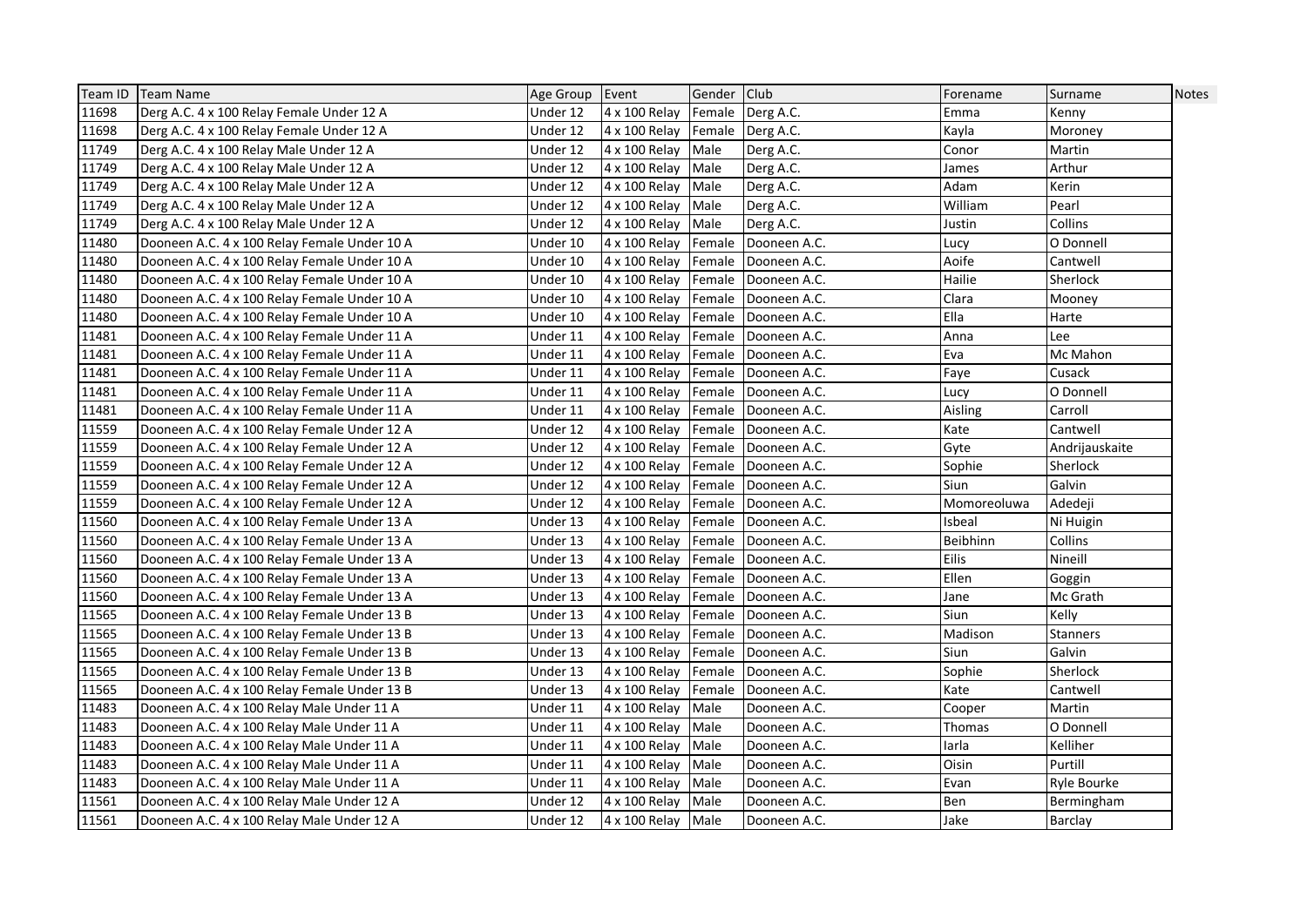| Team ID | Team Name                                        | Age Group Event |                    | Gender Club |                                | Forename | Surname       | <b>Notes</b> |
|---------|--------------------------------------------------|-----------------|--------------------|-------------|--------------------------------|----------|---------------|--------------|
| 11561   | Dooneen A.C. 4 x 100 Relay Male Under 12 A       | Under 12        | 4 x 100 Relay      | Male        | Dooneen A.C.                   | Robert   | Purtill       |              |
| 11561   | Dooneen A.C. 4 x 100 Relay Male Under 12 A       | Under 12        | 4 x 100 Relay      | Male        | Dooneen A.C.                   | Kyle     | Harte         |              |
| 11561   | Dooneen A.C. 4 x 100 Relay Male Under 12 A       | Under 12        | 4 x 100 Relay      | Male        | Dooneen A.C.                   | Cooper   | Martin        |              |
| 11562   | Dooneen A.C. 4 x 100 Relay Male Under 12 B       | Under 12        | 4 x 100 Relay      | Male        | Dooneen A.C.                   | Dillon   | Ryle Bourke   |              |
| 11562   | Dooneen A.C. 4 x 100 Relay Male Under 12 B       | Under 12        | 4 x 100 Relay      | Male        | Dooneen A.C.                   | Cian     | O Donnell     |              |
| 11562   | Dooneen A.C. 4 x 100 Relay Male Under 12 B       | Under 12        | 4 x 100 Relay      | Male        | Dooneen A.C.                   | Gearoid  | Putt          |              |
| 11562   | Dooneen A.C. 4 x 100 Relay Male Under 12 B       | Under 12        | 4 x 100 Relay      | Male        | Dooneen A.C.                   | Cormac   | Harty         |              |
| 11562   | Dooneen A.C. 4 x 100 Relay Male Under 12 B       | Under 12        | 4 x 100 Relay      | Male        | Dooneen A.C.                   | Thomas   | O Donnell     |              |
| 11659   | Dundrum A.C. 4 x 100 Relay Female Under 10 A     | Under 10        | 4 x 100 Relay      | Female      | Dundrum A.C.                   | Julie    | Morrissey     |              |
| 11659   | Dundrum A.C. 4 x 100 Relay Female Under 10 A     | Under 10        | 4 x 100 Relay      |             | Female Dundrum A.C.            | Cara     | Aherne        |              |
| 11659   | Dundrum A.C. 4 x 100 Relay Female Under 10 A     | Under 10        | 4 x 100 Relay      |             | Female   Dundrum A.C.          | Farran   | Ryan          |              |
| 11659   | Dundrum A.C. 4 x 100 Relay Female Under 10 A     | Under 10        | 4 x 100 Relay      |             | Female   Dundrum A.C.          | Grace    | <b>Butler</b> |              |
| 11659   | Dundrum A.C. 4 x 100 Relay Female Under 10 A     | Under 10        | 4 x 100 Relay      |             | Female Dundrum A.C.            | Claire   | Morrissey     |              |
| 11659   | Dundrum A.C. 4 x 100 Relay Female Under 10 A     | Under 10        | 4 x 100 Relay      |             | Female   Dundrum A.C.          | Isabelle | Joyce         |              |
| 11429   | Ennis Track A.C. 4 x 100 Relay Female Under 10 A | Under 10        | 4 x 100 Relay      |             | <b>Female</b> Ennis Track A.C. | Sophia   | Treacy        |              |
| 11429   | Ennis Track A.C. 4 x 100 Relay Female Under 10 A | Under 10        | 4 x 100 Relay      |             | Female Ennis Track A.C.        | Sammi    | O Donoghue    |              |
| 11429   | Ennis Track A.C. 4 x 100 Relay Female Under 10 A | Under 10        | 4 x 100 Relay      |             | Female Ennis Track A.C.        | Aoife    | Vaughan       |              |
| 11429   | Ennis Track A.C. 4 x 100 Relay Female Under 10 A | Under 10        | 4 x 100 Relay      |             | Female Ennis Track A.C.        | Siun     | Judge         |              |
| 11429   | Ennis Track A.C. 4 x 100 Relay Female Under 10 A | Under 10        | 4 x 100 Relay      |             | Female Ennis Track A.C.        | Amy      | Ganda         |              |
| 11429   | Ennis Track A.C. 4 x 100 Relay Female Under 10 A | Under 10        | 4 x 100 Relay      | Female      | <b>Ennis Track A.C.</b>        | Ally     | Considine     |              |
| 11431   | Ennis Track A.C. 4 x 100 Relay Female Under 11 A | Under 11        | 4 x 100 Relay      |             | Female Ennis Track A.C.        | Eliza    | <b>Brace</b>  |              |
| 11431   | Ennis Track A.C. 4 x 100 Relay Female Under 11 A | Under 11        | 4 x 100 Relay      | Female      | Ennis Track A.C.               | Caoimhe  | Monks         |              |
| 11431   | Ennis Track A.C. 4 x 100 Relay Female Under 11 A | Under 11        | 4 x 100 Relay      |             | Female Ennis Track A.C.        | Alanna   | Carroll       |              |
| 11431   | Ennis Track A.C. 4 x 100 Relay Female Under 11 A | Under 11        | 4 x 100 Relay      | Female      | Ennis Track A.C.               | Luise    | Daly          |              |
| 11431   | Ennis Track A.C. 4 x 100 Relay Female Under 11 A | Under 11        | 4 x 100 Relay      |             | Female Ennis Track A.C.        | Ailbhe   | Concannon     |              |
| 11571   | Ennis Track A.C. 4 x 100 Relay Female Under 12 A | Under 12        | 4 x 100 Relay      |             | Female   Ennis Track A.C.      | Alli     | Donnelly      |              |
| 11571   | Ennis Track A.C. 4 x 100 Relay Female Under 12 A | Under 12        | 4 x 100 Relay      | Female      | <b>Ennis Track A.C.</b>        | Lauren   | Ryan          |              |
| 11571   | Ennis Track A.C. 4 x 100 Relay Female Under 12 A | Under 12        | 4 x 100 Relay      | Female      | Ennis Track A.C.               | Clara    | Vaughan       |              |
| 11571   | Ennis Track A.C. 4 x 100 Relay Female Under 12 A | Under 12        | 4 x 100 Relay      | Female      | Ennis Track A.C.               | Emily    | Quinn         |              |
| 11040   | Ennis Track A.C. 4 x 100 Relay Female Under 13 A | Under 13        | 4 x 100 Relay      | Female      | Ennis Track A.C.               | Katie    | Troy          |              |
| 11040   | Ennis Track A.C. 4 x 100 Relay Female Under 13 A | Under 13        | 4 x 100 Relay      | Female      | <b>Ennis Track A.C.</b>        | Aisling  | Kelly         |              |
| 11040   | Ennis Track A.C. 4 x 100 Relay Female Under 13 A | Under 13        | 4 x 100 Relay      |             | Female Ennis Track A.C.        | Willow   | <b>Brace</b>  |              |
| 11040   | Ennis Track A.C. 4 x 100 Relay Female Under 13 A | Under 13        | 4 x 100 Relay      |             | Female Ennis Track A.C.        | Caoimhe  | Mcnamara      |              |
| 11427   | Ennis Track A.C. 4 x 100 Relay Female Under 9 A  | Under 9         | 4 x 100 Relay      | Female      | Ennis Track A.C.               | Megan    | Considine     |              |
| 11427   | Ennis Track A.C. 4 x 100 Relay Female Under 9 A  | Under 9         | 4 x 100 Relay      | Female      | Ennis Track A.C.               | Emma     | Tonge         |              |
| 11427   | Ennis Track A.C. 4 x 100 Relay Female Under 9 A  | Under 9         | 4 x 100 Relay      | Female      | Ennis Track A.C.               | Doireann | Monks         |              |
| 11427   | Ennis Track A.C. 4 x 100 Relay Female Under 9 A  | Under 9         | 4 x 100 Relay      | Female      | Ennis Track A.C.               | Keelyn   | Ryan          |              |
| 11427   | Ennis Track A.C. 4 x 100 Relay Female Under 9 A  | Under 9         | 4 x 100 Relay      | Female      | Ennis Track A.C.               | Hannah   | Devitt        |              |
| 11430   | Ennis Track A.C. 4 x 100 Relay Male Under 10 A   | Under 10        | 4 x 100 Relay Male |             | Ennis Track A.C.               | Rian     | Barry         |              |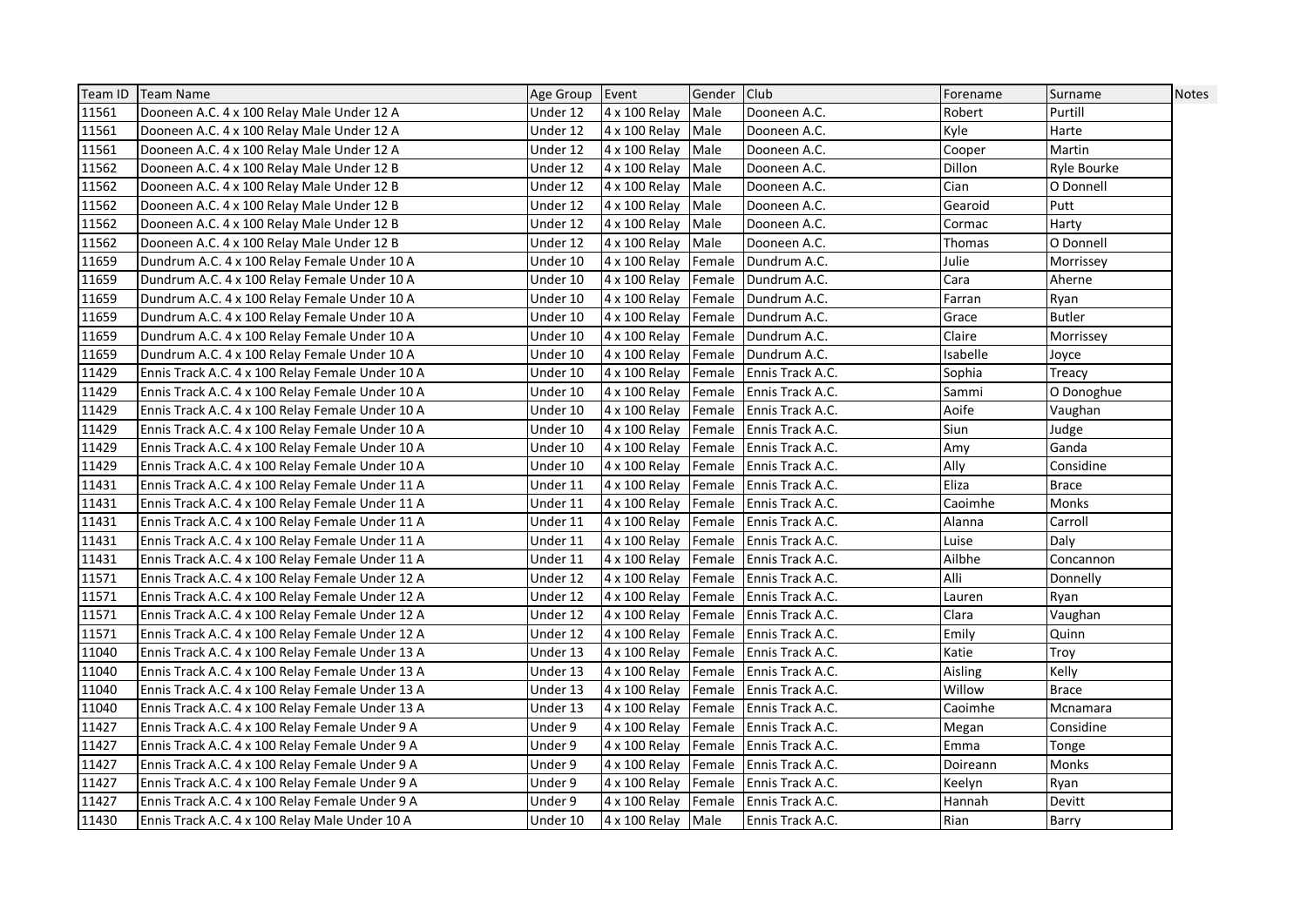| Team ID | <b>Team Name</b>                                        | Age Group Event |               | Gender Club |                                     | Forename  | Surname    | <b>Notes</b> |
|---------|---------------------------------------------------------|-----------------|---------------|-------------|-------------------------------------|-----------|------------|--------------|
| 11430   | Ennis Track A.C. 4 x 100 Relay Male Under 10 A          | Under 10        | 4 x 100 Relay | Male        | Ennis Track A.C.                    | Eanna     | Kennedy    |              |
| 11430   | Ennis Track A.C. 4 x 100 Relay Male Under 10 A          | Under 10        | 4 x 100 Relay | Male        | Ennis Track A.C.                    | Hugh      | Melody     |              |
| 11430   | Ennis Track A.C. 4 x 100 Relay Male Under 10 A          | Under 10        | 4 x 100 Relay | Male        | Ennis Track A.C.                    | Ryan      | Vaughan    |              |
| 11430   | Ennis Track A.C. 4 x 100 Relay Male Under 10 A          | Under 10        | 4 x 100 Relay | Male        | Ennis Track A.C.                    | Patrick   | Quinn      |              |
| 10988   | Ennis Track A.C. 4 x 100 Relay Male Under 11 A          | Under 11        | 4 x 100 Relay | Male        | Ennis Track A.C.                    | Dylan     | Keane      |              |
| 10988   | Ennis Track A.C. 4 x 100 Relay Male Under 11 A          | Under 11        | 4 x 100 Relay | Male        | Ennis Track A.C.                    | Eoin      | Keane      |              |
| 10988   | Ennis Track A.C. 4 x 100 Relay Male Under 11 A          | Under 11        | 4 x 100 Relay | Male        | Ennis Track A.C.                    | Oliver    | Mannion    |              |
| 10988   | Ennis Track A.C. 4 x 100 Relay Male Under 11 A          | Under 11        | 4 x 100 Relay | Male        | Ennis Track A.C.                    | Tommy     | Malone     |              |
| 10988   | Ennis Track A.C. 4 x 100 Relay Male Under 11 A          | Under 11        | 4 x 100 Relay | Male        | Ennis Track A.C.                    | Ronan     | Kelly      |              |
| 11428   | Ennis Track A.C. 4 x 100 Relay Male Under 9 A           | Under 9         | 4 x 100 Relay | Male        | Ennis Track A.C.                    | Cian      | Vaughan    |              |
| 11428   | Ennis Track A.C. 4 x 100 Relay Male Under 9 A           | Under 9         | 4 x 100 Relay | Male        | Ennis Track A.C.                    | Jack      | Collins    |              |
| 11428   | Ennis Track A.C. 4 x 100 Relay Male Under 9 A           | Under 9         | 4 x 100 Relay | Male        | Ennis Track A.C.                    | Oisin     | O Malley   |              |
| 11428   | Ennis Track A.C. 4 x 100 Relay Male Under 9 A           | Under 9         | 4 x 100 Relay | Male        | Ennis Track A.C.                    | Saran     | O Neill    |              |
| 11428   | Ennis Track A.C. 4 x 100 Relay Male Under 9 A           | Under 9         | 4 x 100 Relay | Male        | Ennis Track A.C.                    | Diarmaid  | O Rourke   |              |
| 11681   | Fanahan Mc Sweeney A.C. 4 x 100 Relay Female Under 11 A | Under 11        | 4 x 100 Relay | Female      | Fanahan Mc Sweeney A.C.             | Molly     | Thornton   |              |
| 11681   | Fanahan Mc Sweeney A.C. 4 x 100 Relay Female Under 11 A | Under 11        | 4 x 100 Relay | Female      | Fanahan Mc Sweeney A.C.             | Aoife     | Hutchinson |              |
| 11681   | Fanahan Mc Sweeney A.C. 4 x 100 Relay Female Under 11 A | Under 11        | 4 x 100 Relay | Female      | Fanahan Mc Sweeney A.C.             | Siun      | Dingivan   |              |
| 11681   | Fanahan Mc Sweeney A.C. 4 x 100 Relay Female Under 11 A | Under 11        | 4 x 100 Relay | Female      | Fanahan Mc Sweeney A.C.             | Eva       | Horgan     |              |
| 11681   | Fanahan Mc Sweeney A.C. 4 x 100 Relay Female Under 11 A | Under 11        | 4 x 100 Relay | Female      | Fanahan Mc Sweeney A.C.             | Beth      | Hegarty    |              |
| 11680   | Fanahan Mc Sweeney A.C. 4 x 100 Relay Female Under 9 A  | Under 9         | 4 x 100 Relay | Female      | Fanahan Mc Sweeney A.C.             | Lucy      | Thornton   |              |
| 11680   | Fanahan Mc Sweeney A.C. 4 x 100 Relay Female Under 9 A  | Under 9         | 4 x 100 Relay | Female      | Fanahan Mc Sweeney A.C.             | Saoirse   | Horgan     |              |
| 11680   | Fanahan Mc Sweeney A.C. 4 x 100 Relay Female Under 9 A  | Under 9         | 4 x 100 Relay | Female      | Fanahan Mc Sweeney A.C.             | Cara      | Hutchinson |              |
| 11680   | Fanahan Mc Sweeney A.C. 4 x 100 Relay Female Under 9 A  | Under 9         | 4 x 100 Relay | Female      | Fanahan Mc Sweeney A.C.             | Sophie    | Cohen      |              |
| 11680   | Fanahan Mc Sweeney A.C. 4 x 100 Relay Female Under 9 A  | Under 9         | 4 x 100 Relay | Female      | Fanahan Mc Sweeney A.C.             | Rachel    | Lynch      |              |
| 11617   | Fergus A.C. 4 x 100 Relay Female Under 13 A             | Under 13        | 4 x 100 Relay | Female      | Fergus A.C.                         | Caera     | Mc Mahon   |              |
| 11617   | Fergus A.C. 4 x 100 Relay Female Under 13 A             | Under 13        | 4 x 100 Relay | Female      | Fergus A.C.                         | Aoibhinn  | Keane      |              |
| 11617   | Fergus A.C. 4 x 100 Relay Female Under 13 A             | Under 13        | 4 x 100 Relay | Female      | Fergus A.C.                         | Leah      | Griffin    |              |
| 11617   | Fergus A.C. 4 x 100 Relay Female Under 13 A             | Under 13        | 4 x 100 Relay | Female      | Fergus A.C.                         | Anna      | Donnelly   |              |
| 11617   | Fergus A.C. 4 x 100 Relay Female Under 13 A             | Under 13        | 4 x 100 Relay | Female      | Fergus A.C.                         | Chloe     | Donnelly   |              |
| 11482   | Ferrybank A.C. 4 x 100 Relay Female Under 11 A          | Under 11        | 4 x 100 Relay | Female      | Ferrybank A.C.                      | Charlotte | Casev      |              |
| 11482   | Ferrybank A.C. 4 x 100 Relay Female Under 11 A          | Under 11        | 4 x 100 Relay | Female      | Ferrybank A.C.                      | Clara     | Hennessy   |              |
| 11482   | Ferrybank A.C. 4 x 100 Relay Female Under 11 A          | Under 11        | 4 x 100 Relay |             | Female Ferrybank A.C.               | Siofra    | Moloney    |              |
| 11482   | Ferrybank A.C. 4 x 100 Relay Female Under 11 A          | Under 11        | 4 x 100 Relay |             | Female Ferrybank A.C.               | Sheila    | O Donovan  |              |
| 11482   | Ferrybank A.C. 4 x 100 Relay Female Under 11 A          | Under 11        | 4 x 100 Relay | Female      | Ferrybank A.C.                      | Peggy     | Murphy     |              |
| 11623   | Ferrybank A.C. 4 x 100 Relay Female Under 12 A          | Under 12        | 4 x 100 Relay | Female      | Ferrybank A.C.                      | Eimear    | Hayes      |              |
| 11623   | Ferrybank A.C. 4 x 100 Relay Female Under 12 A          | Under 12        | 4 x 100 Relay | Female      | Ferrybank A.C.                      | Orla      | Ferguson   |              |
| 11623   | Ferrybank A.C. 4 x 100 Relay Female Under 12 A          | Under 12        | 4 x 100 Relay | Female      | Ferrybank A.C.                      | Saoirse   | Ferguson   |              |
| 11623   | Ferrybank A.C. 4 x 100 Relay Female Under 12 A          | Under 12        | 4 x 100 Relay | Female      | Ferrybank A.C.                      | Isabella  | Doyle      |              |
| 11623   | Ferrybank A.C. 4 x 100 Relay Female Under 12 A          | Under 12        |               |             | 4 x 100 Relay Female Ferrybank A.C. | Ali       | Lennon     |              |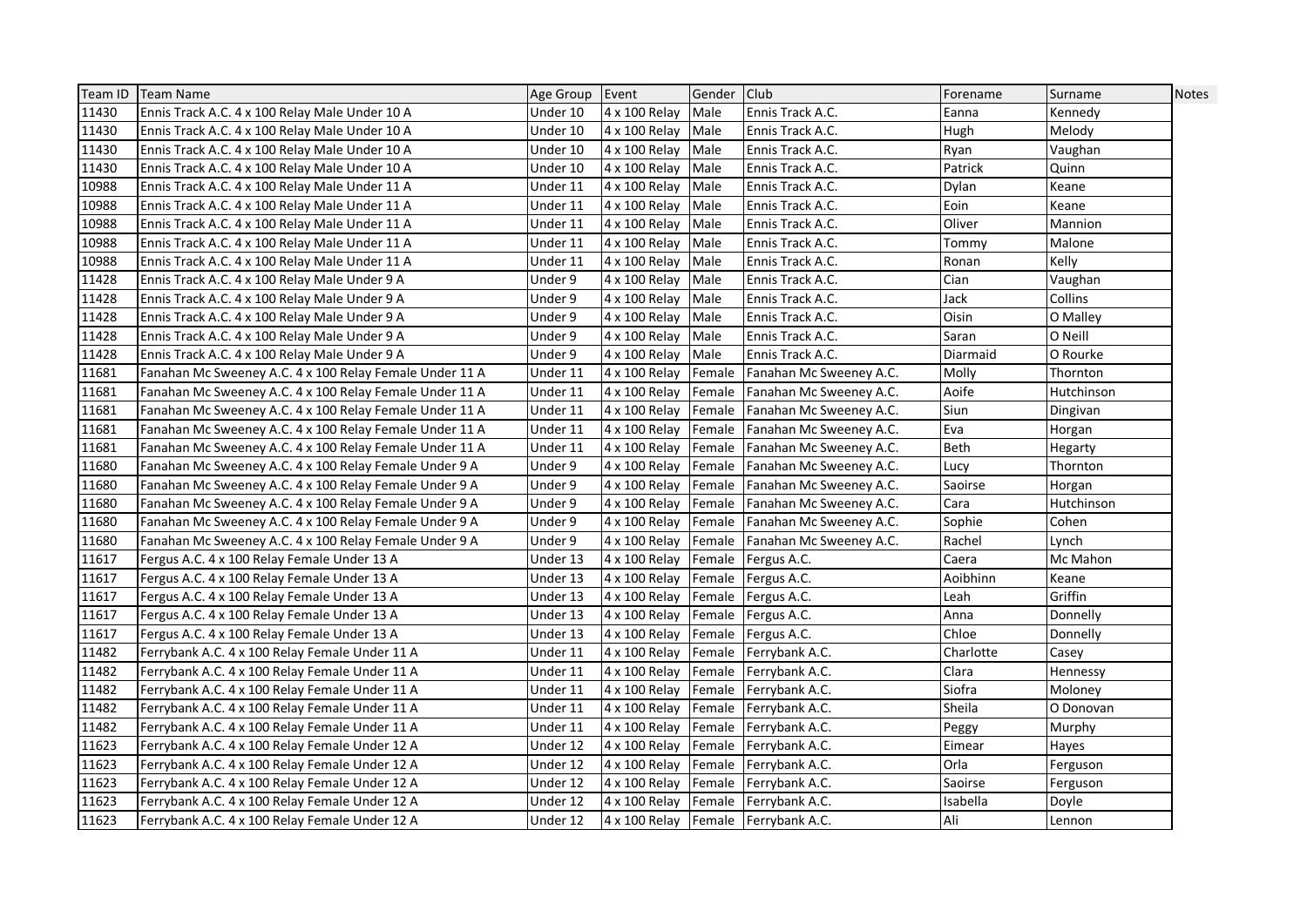| Team ID | <b>Team Name</b>                                           | Age Group Event |                    | Gender Club |                               | Forename | Surname         | <b>Notes</b> |
|---------|------------------------------------------------------------|-----------------|--------------------|-------------|-------------------------------|----------|-----------------|--------------|
| 11642   | Ferrybank A.C. 4 x 100 Relay Male Under 13 A               | Under 13        | 4 x 100 Relay      | Male        | Ferrybank A.C.                | Scott    | Windle          |              |
| 11642   | Ferrybank A.C. 4 x 100 Relay Male Under 13 A               | Under 13        | 4 x 100 Relay      | Male        | Ferrybank A.C.                | Harry    | Smith           |              |
| 11642   | Ferrybank A.C. 4 x 100 Relay Male Under 13 A               | Under 13        | 4 x 100 Relay      | Male        | Ferrybank A.C.                | John     | O Neill Doherty |              |
| 11642   | Ferrybank A.C. 4 x 100 Relay Male Under 13 A               | Under 13        | 4 x 100 Relay      | Male        | Ferrybank A.C.                | Liam     | Anderson        |              |
| 11642   | Ferrybank A.C. 4 x 100 Relay Male Under 13 A               | Under 13        | 4 x 100 Relay      | Male        | Ferrybank A.C.                | Lewis    | Morgan          |              |
| 10967   | Finisk Valley A.C. 4 x 100 Relay Female Under 11 A         | Under 11        | 4 x 100 Relay      | Female      | Finisk Valley A.C.            | Anna     | Cullinane       |              |
| 10967   | Finisk Valley A.C. 4 x 100 Relay Female Under 11 A         | Under 11        | 4 x 100 Relay      | Female      | Finisk Valley A.C.            | Niamh    | Maher           |              |
| 10967   | Finisk Valley A.C. 4 x 100 Relay Female Under 11 A         | Under 11        | 4 x 100 Relay      |             | Female Finisk Valley A.C.     | Lily     | Quann           |              |
| 10967   | Finisk Valley A.C. 4 x 100 Relay Female Under 11 A         | Under 11        | 4 x 100 Relay      |             | Female Finisk Valley A.C.     | Chloe    | Landers         |              |
| 10967   | Finisk Valley A.C. 4 x 100 Relay Female Under 11 A         | Under 11        | 4 x 100 Relay      |             | Female Finisk Valley A.C.     | Hollie   | <b>Hynes</b>    |              |
| 10967   | Finisk Valley A.C. 4 x 100 Relay Female Under 11 A         | Under 11        | 4 x 100 Relay      |             | Female Finisk Valley A.C.     | Ruby     | Foran           |              |
| 10968   | Finisk Valley A.C. 4 x 100 Relay Female Under 11 B         | Under 11        | 4 x 100 Relay      |             | Female Finisk Valley A.C.     | Kate     | Longan          |              |
| 10968   | Finisk Valley A.C. 4 x 100 Relay Female Under 11 B         | Under 11        | 4 x 100 Relay      |             | Female Finisk Valley A.C.     | Sarah    | Cullinane       |              |
| 10968   | Finisk Valley A.C. 4 x 100 Relay Female Under 11 B         | Under 11        | 4 x 100 Relay      | Female      | Finisk Valley A.C.            | Esme     | Oakley Nolan    |              |
| 10968   | Finisk Valley A.C. 4 x 100 Relay Female Under 11 B         | Under 11        | 4 x 100 Relay      | Female      | Finisk Valley A.C.            | Alison   | Drea            |              |
| 10968   | Finisk Valley A.C. 4 x 100 Relay Female Under 11 B         | Under 11        | 4 x 100 Relay      |             | Female Finisk Valley A.C.     | Clodagh  | Scanlan         |              |
| 11344   | Finisk Valley A.C. 4 x 100 Relay Male Under 10 A           | Under 10        | 4 x 100 Relay      | Male        | Finisk Valley A.C.            | Oscar    | Lombard         |              |
| 11344   | Finisk Valley A.C. 4 x 100 Relay Male Under 10 A           | Under 10        | 4 x 100 Relay      | Male        | Finisk Valley A.C.            | Daithi   | Ferguson        |              |
| 11344   | Finisk Valley A.C. 4 x 100 Relay Male Under 10 A           | Under 10        | 4 x 100 Relay      | Male        | Finisk Valley A.C.            | Alex     | Foran           |              |
| 11344   | Finisk Valley A.C. 4 x 100 Relay Male Under 10 A           | Under 10        | 4 x 100 Relay      | Male        | Finisk Valley A.C.            | Hector   | Oakley Nolan    |              |
| 11344   | Finisk Valley A.C. 4 x 100 Relay Male Under 10 A           | Under 10        | 4 x 100 Relay      | Male        | Finisk Valley A.C.            | Harry    | Drea            |              |
| 11344   | Finisk Valley A.C. 4 x 100 Relay Male Under 10 A           | Under 10        | 4 x 100 Relay      | Male        | Finisk Valley A.C.            | Matthew  | Longan          |              |
| 11615   | Iveragh A.C. 4 x 100 Relay Female Under 11 A               | Under 11        | 4 x 100 Relay      | Female      | Iveragh A.C.                  | Lucy     | O Connell       |              |
| 11615   | Iveragh A.C. 4 x 100 Relay Female Under 11 A               | Under 11        | 4 x 100 Relay      |             | Female Iveragh A.C.           | Kiana    | Santos          |              |
| 11615   | Iveragh A.C. 4 x 100 Relay Female Under 11 A               | Under 11        | 4 x 100 Relay      |             | Female Iveragh A.C.           | Michaela | Kelly           |              |
| 11615   | Iveragh A.C. 4 x 100 Relay Female Under 11 A               | Under 11        | 4 x 100 Relay      |             | Female Iveragh A.C.           | Niamh    | Kelly           |              |
| 11615   | Iveragh A.C. 4 x 100 Relay Female Under 11 A               | Under 11        | 4 x 100 Relay      |             | Female Iveragh A.C.           | Tiernagh | Mc Gill         |              |
| 11615   | Iveragh A.C. 4 x 100 Relay Female Under 11 A               | Under 11        | 4 x 100 Relay      |             | Female Iveragh A.C.           | Lea      | Kelly           |              |
| 11616   | Iveragh A.C. 4 x 100 Relay Male Under 10 A                 | Under 10        | 4 x 100 Relay      | Male        | Iveragh A.C.                  | larliath | O Chonchúir     |              |
| 11616   | Iveragh A.C. 4 x 100 Relay Male Under 10 A                 | Under 10        | 4 x 100 Relay      | Male        | Iveragh A.C.                  | Noah     | O Chonchúir     |              |
| 11616   | Iveragh A.C. 4 x 100 Relay Male Under 10 A                 | Under 10        | 4 x 100 Relay      | Male        | Iveragh A.C.                  | Lucas    | Lewis Walsh     |              |
| 11616   | Iveragh A.C. 4 x 100 Relay Male Under 10 A                 | Under 10        | 4 x 100 Relay      | Male        | Iveragh A.C.                  | Donagh   | O Chonchúir     |              |
| 11616   | Iveragh A.C. 4 x 100 Relay Male Under 10 A                 | Under 10        | 4 x 100 Relay      | Male        | Iveragh A.C.                  | Ernesto  | Moral Blanco    |              |
| 11676   | Killarney Valley A.C. 4 x 100 Relay Male Under 10 A        | Under 10        | 4 x 100 Relay      | Male        | Killarney Valley A.C.         | Dylan    | Mc Carthy       |              |
| 11676   | Killarney Valley A.C. 4 x 100 Relay Male Under 10 A        | Under 10        | 4 x 100 Relay      | Male        | Killarney Valley A.C.         | Harry    | Randles         |              |
| 11676   | Killarney Valley A.C. 4 x 100 Relay Male Under 10 A        | Under 10        | 4 x 100 Relay      | Male        | Killarney Valley A.C.         | Luke     | O Sullivan      |              |
| 11676   | Killarney Valley A.C. 4 x 100 Relay Male Under 10 A        | Under 10        | 4 x 100 Relay      | Male        | Killarney Valley A.C.         | John     | Hegarty         |              |
| 11676   | Killarney Valley A.C. 4 x 100 Relay Male Under 10 A        | Under 10        | 4 x 100 Relay      | Male        | Killarney Valley A.C.         | Luke     | Mc Mahon        |              |
| 11435   | Kilmurray/Ibrick/N.Clare A.C. 4 x 100 Relay Male Under 9 A | Under 9         | 4 x 100 Relay Male |             | Kilmurray/Ibrick/N.Clare A.C. | Patrick  | Galvin          |              |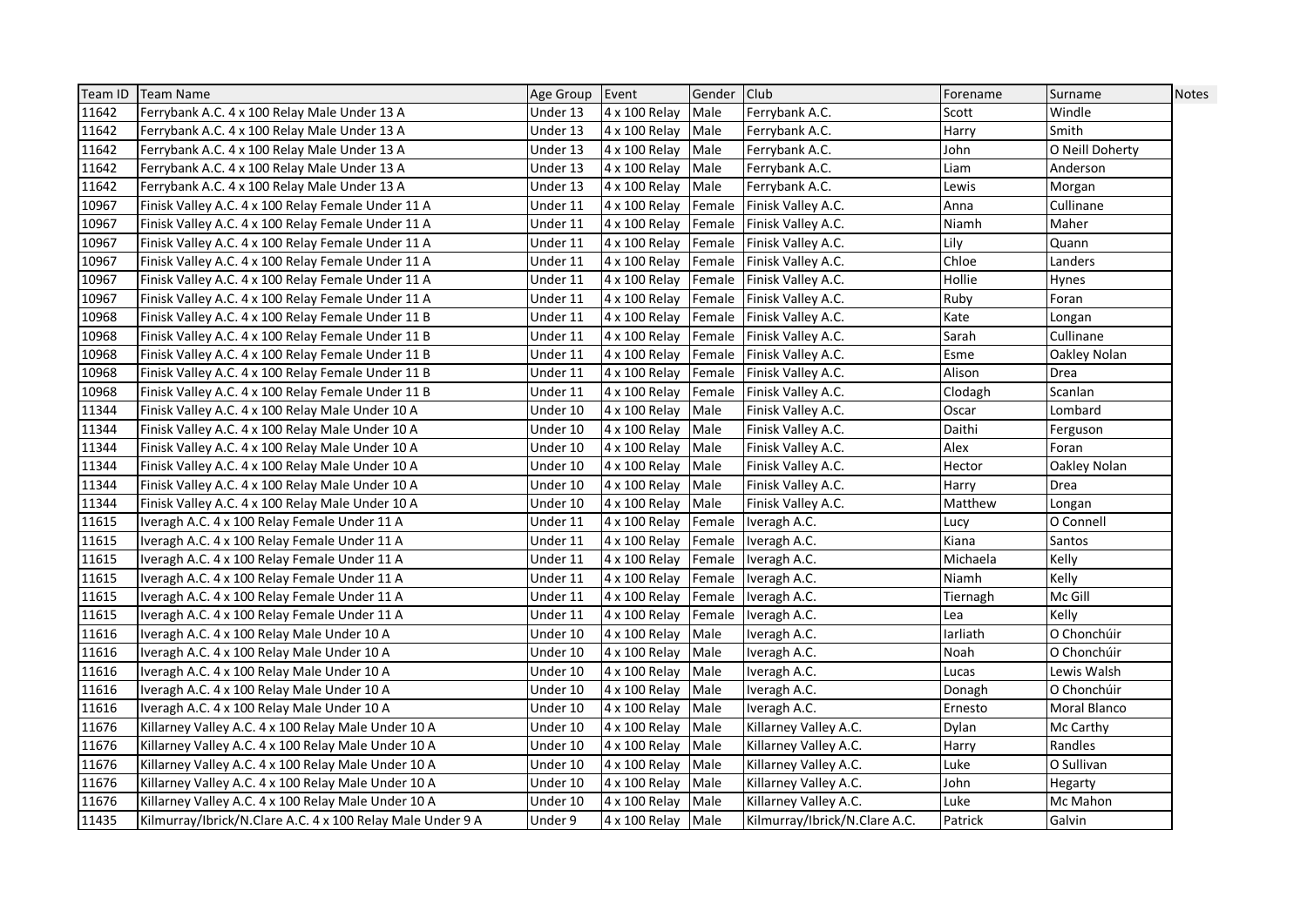| Team ID | <b>Team Name</b>                                           | Age Group Event |                                    | Gender Club |                               | Forename     | Surname    | Notes |
|---------|------------------------------------------------------------|-----------------|------------------------------------|-------------|-------------------------------|--------------|------------|-------|
| 11435   | Kilmurray/Ibrick/N.Clare A.C. 4 x 100 Relay Male Under 9 A | Under 9         | 4 x 100 Relay                      | Male        | Kilmurray/Ibrick/N.Clare A.C. | Jack         | O Keeffe   |       |
| 11435   | Kilmurray/Ibrick/N.Clare A.C. 4 x 100 Relay Male Under 9 A | Under 9         | 4 x 100 Relay                      | Male        | Kilmurray/Ibrick/N.Clare A.C. | Riain        | Kelly      |       |
| 11435   | Kilmurray/Ibrick/N.Clare A.C. 4 x 100 Relay Male Under 9 A | Under 9         | 4 x 100 Relay                      | Male        | Kilmurray/Ibrick/N.Clare A.C. | Darragh      | O Rourke   |       |
| 11435   | Kilmurray/Ibrick/N.Clare A.C. 4 x 100 Relay Male Under 9 A | Under 9         | 4 x 100 Relay                      | Male        | Kilmurray/Ibrick/N.Clare A.C. | Tom          | O Connell  |       |
| 11740   | Leevale A.C. 4 x 100 Relay Female Under 10 A               | Under 10        | 4 x 100 Relay                      | Female      | Leevale A.C.                  | Ali May      | Kirwan     |       |
| 11740   | Leevale A.C. 4 x 100 Relay Female Under 10 A               | Under 10        | 4 x 100 Relay                      | Female      | Leevale A.C.                  | Allie        | Moloney    |       |
| 11740   | Leevale A.C. 4 x 100 Relay Female Under 10 A               | Under 10        | 4 x 100 Relay                      | Female      | Leevale A.C.                  | Zoe          | Fitzgerald |       |
| 11740   | Leevale A.C. 4 x 100 Relay Female Under 10 A               | Under 10        | 4 x 100 Relay                      | Female      | Leevale A.C.                  | Elaine       | Scully     |       |
| 11740   | Leevale A.C. 4 x 100 Relay Female Under 10 A               | Under 10        | 4 x 100 Relay                      | Female      | Leevale A.C.                  | Alexandra    | Egar       |       |
| 11730   | Leevale A.C. 4 x 100 Relay Female Under 11 A               | Under 11        | 4 x 100 Relay                      | Female      | Leevale A.C.                  | Ellie        | O Connor   |       |
| 11730   | Leevale A.C. 4 x 100 Relay Female Under 11 A               | Under 11        | 4 x 100 Relay                      | Female      | Leevale A.C.                  | Sophie       | Randles    |       |
| 11730   | Leevale A.C. 4 x 100 Relay Female Under 11 A               | Under 11        | 4 x 100 Relay                      | Female      | Leevale A.C.                  | Leah         | O Donovan  |       |
| 11730   | Leevale A.C. 4 x 100 Relay Female Under 11 A               | Under 11        | 4 x 100 Relay                      | Female      | Leevale A.C.                  | Aideen       | Hegarty    |       |
| 11730   | Leevale A.C. 4 x 100 Relay Female Under 11 A               | Under 11        | 4 x 100 Relay                      | Female      | Leevale A.C.                  | Sadbh        | Dowling    |       |
| 11736   | Leevale A.C. 4 x 100 Relay Female Under 12 A               | Under 12        | 4 x 100 Relay                      | Female      | Leevale A.C.                  | Edith        | Hanna      |       |
| 11736   | Leevale A.C. 4 x 100 Relay Female Under 12 A               | Under 12        | 4 x 100 Relay                      | Female      | Leevale A.C.                  | Anna         | Creagh     |       |
| 11736   | Leevale A.C. 4 x 100 Relay Female Under 12 A               | Under 12        | 4 x 100 Relay                      |             | Female Leevale A.C.           | Katie        | Weston     |       |
| 11736   | Leevale A.C. 4 x 100 Relay Female Under 12 A               | Under 12        | 4 x 100 Relay                      | Female      | Leevale A.C.                  | Joelle       | O Leary    |       |
| 11736   | Leevale A.C. 4 x 100 Relay Female Under 12 A               | Under 12        | 4 x 100 Relay                      | Female      | Leevale A.C.                  | Jessica      | Merrigan   |       |
| 11735   | Leevale A.C. 4 x 100 Relay Male Under 13 A                 | Under 13        | 4 x 100 Relay                      | Male        | Leevale A.C.                  | Fionn        | Naughton   |       |
| 11735   | Leevale A.C. 4 x 100 Relay Male Under 13 A                 | Under 13        | 4 x 100 Relay                      | Male        | Leevale A.C.                  | Rahman Amusa | Adekunle   |       |
| 11735   | Leevale A.C. 4 x 100 Relay Male Under 13 A                 | Under 13        | 4 x 100 Relay                      | Male        | Leevale A.C.                  | Noah         | Dorgan     |       |
| 11735   | Leevale A.C. 4 x 100 Relay Male Under 13 A                 | Under 13        | 4 x 100 Relay                      | Male        | Leevale A.C.                  | Ethan        | Bambury    |       |
| 11735   | Leevale A.C. 4 x 100 Relay Male Under 13 A                 | Under 13        | 4 x 100 Relay                      | Male        | Leevale A.C.                  | Fiachra      | Dowling    |       |
| 11500   | Limerick A.C. 4 x 100 Relay Female Under 9 A               | Under 9         | 4 x 100 Relay                      | Female      | Limerick A.C.                 | Anna         | Murphy     |       |
| 11500   | Limerick A.C. 4 x 100 Relay Female Under 9 A               | Under 9         | 4 x 100 Relay                      | Female      | Limerick A.C.                 | Alana        | Ryan       |       |
| 11500   | Limerick A.C. 4 x 100 Relay Female Under 9 A               | Under 9         | 4 x 100 Relay                      | Female      | Limerick A.C.                 | Isabelle     | Connolly   |       |
| 11500   | Limerick A.C. 4 x 100 Relay Female Under 9 A               | Under 9         | 4 x 100 Relay                      | Female      | Limerick A.C.                 | Zoey         | Slattery   |       |
| 11500   | Limerick A.C. 4 x 100 Relay Female Under 9 A               | Under 9         | 4 x 100 Relay                      | Female      | Limerick A.C.                 | Ava          | Barry      |       |
| 11535   | Limerick A.C. 4 x 100 Relay Female Under 11 A              | Under 11        | 4 x 100 Relay                      | Female      | Limerick A.C.                 | Abi          | Hannafin   |       |
| 11535   | Limerick A.C. 4 x 100 Relay Female Under 11 A              | Under 11        | 4 x 100 Relay                      | Female      | Limerick A.C.                 | Ellen        | Farrell    |       |
| 11535   | Limerick A.C. 4 x 100 Relay Female Under 11 A              | Under 11        | 4 x 100 Relay                      | Female      | Limerick A.C.                 | Amelia       | O Keeffe   |       |
| 11535   | Limerick A.C. 4 x 100 Relay Female Under 11 A              | Under 11        | 4 x 100 Relay                      | Female      | Limerick A.C.                 | Zara         | Coman      |       |
| 11535   | Limerick A.C. 4 x 100 Relay Female Under 11 A              | Under 11        | 4 x 100 Relay                      | Female      | Limerick A.C.                 | Aayla        | Comyns     |       |
| 11589   | Limerick A.C. 4 x 100 Relay Female Under 12 A              | Under 12        | 4 x 100 Relay                      | Female      | Limerick A.C.                 | Anita        | Mc Mahon   |       |
| 11589   | Limerick A.C. 4 x 100 Relay Female Under 12 A              | Under 12        | 4 x 100 Relay                      | Female      | Limerick A.C.                 | Ciara        | Mc Carthy  |       |
| 11589   | Limerick A.C. 4 x 100 Relay Female Under 12 A              | Under 12        | 4 x 100 Relay                      | Female      | Limerick A.C.                 | Aoibhinn     | Mc Namara  |       |
| 11589   | Limerick A.C. 4 x 100 Relay Female Under 12 A              | Under 12        | 4 x 100 Relay                      | Female      | Limerick A.C.                 | Abi          | Hannafin   |       |
| 11590   | Limerick A.C. 4 x 100 Relay Female Under 13 A              | Under 13        | 4 x 100 Relay Female Limerick A.C. |             |                               | Clodagh      | Doran      |       |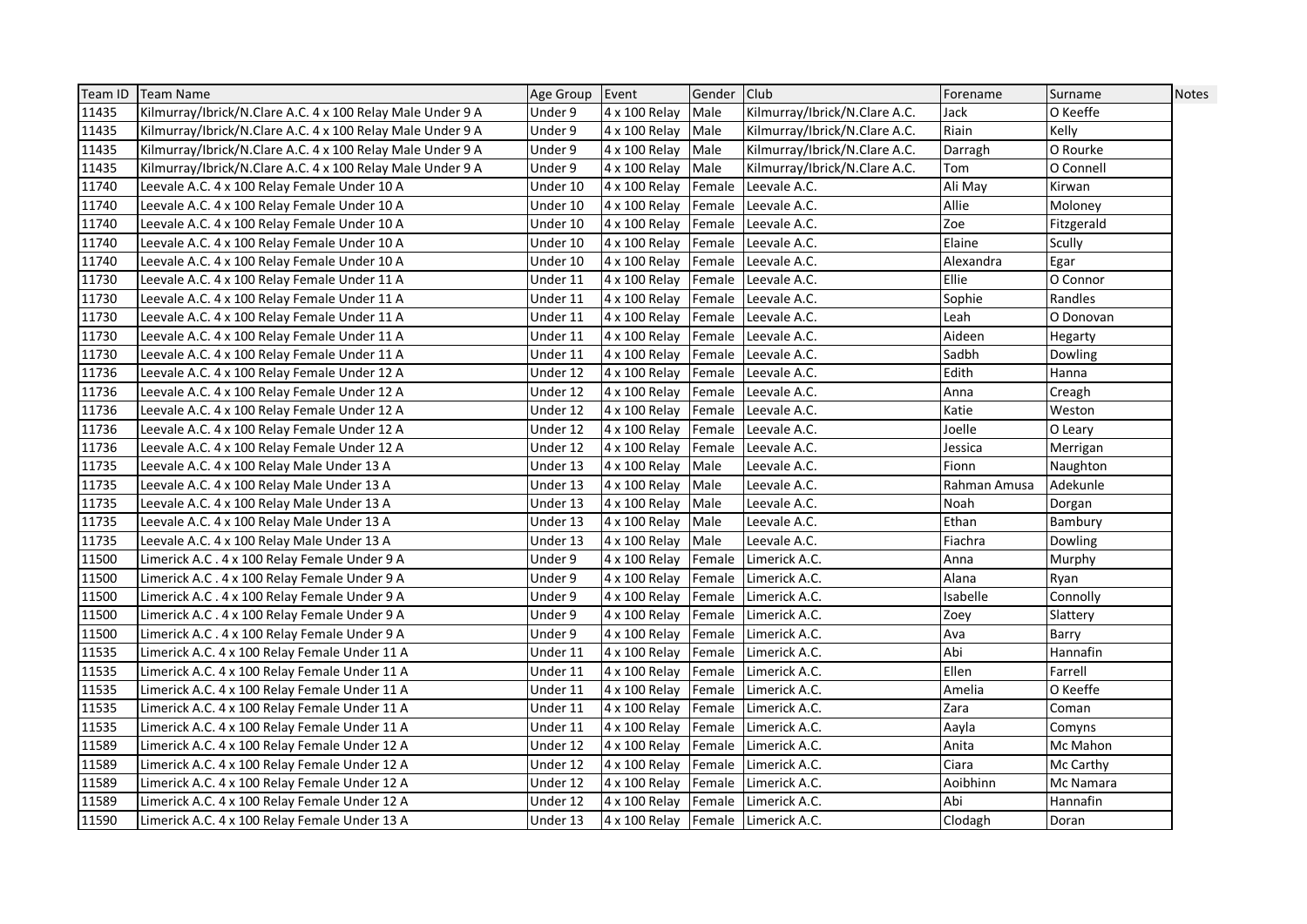| Team ID | <b>Team Name</b>                                | Age Group Event |                    | Gender Club |               | Forename     | Surname            | <b>Notes</b> |
|---------|-------------------------------------------------|-----------------|--------------------|-------------|---------------|--------------|--------------------|--------------|
| 11590   | Limerick A.C. 4 x 100 Relay Female Under 13 A   | Under 13        | 4 x 100 Relay      | Female      | Limerick A.C. | Emma         | Murphy             |              |
| 11590   | Limerick A.C. 4 x 100 Relay Female Under 13 A   | Under 13        | 4 x 100 Relay      | Female      | Limerick A.C. | Ava          | Murray             |              |
| 11590   | Limerick A.C. 4 x 100 Relay Female Under 13 A   | Under 13        | 4 x 100 Relay      | Female      | Limerick A.C. | Tiyaa        | Coughlan           |              |
| 11590   | Limerick A.C. 4 x 100 Relay Female Under 13 A   | Under 13        | 4 x 100 Relay      | Female      | Limerick A.C. | Alanna       | Purcell            |              |
| 11587   | Limerick A.C. 4 x 100 Relay Male Under 10 A     | Under 10        | 4 x 100 Relay      | Male        | Limerick A.C. | Ben          | Mc Dermott         |              |
| 11587   | Limerick A.C. 4 x 100 Relay Male Under 10 A     | Under 10        | 4 x 100 Relay      | Male        | Limerick A.C. | Cillian      | Mc Carthy          |              |
| 11587   | Limerick A.C. 4 x 100 Relay Male Under 10 A     | Under 10        | 4 x 100 Relay      | Male        | Limerick A.C. | Rian         | Murphy             |              |
| 11587   | Limerick A.C. 4 x 100 Relay Male Under 10 A     | Under 10        | 4 x 100 Relay      | Male        | Limerick A.C. | Rian         | Boland             |              |
| 11587   | Limerick A.C. 4 x 100 Relay Male Under 10 A     | Under 10        | 4 x 100 Relay      | Male        | Limerick A.C. | Tom          | Caserly            |              |
| 11531   | Limerick A.C. 4 x 100 Relay Male Under 11 A     | Under 11        | 4 x 100 Relay      | Male        | Limerick A.C. | Rian         | Kiely Keogan       |              |
| 11531   | Limerick A.C. 4 x 100 Relay Male Under 11 A     | Under 11        | 4 x 100 Relay      | Male        | Limerick A.C. | Killian      | Coman              |              |
| 11531   | Limerick A.C. 4 x 100 Relay Male Under 11 A     | Under 11        | 4 x 100 Relay      | Male        | Limerick A.C. | <b>Myles</b> | Anderson           |              |
| 11531   | Limerick A.C. 4 x 100 Relay Male Under 11 A     | Under 11        | 4 x 100 Relay      | Male        | Limerick A.C. | Christopher  | Cannon             |              |
| 11531   | Limerick A.C. 4 x 100 Relay Male Under 11 A     | Under 11        | 4 x 100 Relay      | Male        | Limerick A.C. | Tom          | Keogh              |              |
| 11588   | Limerick A.C. 4 x 100 Relay Male Under 12 A     | Under 12        | 4 x 100 Relay      | Male        | Limerick A.C. | Liam         | Mc Cague           |              |
| 11588   | Limerick A.C. 4 x 100 Relay Male Under 12 A     | Under 12        | 4 x 100 Relay      | Male        | Limerick A.C. | Darragh      | Whelan             |              |
| 11588   | Limerick A.C. 4 x 100 Relay Male Under 12 A     | Under 12        | 4 x 100 Relay      | Male        | Limerick A.C. | Fionn        | O Malley           |              |
| 11588   | Limerick A.C. 4 x 100 Relay Male Under 12 A     | Under 12        | 4 x 100 Relay      | Male        | Limerick A.C. | David        | Moloney            |              |
| 11588   | Limerick A.C. 4 x 100 Relay Male Under 12 A     | Under 12        | 4 x 100 Relay      | Male        | Limerick A.C. | Liam         | Flannery           |              |
| 11592   | Limerick A.C. 4 x 100 Relay Male Under 13 A     | Under 13        | 4 x 100 Relay      | Male        | Limerick A.C. | Darragh      | Whelan             |              |
| 11592   | Limerick A.C. 4 x 100 Relay Male Under 13 A     | Under 13        | 4 x 100 Relay      | Male        | Limerick A.C. | Oisin        | Jennings           |              |
| 11592   | Limerick A.C. 4 x 100 Relay Male Under 13 A     | Under 13        | 4 x 100 Relay      | Male        | Limerick A.C. | Marcel       | Flak               |              |
| 11592   | Limerick A.C. 4 x 100 Relay Male Under 13 A     | Under 13        | 4 x 100 Relay      | Male        | Limerick A.C. | John         | Farrell            |              |
| 11592   | Limerick A.C. 4 x 100 Relay Male Under 13 A     | Under 13        | 4 x 100 Relay      | Male        | Limerick A.C. | Liam         | Mc Cague           |              |
| 11499   | Limerick A.C. 4 x 100 Relay Male Under 9 A      | Under 9         | 4 x 100 Relay      | Male        | Limerick A.C. | Jack         | Kiely              |              |
| 11499   | Limerick A.C. 4 x 100 Relay Male Under 9 A      | Under 9         | 4 x 100 Relay      | Male        | Limerick A.C. | Tom          | Lynch              |              |
| 11499   | Limerick A.C. 4 x 100 Relay Male Under 9 A      | Under 9         | 4 x 100 Relay      | Male        | Limerick A.C. | Conor        | Oliver             |              |
| 11499   | Limerick A.C. 4 x 100 Relay Male Under 9 A      | Under 9         | 4 x 100 Relay      | Male        | Limerick A.C. | Tom          | Reid               |              |
| 11499   | Limerick A.C. 4 x 100 Relay Male Under 9 A      | Under 9         | 4 x 100 Relay      | Male        | Limerick A.C. | Morgan       | <b>Bastor Saiz</b> |              |
| 11532   | Limerick A.C. A 4 x 100 Relay Female Under 10 A | Under 10        | 4 x 100 Relay      | Female      | Limerick A.C. | Crea         | Moore              |              |
| 11532   | Limerick A.C. A 4 x 100 Relay Female Under 10 A | Under 10        | 4 x 100 Relay      | Female      | Limerick A.C. | Zara         | Coman              |              |
| 11532   | Limerick A.C. A 4 x 100 Relay Female Under 10 A | Under 10        | 4 x 100 Relay      | Female      | Limerick A.C. | Rachel       | Ryan               |              |
| 11532   | Limerick A.C. A 4 x 100 Relay Female Under 10 A | Under 10        | 4 x 100 Relay      | Female      | Limerick A.C. | Julie        | Quigely            |              |
| 11532   | Limerick A.C. A 4 x 100 Relay Female Under 10 A | Under 10        | 4 x 100 Relay      | Female      | Limerick A.C. | Emma         | Chellingsworth     |              |
| 11534   | Limerick A.C. A 4 x 100 Relay Male Under 10 A   | Under 10        | 4 x 100 Relay      | Male        | Limerick A.C. | Tom          | Keogh              |              |
| 11534   | Limerick A.C. A 4 x 100 Relay Male Under 10 A   | Under 10        | 4 x 100 Relay      | Male        | Limerick A.C. | Jack         | Ryan               |              |
| 11534   | Limerick A.C. A 4 x 100 Relay Male Under 10 A   | Under 10        | 4 x 100 Relay      | Male        | Limerick A.C. | Patrick      | Keogh              |              |
| 11534   | Limerick A.C. A 4 x 100 Relay Male Under 10 A   | Under 10        | 4 x 100 Relay      | Male        | Limerick A.C. | Diarmuid     | Kelly              |              |
| 11534   | Limerick A.C. A 4 x 100 Relay Male Under 10 A   | Under 10        | 4 x 100 Relay Male |             | Limerick A.C. | Tom          | Lynch              |              |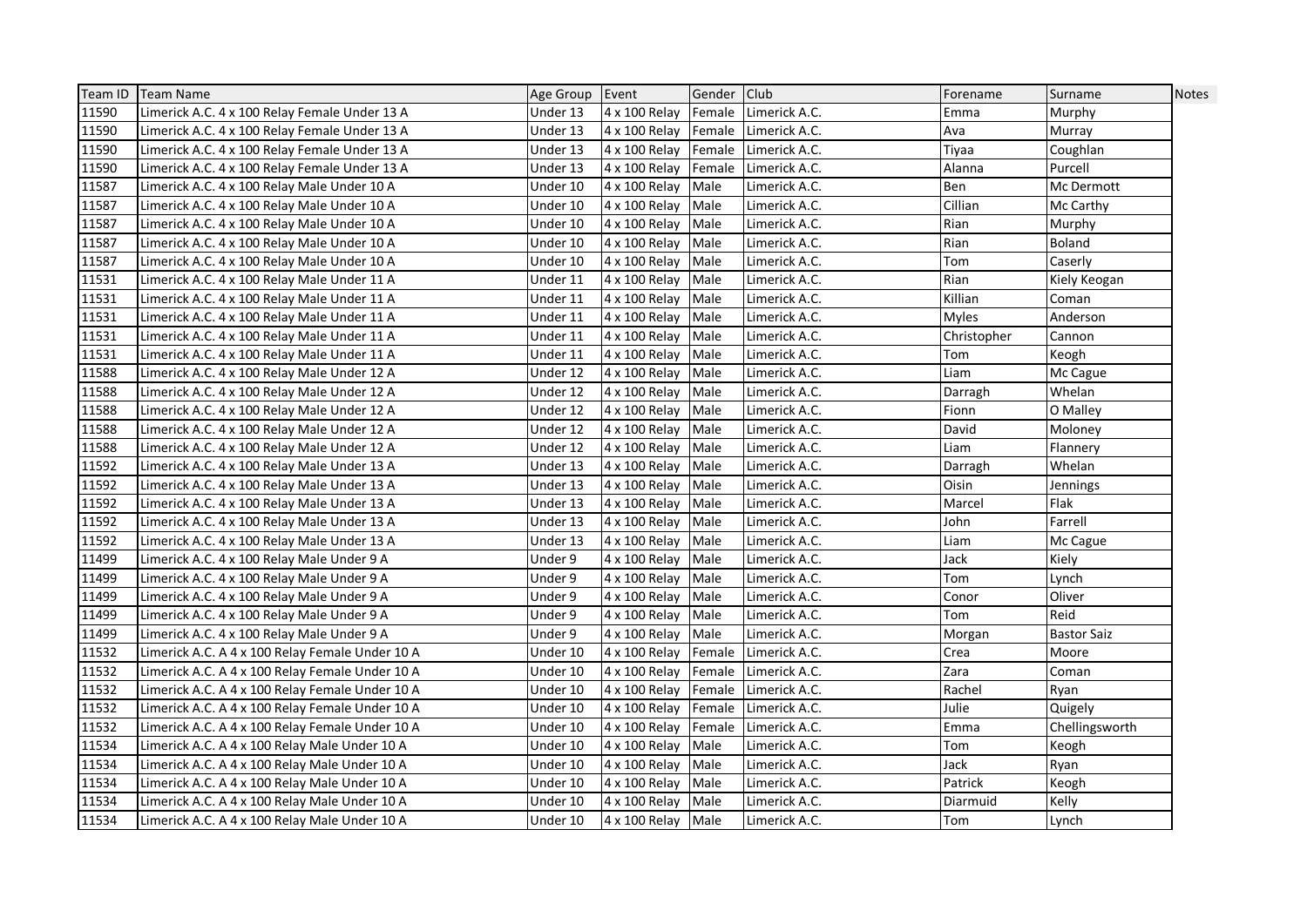| Team ID | <b>Team Name</b>                                   | Age Group Event |                    | Gender Club |                           | Forename  | Surname       | Notes |
|---------|----------------------------------------------------|-----------------|--------------------|-------------|---------------------------|-----------|---------------|-------|
| 11501   | Limerick A.C. B 4 x 100 Relay Female Under 9 A     | Under 9         | 4 x 100 Relay      |             | Female Limerick A.C.      | Emily     | Cunningham    |       |
| 11501   | Limerick A.C. B 4 x 100 Relay Female Under 9 A     | Under 9         | 4 x 100 Relay      |             | Female Limerick A.C.      | Lara      | Broughton     |       |
| 11501   | Limerick A.C. B 4 x 100 Relay Female Under 9 A     | Under 9         | 4 x 100 Relay      | Female      | Limerick A.C.             | Síofra    | O De          |       |
| 11501   | Limerick A.C. B 4 x 100 Relay Female Under 9 A     | Under 9         | 4 x 100 Relay      | Female      | Limerick A.C.             | Caragh    | Treacy        |       |
| 11501   | Limerick A.C. B 4 x 100 Relay Female Under 9 A     | Under 9         | 4 x 100 Relay      | Female      | Limerick A.C.             | Alexandra | Callaghan     |       |
| 11533   | Limerick A.C. B 4 x 100 Relay Female Under 10 B    | Under 10        | 4 x 100 Relay      | Female      | Limerick A.C.             | Alison    | Ryan          |       |
| 11533   | Limerick A.C. B 4 x 100 Relay Female Under 10 B    | Under 10        | 4 x 100 Relay      | Female      | Limerick A.C.             | Rose      | O Neill       |       |
| 11533   | Limerick A.C. B 4 x 100 Relay Female Under 10 B    | Under 10        | 4 x 100 Relay      | Female      | Limerick A.C.             | Gabriella | O Neill       |       |
| 11533   | Limerick A.C. B 4 x 100 Relay Female Under 10 B    | Under 10        | 4 x 100 Relay      |             | Female Limerick A.C.      | Katie     | Broughton     |       |
| 11533   | Limerick A.C. B 4 x 100 Relay Female Under 10 B    | Under 10        | 4 x 100 Relay      |             | Female Limerick A.C.      | Isabelle  | Durack        |       |
| 11584   | Lios Tuathail A.C. 4 x 100 Relay Female Under 12 A | Under 12        | 4 x 100 Relay      |             | Female Lios Tuathail A.C. | Chloe     | O Flaherty    |       |
| 11584   | Lios Tuathail A.C. 4 x 100 Relay Female Under 12 A | Under 12        | 4 x 100 Relay      | Female      | Lios Tuathail A.C.        | Aisling   | Mc Elligott   |       |
| 11584   | Lios Tuathail A.C. 4 x 100 Relay Female Under 12 A | Under 12        | 4 x 100 Relay      | Female      | Lios Tuathail A.C.        | Emily     | Mulvihill     |       |
| 11584   | Lios Tuathail A.C. 4 x 100 Relay Female Under 12 A | Under 12        | 4 x 100 Relay      | Female      | Lios Tuathail A.C.        | Isabella  | Mc Enery      |       |
| 11584   | Lios Tuathail A.C. 4 x 100 Relay Female Under 12 A | Under 12        | 4 x 100 Relay      | Female      | Lios Tuathail A.C.        | Sophie    | O Flaherty    |       |
| 11578   | Lios Tuathail A.C. 4 x 100 Relay Female Under 9 A  | Under 9         | 4 x 100 Relay      |             | Female Lios Tuathail A.C. | Ruby      | Sheehy        |       |
| 11578   | Lios Tuathail A.C. 4 x 100 Relay Female Under 9 A  | Under 9         | 4 x 100 Relay      |             | Female Lios Tuathail A.C. | Lottie    | Boyle         |       |
| 11578   | Lios Tuathail A.C. 4 x 100 Relay Female Under 9 A  | Under 9         | 4 x 100 Relay      |             | Female Lios Tuathail A.C. | Emma      | Joy           |       |
| 11578   | Lios Tuathail A.C. 4 x 100 Relay Female Under 9 A  | Under 9         | 4 x 100 Relay      | Female      | Lios Tuathail A.C.        | Ciara     | Collopy       |       |
| 11578   | Lios Tuathail A.C. 4 x 100 Relay Female Under 9 A  | Under 9         | 4 x 100 Relay      | Female      | Lios Tuathail A.C.        | Saoirse   | Russell       |       |
| 11585   | Lios Tuathail A.C. 4 x 100 Relay Male Under 12 A   | Under 12        | 4 x 100 Relay      | Male        | Lios Tuathail A.C.        | Simon     | Russell       |       |
| 11585   | Lios Tuathail A.C. 4 x 100 Relay Male Under 12 A   | Under 12        | 4 x 100 Relay      | Male        | Lios Tuathail A.C.        | Seán      | Dalton        |       |
| 11585   | Lios Tuathail A.C. 4 x 100 Relay Male Under 12 A   | Under 12        | 4 x 100 Relay      | Male        | Lios Tuathail A.C.        | Eamon     | Kennelly      |       |
| 11585   | Lios Tuathail A.C. 4 x 100 Relay Male Under 12 A   | Under 12        | 4 x 100 Relay      | Male        | Lios Tuathail A.C.        | Donnacha  | Quilter       |       |
| 11585   | Lios Tuathail A.C. 4 x 100 Relay Male Under 12 A   | Under 12        | 4 x 100 Relay      | Male        | Lios Tuathail A.C.        | Conor     | Mulvihill     |       |
| 11322   | Midleton A.C. 4 x 100 Relay Female Under 11        | Under 11        | 4 x 100 Relay      | Female      | Midleton A.C.             | Abi       | Pyne          |       |
| 11322   | Midleton A.C. 4 x 100 Relay Female Under 11        | Under 11        | 4 x 100 Relay      | Female      | Midleton A.C.             | Anna      | Twomey Blanco |       |
| 11322   | Midleton A.C. 4 x 100 Relay Female Under 11        | Under 11        | 4 x 100 Relay      | Female      | Midleton A.C.             | Maia      | O Connor      |       |
| 11322   | Midleton A.C. 4 x 100 Relay Female Under 11        | Under 11        | 4 x 100 Relay      | Female      | Midleton A.C.             | Sorcha    | O Driscoll    |       |
| 11322   | Midleton A.C. 4 x 100 Relay Female Under 11        | Under 11        | 4 x 100 Relay      | Female      | Midleton A.C.             | Eve       | Barry         |       |
| 11323   | Midleton A.C. 4 x 100 Relay Male Under 11 A        | Under 11        | 4 x 100 Relay      | Male        | Midleton A.C.             | Dara      | Kelleher      |       |
| 11323   | Midleton A.C. 4 x 100 Relay Male Under 11 A        | Under 11        | 4 x 100 Relay      | Male        | Midleton A.C.             | Jesse     | Ebo           |       |
| 11323   | Midleton A.C. 4 x 100 Relay Male Under 11 A        | Under 11        | 4 x 100 Relay      | Male        | Midleton A.C.             | Michael   | Lowney        |       |
| 11323   | Midleton A.C. 4 x 100 Relay Male Under 11 A        | Under 11        | 4 x 100 Relay      | Male        | Midleton A.C.             | Ronan     | Callanan      |       |
| 11323   | Midleton A.C. 4 x 100 Relay Male Under 11 A        | Under 11        | 4 x 100 Relay      | Male        | Midleton A.C.             | Hugh      | Cussen        |       |
|         | Midleton A.C. 4 x 100 Relay Female Under 12        | Under 12        | 4 x 100 Relay      | Female      | Midleton A.C.             |           |               |       |
|         | Midleton A.C. 4 x 100 Relay Female Under 13        | Under 13        | 4 x 100 Relay      | Female      | Midleton A.C.             |           |               |       |
|         | Midleton A.C. 4 x 100 Relay Male Under 12 A        | Under 12        | 4 x 100 Relay      | Male        | Midleton A.C.             |           |               |       |
|         | Midleton A.C. 4 x 100 Relay Male Under 12 B        | Under 12        | 4 x 100 Relay Male |             | Midleton A.C.             |           |               |       |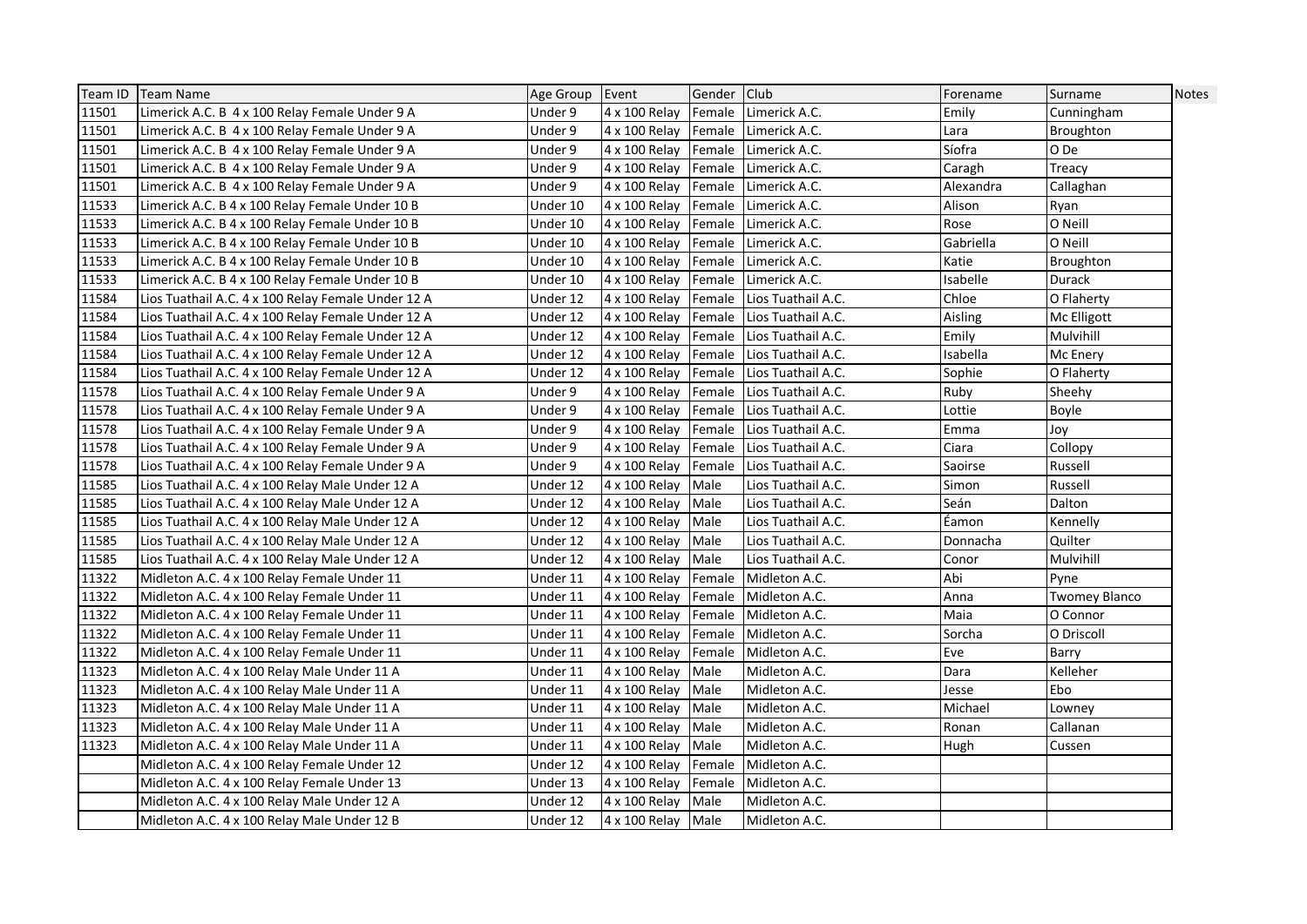|       | Team ID   Team Name                                 | Age Group | Event                             | Gender Club |                            | Forename  | Surname        | Notes |
|-------|-----------------------------------------------------|-----------|-----------------------------------|-------------|----------------------------|-----------|----------------|-------|
|       | Midleton A.C. 4 x 100 Relay Male Under 13           | Under 13  | 4 x 100 Relay                     | Male        | Midleton A.C.              |           |                |       |
|       | Midleton A.C. 4 x 100m Relay Female Under 9         | Under 9   | 4 x 100 Relay                     | Female      | Midleton A.C.              | Aoibh     | McGovern       |       |
|       | Midleton A.C. 4 x 100m Relay Female Under 9         | Under 9   | 4 x 100 Relay                     | Female      | Midleton A.C.              | Louise    | Roche          |       |
|       | Midleton A.C. 4 x 100m Relay Female Under 9         | Under 9   | 4 x 100 Relay                     | Female      | Midleton A.C.              | May       | Kelleher       |       |
|       | Midleton A.C. 4 x 100m Relay Female Under 9         | Under 9   | 4 x 100 Relay                     | Female      | Midleton A.C.              | Siun      | O'Driscoll     |       |
| 11473 | Moyne A.C. 4 x 100 Relay Female Under 10 A          | Under 10  | 4 x 100 Relay                     | Female      | Moyne A.C.                 | Doireann  | Quinlan        |       |
| 11473 | Moyne A.C. 4 x 100 Relay Female Under 10 A          | Under 10  | 4 x 100 Relay                     | Female      | Moyne A.C.                 | Eva       | Maher          |       |
| 11473 | Moyne A.C. 4 x 100 Relay Female Under 10 A          | Under 10  | 4 x 100 Relay                     |             | Female Moyne A.C.          | Anna      | Concagh        |       |
| 11473 | Moyne A.C. 4 x 100 Relay Female Under 10 A          | Under 10  | 4 x 100 Relay                     |             | Female Moyne A.C.          | Lily      | Murphy         |       |
| 11473 | Moyne A.C. 4 x 100 Relay Female Under 10 A          | Under 10  | 4 x 100 Relay                     |             | Female Moyne A.C.          | Meadhb    | Hall           |       |
| 11600 | Moyne A.C. 4 x 100 Relay Female Under 13 A          | Under 13  | 4 x 100 Relay                     |             | Female Moyne A.C.          | Ciara     | Joyce          |       |
| 11600 | Moyne A.C. 4 x 100 Relay Female Under 13 A          | Under 13  | 4 x 100 Relay                     |             | Female Moyne A.C.          | Niamh     | Gleeson        |       |
| 11600 | Moyne A.C. 4 x 100 Relay Female Under 13 A          | Under 13  | 4 x 100 Relay                     |             | Female Moyne A.C.          | Heidi     | Maher          |       |
| 11600 | Moyne A.C. 4 x 100 Relay Female Under 13 A          | Under 13  | 4 x 100 Relay                     |             | Female Moyne A.C.          | Olive     | Spillane Leane |       |
| 11600 | Moyne A.C. 4 x 100 Relay Female Under 13 A          | Under 13  | 4 x 100 Relay                     |             | Female Moyne A.C.          | Caoimhe   | Slevin         |       |
| 11599 | Moyne A.C. 4 x 100 Relay Female Under 9 A           | Under 9   | 4 x 100 Relay                     |             | Female Moyne A.C.          | Lilv      | Murphy         |       |
| 11599 | Moyne A.C. 4 x 100 Relay Female Under 9 A           | Under 9   | 4 x 100 Relay                     |             | Female Moyne A.C.          | Meadhb    | Hall           |       |
| 11599 | Moyne A.C. 4 x 100 Relay Female Under 9 A           | Under 9   | 4 x 100 Relay                     |             | Female Moyne A.C.          | Annie     | Ely            |       |
| 11599 | Moyne A.C. 4 x 100 Relay Female Under 9 A           | Under 9   | 4 x 100 Relay                     |             | Female Moyne A.C.          | Órlaith   | Costigan       |       |
| 11599 | Moyne A.C. 4 x 100 Relay Female Under 9 A           | Under 9   | 4 x 100 Relay                     |             | Female Moyne A.C.          | Robyn     | Upsdell        |       |
| 11459 | Moyne A.C. 4 x 100 Relay Male Under 10 A            | Under 10  | 4 x 100 Relay                     | Male        | Moyne A.C.                 | Darragh   | Maher          |       |
| 11459 | Moyne A.C. 4 x 100 Relay Male Under 10 A            | Under 10  | 4 x 100 Relay                     | Male        | Moyne A.C.                 | Daniel    | Delaney        |       |
| 11459 | Moyne A.C. 4 x 100 Relay Male Under 10 A            | Under 10  | 4 x 100 Relay                     | Male        | Moyne A.C.                 | Matthew   | Esmonde        |       |
| 11459 | Moyne A.C. 4 x 100 Relay Male Under 10 A            | Under 10  | 4 x 100 Relay                     | Male        | Moyne A.C.                 | Zach      | Ryan           |       |
| 11459 | Moyne A.C. 4 x 100 Relay Male Under 10 A            | Under 10  | 4 x 100 Relay                     | Male        | Moyne A.C.                 | Fionn     | Phelan         |       |
| 11459 | Moyne A.C. 4 x 100 Relay Male Under 10 A            | Under 10  | 4 x 100 Relay                     | Male        | Moyne A.C.                 | Senan     | Phelan         |       |
| 11569 | Nenagh Olympic A.C. 4 x 100 Relay Female Under 12 A | Under 12  | 4 x 100 Relay                     | Female      | Nenagh Olympic A.C.        | Abigail   | O brien        |       |
| 11569 | Nenagh Olympic A.C. 4 x 100 Relay Female Under 12 A | Under 12  | 4 x 100 Relay                     | Female      | Nenagh Olympic A.C.        | Jane      | O rourke       |       |
| 11569 | Nenagh Olympic A.C. 4 x 100 Relay Female Under 12 A | Under 12  | 4 x 100 Relay                     |             | Female Nenagh Olympic A.C. | Molly     | Madden         |       |
| 11569 | Nenagh Olympic A.C. 4 x 100 Relay Female Under 12 A | Under 12  | 4 x 100 Relay                     | Female      | Nenagh Olympic A.C.        | Alannah   | O Carroll      |       |
| 11569 | Nenagh Olympic A.C. 4 x 100 Relay Female Under 12 A | Under 12  | 4 x 100 Relay                     | Female      | Nenagh Olympic A.C.        | Tara      | Hanrahan       |       |
| 11570 | Nenagh Olympic A.C. 4 x 100 Relay Female Under 13 A | Under 13  | 4 x 100 Relay                     |             | Female Nenagh Olympic A.C. | Sailí     | Ní Chonchúir   |       |
| 11570 | Nenagh Olympic A.C. 4 x 100 Relay Female Under 13 A | Under 13  | 4 x 100 Relay                     |             | Female Nenagh Olympic A.C. | Emma      | O brien        |       |
| 11570 | Nenagh Olympic A.C. 4 x 100 Relay Female Under 13 A | Under 13  | 4 x 100 Relay                     |             | Female Nenagh Olympic A.C. | Aoibh     | Cahill         |       |
| 11570 | Nenagh Olympic A.C. 4 x 100 Relay Female Under 13 A | Under 13  | 4 x 100 Relay                     | Female      | Nenagh Olympic A.C.        | Josephine | Kennedy        |       |
| 11570 | Nenagh Olympic A.C. 4 x 100 Relay Female Under 13 A | Under 13  | 4 x 100 Relay                     | Female      | Nenagh Olympic A.C.        | Cherise   | Clarke         |       |
| 11550 | Newport A.C. 4 x 100 Relay Female Under 10 A        | Under 10  | 4 x 100 Relay                     |             | Female Newport A.C.        | Ailish    | Bourke         |       |
| 11550 | Newport A.C. 4 x 100 Relay Female Under 10 A        | Under 10  | 4 x 100 Relay                     |             | Female Newport A.C.        | Aoibheann | Morgan         |       |
| 11550 | Newport A.C. 4 x 100 Relay Female Under 10 A        | Under 10  | 4 x 100 Relay Female Newport A.C. |             |                            | Lauren    | Ryan           |       |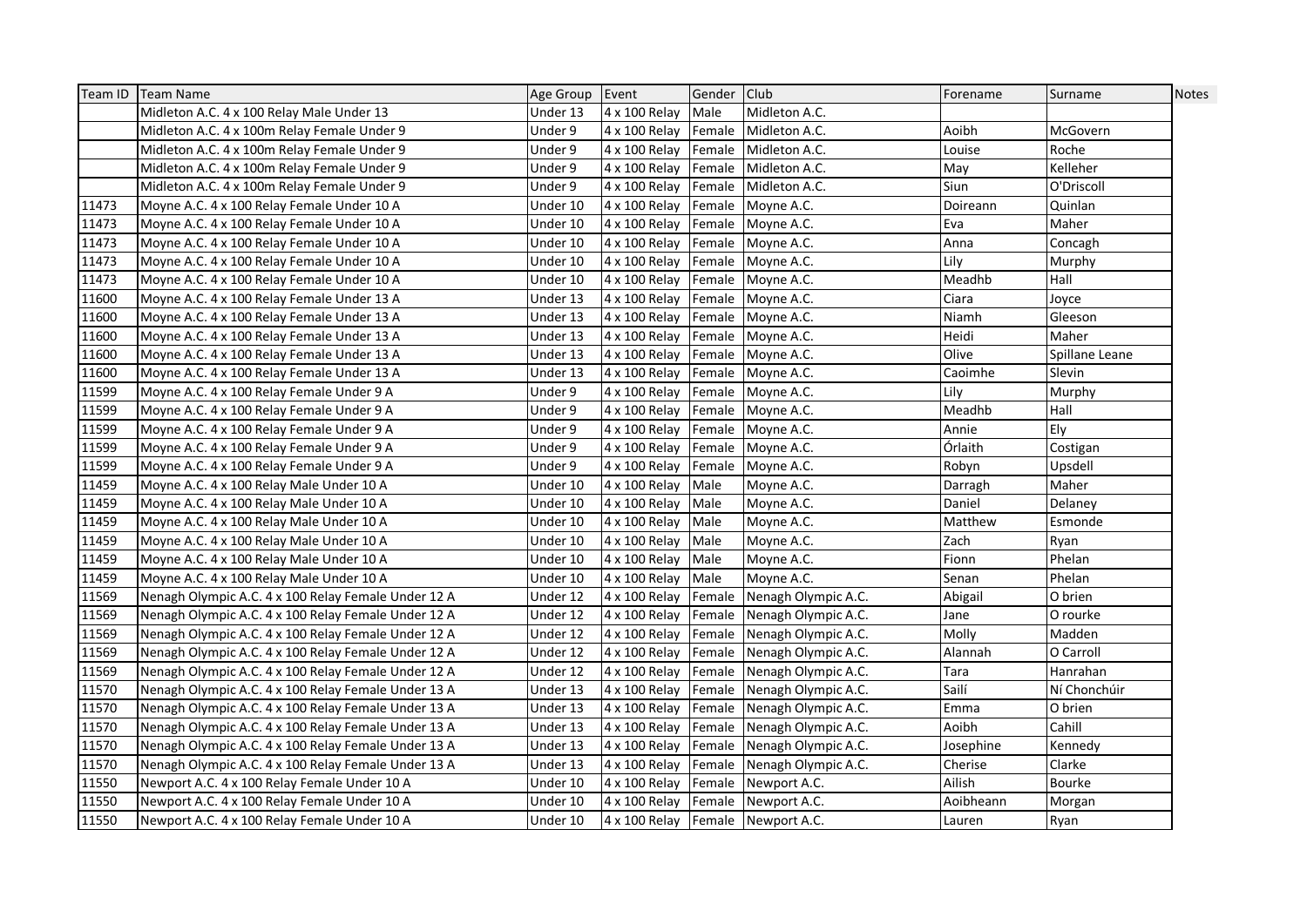| Team ID | <b>Team Name</b>                                | Age Group | Event              | Gender Club |                     | Forename   | Surname         | <b>Notes</b> |
|---------|-------------------------------------------------|-----------|--------------------|-------------|---------------------|------------|-----------------|--------------|
| 11550   | Newport A.C. 4 x 100 Relay Female Under 10 A    | Under 10  | 4 x 100 Relay      |             | Female Newport A.C. | Neasa      | Grimes          |              |
| 11550   | Newport A.C. 4 x 100 Relay Female Under 10 A    | Under 10  | 4 x 100 Relay      |             | Female Newport A.C. | Aoibhinn   | Gleeson         |              |
| 11550   | Newport A.C. 4 x 100 Relay Female Under 10 A    | Under 10  | 4 x 100 Relay      | Female      | Newport A.C.        | Mairead    | Ni Bhioragra    |              |
| 11549   | Newport A.C. 4 x 100 Relay Female Under 11 A    | Under 11  | 4 x 100 Relay      | Female      | Newport A.C.        | Cate       | O Brien         |              |
| 11549   | Newport A.C. 4 x 100 Relay Female Under 11 A    | Under 11  | 4 x 100 Relay      | Female      | Newport A.C.        | Tilly      | O Brien         |              |
| 11549   | Newport A.C. 4 x 100 Relay Female Under 11 A    | Under 11  | 4 x 100 Relay      | Female      | Newport A.C.        | Penelope   | Finch           |              |
| 11549   | Newport A.C. 4 x 100 Relay Female Under 11 A    | Under 11  | 4 x 100 Relay      | Female      | Newport A.C.        | Holly      | Halvey          |              |
| 11549   | Newport A.C. 4 x 100 Relay Female Under 11 A    | Under 11  | 4 x 100 Relay      |             | Female Newport A.C. | Ailish     | Bourke          |              |
| 11549   | Newport A.C. 4 x 100 Relay Female Under 11 A    | Under 11  | 4 x 100 Relay      |             | Female Newport A.C. | Aoibheann  | Morgan          |              |
| 11541   | Newport A.C. 4 x 100 Relay Female Under 13 A    | Under 13  | 4 x 100 Relay      | Female      | Newport A.C.        | Caoimhe    | Bourke          |              |
| 11541   | Newport A.C. 4 x 100 Relay Female Under 13 A    | Under 13  | 4 x 100 Relay      | Female      | Newport A.C.        | Niamh      | Buckeridge      |              |
| 11541   | Newport A.C. 4 x 100 Relay Female Under 13 A    | Under 13  | 4 x 100 Relay      | Female      | Newport A.C.        | Lucy       | Palmer          |              |
| 11541   | Newport A.C. 4 x 100 Relay Female Under 13 A    | Under 13  | 4 x 100 Relay      |             | Female Newport A.C. | Annie      | Atterbury       |              |
| 11541   | Newport A.C. 4 x 100 Relay Female Under 13 A    | Under 13  | 4 x 100 Relay      | Female      | Newport A.C.        | Nina       | Donnellan       |              |
| 11539   | Newport A.C. 4 x 100 Relay Male Under 10 A      | Under 10  | 4 x 100 Relay      | Male        | Newport A.C.        | Aaron      | Savage          |              |
| 11539   | Newport A.C. 4 x 100 Relay Male Under 10 A      | Under 10  | 4 x 100 Relay      | Male        | Newport A.C.        | Fred       | Morrissey       |              |
| 11539   | Newport A.C. 4 x 100 Relay Male Under 10 A      | Under 10  | 4 x 100 Relay      | Male        | Newport A.C.        | Isaac      | Finch           |              |
| 11539   | Newport A.C. 4 x 100 Relay Male Under 10 A      | Under 10  | 4 x 100 Relay      | Male        | Newport A.C.        | George     | O Brien         |              |
| 11539   | Newport A.C. 4 x 100 Relay Male Under 10 A      | Under 10  | 4 x 100 Relay      | Male        | Newport A.C.        | Rory       | Coleman         |              |
| 11540   | Newport A.C. 4 x 100 Relay Male Under 11 A      | Under 11  | 4 x 100 Relay      | Male        | Newport A.C.        | Ronan      | Gleeson         |              |
| 11540   | Newport A.C. 4 x 100 Relay Male Under 11 A      | Under 11  | 4 x 100 Relay      | Male        | Newport A.C.        | Ben        | Healy           |              |
| 11540   | Newport A.C. 4 x 100 Relay Male Under 11 A      | Under 11  | 4 x 100 Relay      | Male        | Newport A.C.        | Cathal     | Grimes          |              |
| 11540   | Newport A.C. 4 x 100 Relay Male Under 11 A      | Under 11  | 4 x 100 Relay      | Male        | Newport A.C.        | Will       | <b>Brassill</b> |              |
| 11540   | Newport A.C. 4 x 100 Relay Male Under 11 A      | Under 11  | 4 x 100 Relay      | Male        | Newport A.C.        | Aaron      | Savage          |              |
| 11540   | Newport A.C. 4 x 100 Relay Male Under 11 A      | Under 11  | 4 x 100 Relay      | Male        | Newport A.C.        | Fred       | Morrissey       |              |
| 11422   | North Cork A.C. 4 x 100 Relay Female Under 11 A | Under 11  | 4 x 100 Relay      | Female      | North Cork A.C.     | Sophie     | Collins         |              |
| 11422   | North Cork A.C. 4 x 100 Relay Female Under 11 A | Under 11  | 4 x 100 Relay      | Female      | North Cork A.C.     | Grace      | Healy           |              |
| 11422   | North Cork A.C. 4 x 100 Relay Female Under 11 A | Under 11  | 4 x 100 Relay      | Female      | North Cork A.C.     | Mairead    | O Sullivan      |              |
| 11422   | North Cork A.C. 4 x 100 Relay Female Under 11 A | Under 11  | 4 x 100 Relay      | Female      | North Cork A.C.     | Sarah Kate | O Connell       |              |
| 11422   | North Cork A.C. 4 x 100 Relay Female Under 11 A | Under 11  | 4 x 100 Relay      | Female      | North Cork A.C.     | Lauren     | O Connor        |              |
| 11422   | North Cork A.C. 4 x 100 Relay Female Under 11 A | Under 11  | 4 x 100 Relay      | Female      | North Cork A.C.     | Erica      | Ruane           |              |
| 11697   | North Cork A.C. 4 x 100 Relay Female Under 13 A | Under 13  | 4 x 100 Relay      | Female      | North Cork A.C.     | Emma       | Flynn           |              |
| 11697   | North Cork A.C. 4 x 100 Relay Female Under 13 A | Under 13  | 4 x 100 Relay      | Female      | North Cork A.C.     | Clara      | Whelan          |              |
| 11697   | North Cork A.C. 4 x 100 Relay Female Under 13 A | Under 13  | 4 x 100 Relay      | Female      | North Cork A.C.     | Michaela   | Flynn           |              |
| 11697   | North Cork A.C. 4 x 100 Relay Female Under 13 A | Under 13  | 4 x 100 Relay      | Female      | North Cork A.C.     | Hannah     | O Connell       |              |
| 11697   | North Cork A.C. 4 x 100 Relay Female Under 13 A | Under 13  | 4 x 100 Relay      | Female      | North Cork A.C.     | Emily      | Duggan          |              |
| 11419   | North Cork A.C. 4 x 100 Relay Male Under 10 A   | Under 10  | 4 x 100 Relay      | Male        | North Cork A.C.     | Adam       | Gleeson         |              |
| 11419   | North Cork A.C. 4 x 100 Relay Male Under 10 A   | Under 10  | 4 x 100 Relay      | Male        | North Cork A.C.     | Josh       | Miller          |              |
| 11419   | North Cork A.C. 4 x 100 Relay Male Under 10 A   | Under 10  | 4 x 100 Relay Male |             | North Cork A.C.     | Daniel     | Looney          |              |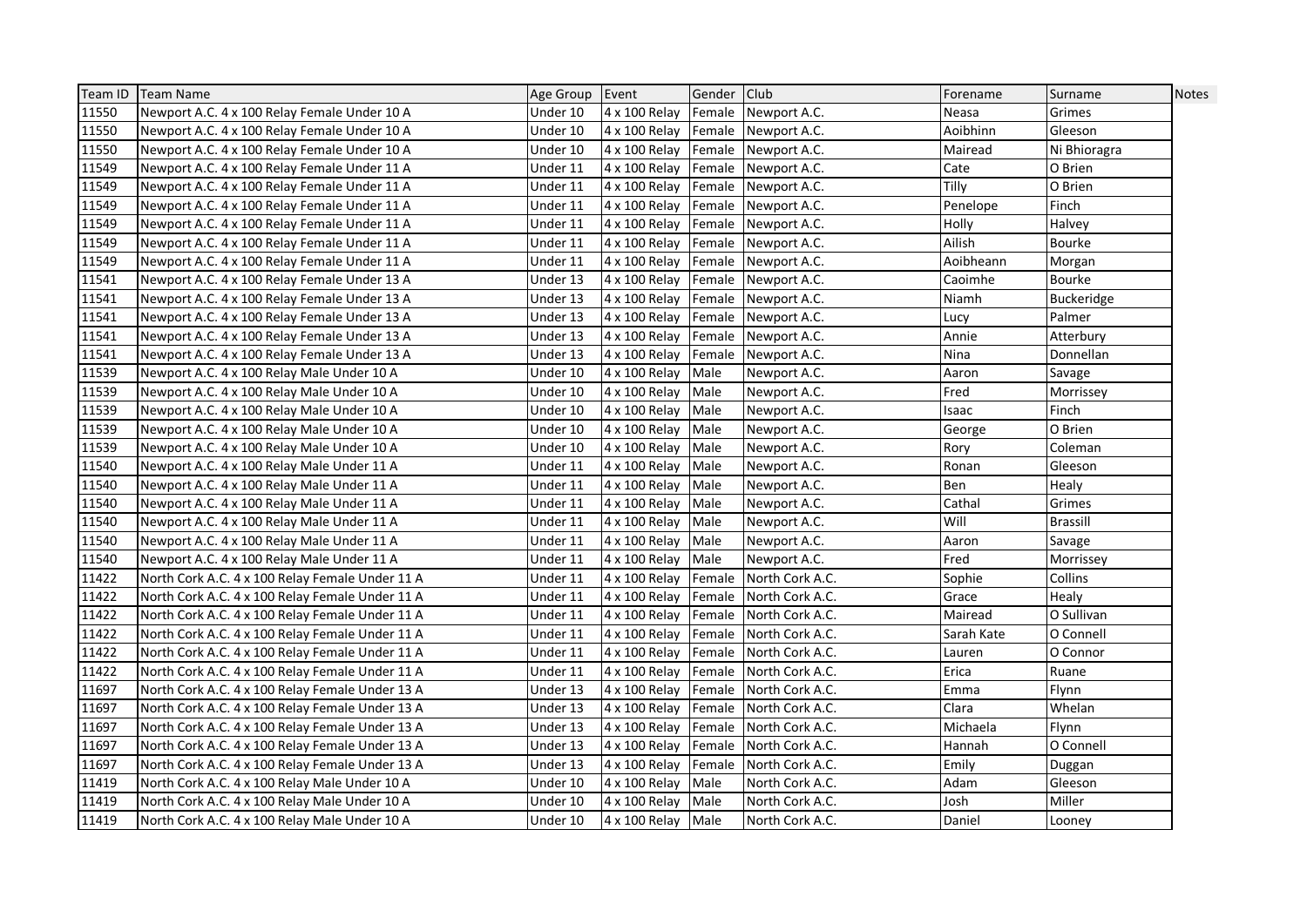| Team ID | Team Name                                                | Age Group Event |                    | Gender Club |                             | Forename  | Surname    | <b>Notes</b> |
|---------|----------------------------------------------------------|-----------------|--------------------|-------------|-----------------------------|-----------|------------|--------------|
| 11419   | North Cork A.C. 4 x 100 Relay Male Under 10 A            | Under 10        | 4 x 100 Relay      | Male        | North Cork A.C.             | Dan       | Duggan     |              |
| 11419   | North Cork A.C. 4 x 100 Relay Male Under 10 A            | Under 10        | 4 x 100 Relay      | Male        | North Cork A.C.             | Ethan     | Odriscoll  |              |
| 11420   | North Cork A.C. 4 x 100 Relay Male Under 10 B            | Under 10        | 4 x 100 Relay      | Male        | North Cork A.C.             | Eoin      | Golden     |              |
| 11420   | North Cork A.C. 4 x 100 Relay Male Under 10 B            | Under 10        | 4 x 100 Relay      | Male        | North Cork A.C.             | Diarmuid  | Angland    |              |
| 11420   | North Cork A.C. 4 x 100 Relay Male Under 10 B            | Under 10        | 4 x 100 Relay      | Male        | North Cork A.C.             | Gearoid   | Heffernan  |              |
| 11420   | North Cork A.C. 4 x 100 Relay Male Under 10 B            | Under 10        | 4 x 100 Relay      | Male        | North Cork A.C.             | Jack      | Linehan    |              |
| 11420   | North Cork A.C. 4 x 100 Relay Male Under 10 B            | Under 10        | 4 x 100 Relay      | Male        | North Cork A.C.             | David     | Collins    |              |
| 11421   | North Cork A.C. 4 x 100 Relay Male Under 11 A            | Under 11        | 4 x 100 Relay      | Male        | North Cork A.C.             | Adam      | Gleeson    |              |
| 11421   | North Cork A.C. 4 x 100 Relay Male Under 11 A            | Under 11        | 4 x 100 Relay      | Male        | North Cork A.C.             | Mason     | Walsh      |              |
| 11421   | North Cork A.C. 4 x 100 Relay Male Under 11 A            | Under 11        | 4 x 100 Relay      | Male        | North Cork A.C.             | Kyle      | Hunter     |              |
| 11421   | North Cork A.C. 4 x 100 Relay Male Under 11 A            | Under 11        | 4 x 100 Relay      | Male        | North Cork A.C.             | Anthony   | Maher      |              |
| 11421   | North Cork A.C. 4 x 100 Relay Male Under 11 A            | Under 11        | 4 x 100 Relay      | Male        | North Cork A.C.             | Josh      | Miller     |              |
| 11672   | St. Brendan's A.C. (Kerry) 4 x 100 Relay Male Under 10 A | Under 10        | 4 x 100 Relay      | Male        | St. Brendan's A.C. (Kerry)  | Corev     | O Carroll  |              |
| 11672   | St. Brendan's A.C. (Kerry) 4 x 100 Relay Male Under 10 A | Under 10        | 4 x 100 Relay      | Male        | St. Brendan's A.C. (Kerry)  | Cody      | Mc Kenna   |              |
| 11672   | St. Brendan's A.C. (Kerry) 4 x 100 Relay Male Under 10 A | Under 10        | 4 x 100 Relay      | Male        | St. Brendan's A.C. (Kerry)  | Adam      | O Leary    |              |
| 11672   | St. Brendan's A.C. (Kerry) 4 x 100 Relay Male Under 10 A | Under 10        | 4 x 100 Relay      | Male        | St. Brendan's A.C. (Kerry)  | Jack      | Sheehy     |              |
| 11672   | St. Brendan's A.C. (Kerry) 4 x 100 Relay Male Under 10 A | Under 10        | 4 x 100 Relay      | Male        | St. Brendan's A.C. (Kerry)  | Colm      | Fletcher   |              |
| 11595   | St. Catherine's A.C. 4 x 100 Relay Female Under 11 A     | Under 11        | 4 x 100 Relay      |             | Female St. Catherine's A.C. | Aoife     | O Connor   |              |
| 11595   | St. Catherine's A.C. 4 x 100 Relay Female Under 11 A     | Under 11        | 4 x 100 Relay      |             | Female St. Catherine's A.C. | Sophie    | O Connor   |              |
| 11595   | St. Catherine's A.C. 4 x 100 Relay Female Under 11 A     | Under 11        | 4 x 100 Relay      |             | Female St. Catherine's A.C. | Mary Jane | Casey      |              |
| 11595   | St. Catherine's A.C. 4 x 100 Relay Female Under 11 A     | Under 11        | 4 x 100 Relay      |             | Female St. Catherine's A.C. | Molly     | Casey      |              |
| 11595   | St. Catherine's A.C. 4 x 100 Relay Female Under 11 A     | Under 11        | 4 x 100 Relay      |             | Female St. Catherine's A.C. | Michelle  | Hamill     |              |
| 11692   | St. Cronans A.C. 4 x 100 Relay Female Under 9 A          | Under 9         | 4 x 100 Relay      |             | Female St. Cronans A.C.     | Ciara     | Reynolds   |              |
| 11692   | St. Cronans A.C. 4 x 100 Relay Female Under 9 A          | Under 9         | 4 x 100 Relay      |             | Female St. Cronans A.C.     | Kate      | Quinlan    |              |
| 11692   | St. Cronans A.C. 4 x 100 Relay Female Under 9 A          | Under 9         | 4 x 100 Relay      |             | Female St. Cronans A.C.     | Jessie    | O Driscoll |              |
| 11692   | St. Cronans A.C. 4 x 100 Relay Female Under 9 A          | Under 9         | 4 x 100 Relay      |             | Female St. Cronans A.C.     | Katelyn   | Cullinan   |              |
| 11693   | St. Cronans A.C. 4 x 100 Relay Male Under 10 A           | Under 10        | 4 x 100 Relay      | Male        | St. Cronans A.C.            | Dylan     | Mc Inerney |              |
| 11693   | St. Cronans A.C. 4 x 100 Relay Male Under 10 A           | Under 10        | 4 x 100 Relay      | Male        | St. Cronans A.C.            | Ciaran    | Ryan       |              |
| 11693   | St. Cronans A.C. 4 x 100 Relay Male Under 10 A           | Under 10        | 4 x 100 Relay      | Male        | St. Cronans A.C.            | Sean      | Hassett    |              |
| 11693   | St. Cronans A.C. 4 x 100 Relay Male Under 10 A           | Under 10        | 4 x 100 Relay      | Male        | St. Cronans A.C.            | Riain     | Duignan    |              |
| 11586   | St. Cronans A.C. 4 x 100 Relay Male Under 11 A           | Under 11        | 4 x 100 Relay      | Male        | St. Cronans A.C.            | Jeffrey   | Carolan    |              |
| 11586   | St. Cronans A.C. 4 x 100 Relay Male Under 11 A           | Under 11        | 4 x 100 Relay      | Male        | St. Cronans A.C.            | Matthew   | Murphy     |              |
| 11586   | St. Cronans A.C. 4 x 100 Relay Male Under 11 A           | Under 11        | 4 x 100 Relay      | Male        | St. Cronans A.C.            | Jack      | O Driscoll |              |
| 11586   | St. Cronans A.C. 4 x 100 Relay Male Under 11 A           | Under 11        | 4 x 100 Relay      | Male        | St. Cronans A.C.            | Daire     | Cullinan   |              |
| 11586   | St. Cronans A.C. 4 x 100 Relay Male Under 11 A           | Under 11        | 4 x 100 Relay      | Male        | St. Cronans A.C.            | Dara      | Brohan     |              |
| 11691   | St. Cronans A.C. 4 x 100 Relay Male Under 9 A            | Under 9         | 4 x 100 Relay      | Male        | St. Cronans A.C.            | Sam       | Crean      |              |
| 11691   | St. Cronans A.C. 4 x 100 Relay Male Under 9 A            | Under 9         | 4 x 100 Relay      | Male        | St. Cronans A.C.            | Jacob     | Quinn      |              |
| 11691   | St. Cronans A.C. 4 x 100 Relay Male Under 9 A            | Under 9         | 4 x 100 Relay      | Male        | St. Cronans A.C.            | Nathan    | Ryan       |              |
| 11691   | St. Cronans A.C. 4 x 100 Relay Male Under 9 A            | Under 9         | 4 x 100 Relay Male |             | St. Cronans A.C.            | Oliver    | Carolan    |              |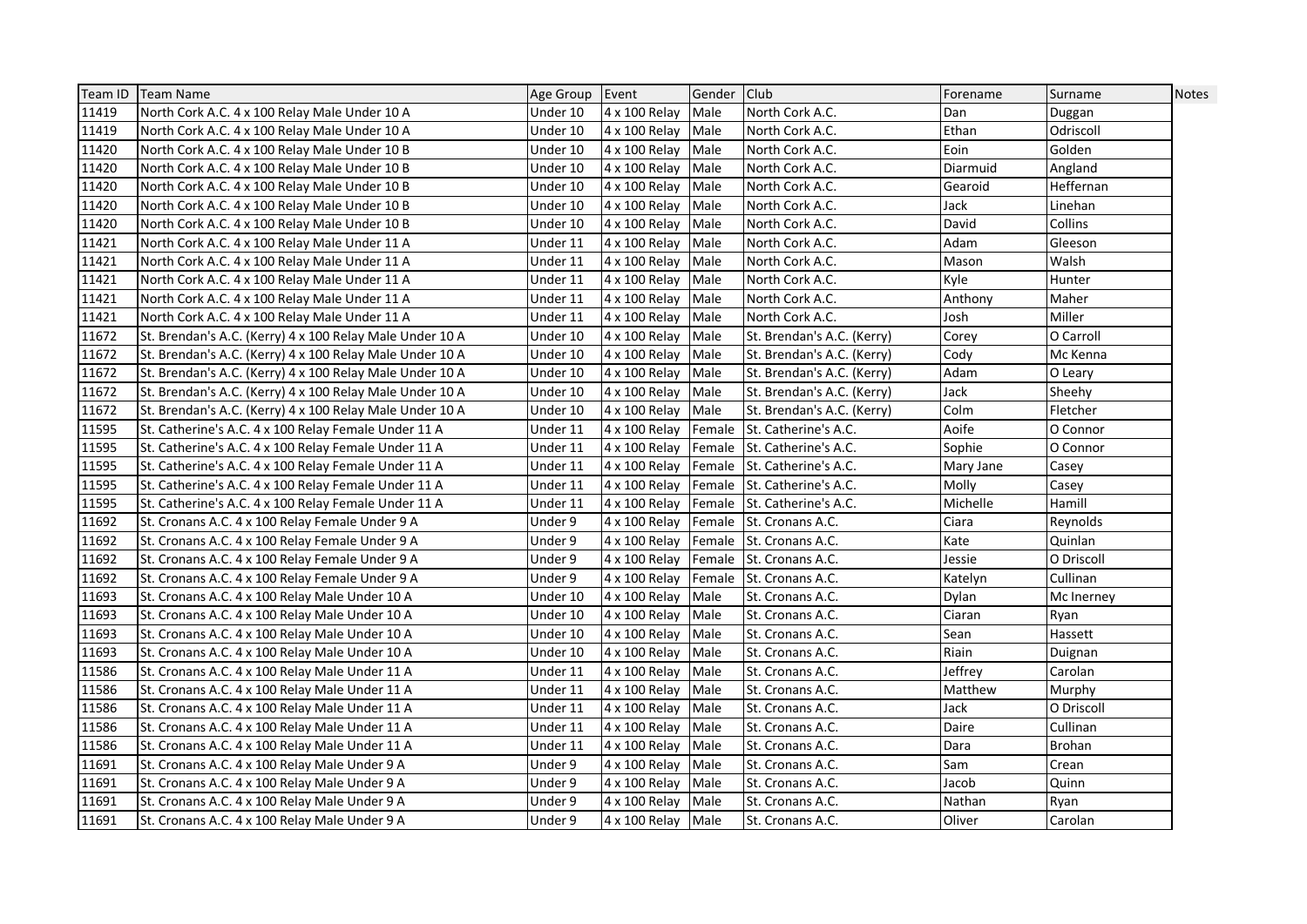|       | Team ID   Team Name                                  | Age Group Event |               | Gender Club |                                           | Forename | Surname          | <b>Notes</b> |
|-------|------------------------------------------------------|-----------------|---------------|-------------|-------------------------------------------|----------|------------------|--------------|
| 11691 | St. Cronans A.C. 4 x 100 Relay Male Under 9 A        | Under 9         | 4 x 100 Relay | Male        | St. Cronans A.C.                          | Hugh     | Donnellan        |              |
| 11741 | Star of the Laune A.C. 4 x 100 Relay Male Under 10 A | Under 10        | 4 x 100 Relay | Male        | Star of the Laune A.C.                    | Páidí    | Ó Muircheartaigh |              |
| 11741 | Star of the Laune A.C. 4 x 100 Relay Male Under 10 A | Under 10        | 4 x 100 Relay | Male        | Star of the Laune A.C.                    | Conor    | O Shea           |              |
| 11741 | Star of the Laune A.C. 4 x 100 Relay Male Under 10 A | Under 10        | 4 x 100 Relay | Male        | Star of the Laune A.C.                    | Oisin    | Moore            |              |
| 11741 | Star of the Laune A.C. 4 x 100 Relay Male Under 10 A | Under 10        | 4 x 100 Relay | Male        | Star of the Laune A.C.                    | Joseph   | Locke            |              |
| 11741 | Star of the Laune A.C. 4 x 100 Relay Male Under 10 A | Under 10        | 4 x 100 Relay | Male        | Star of the Laune A.C.                    | Henry    | Ireland          |              |
| 11748 | Star of the Laune A.C. 4 x 100 Relay Male Under 11 A | Under 11        | 4 x 100 Relay | Male        | Star of the Laune A.C.                    | Páidí    | O Muircheartaigh |              |
| 11748 | Star of the Laune A.C. 4 x 100 Relay Male Under 11 A | Under 11        | 4 x 100 Relay | Male        | Star of the Laune A.C.                    | Joseph   | Locke            |              |
| 11748 | Star of the Laune A.C. 4 x 100 Relay Male Under 11 A | Under 11        | 4 x 100 Relay | Male        | Star of the Laune A.C.                    | Oisin    | Moore            |              |
| 11748 | Star of the Laune A.C. 4 x 100 Relay Male Under 11 A | Under 11        | 4 x 100 Relay | Male        | Star of the Laune A.C.                    | Sam      | O Shea           |              |
| 11748 | Star of the Laune A.C. 4 x 100 Relay Male Under 11 A | Under 11        | 4 x 100 Relay | Male        | Star of the Laune A.C.                    | Jack     | Casey            |              |
| 11393 | Templemore A.C. 4 x 100 Relay Female Under 10 A      | Under 10        | 4 x 100 Relay | Female      | Templemore A.C.                           | Gráinne  | Hoare            |              |
| 11393 | Templemore A.C. 4 x 100 Relay Female Under 10 A      | Under 10        | 4 x 100 Relay | Female      | Templemore A.C.                           | Rhea     | Austin           |              |
| 11393 | Templemore A.C. 4 x 100 Relay Female Under 10 A      | Under 10        | 4 x 100 Relay | Female      | Templemore A.C.                           | Leah     | Scanlan          |              |
| 11393 | Templemore A.C. 4 x 100 Relay Female Under 10 A      | Under 10        | 4 x 100 Relay | Female      | Templemore A.C.                           | Hazel    | Kennedy          |              |
| 11393 | Templemore A.C. 4 x 100 Relay Female Under 10 A      | Under 10        | 4 x 100 Relay | Female      | Templemore A.C.                           | Lizzie   | Ryan             |              |
| 11393 | Templemore A.C. 4 x 100 Relay Female Under 10 A      | Under 10        | 4 x 100 Relay |             | Female Templemore A.C.                    | Holly    | Shields          |              |
| 11395 | Templemore A.C. 4 x 100 Relay Female Under 11 A      | Under 11        | 4 x 100 Relay |             | Female Templemore A.C.                    | Kelsey   | Loughnane        |              |
| 11395 | Templemore A.C. 4 x 100 Relay Female Under 11 A      | Under 11        | 4 x 100 Relay | Female      | Templemore A.C.                           | Libby    | Bourke           |              |
| 11395 | Templemore A.C. 4 x 100 Relay Female Under 11 A      | Under 11        | 4 x 100 Relay | Female      | Templemore A.C.                           | Isabel   | Maher            |              |
| 11395 | Templemore A.C. 4 x 100 Relay Female Under 11 A      | Under 11        | 4 x 100 Relay | Female      | Templemore A.C.                           | Rhea     | Austin           |              |
| 11395 | Templemore A.C. 4 x 100 Relay Female Under 11 A      | Under 11        | 4 x 100 Relay | Female      | Templemore A.C.                           | Hazel    | Kennedy          |              |
| 11471 | Templemore A.C. 4 x 100 Relay Male Under 11 A        | Under 11        | 4 x 100 Relay | Male        | Templemore A.C.                           | Thomas   | Franks           |              |
| 11471 | Templemore A.C. 4 x 100 Relay Male Under 11 A        | Under 11        | 4 x 100 Relay | Male        | Templemore A.C.                           | Dara     | Feehan           |              |
| 11471 | Templemore A.C. 4 x 100 Relay Male Under 11 A        | Under 11        | 4 x 100 Relay | Male        | Templemore A.C.                           | Paul     | Clarke           |              |
| 11471 | Templemore A.C. 4 x 100 Relay Male Under 11 A        | Under 11        | 4 x 100 Relay | Male        | Templemore A.C.                           | Aaron    | Owens            |              |
| 11471 | Templemore A.C. 4 x 100 Relay Male Under 11 A        | Under 11        | 4 x 100 Relay | Male        | Templemore A.C.                           | Dara     | Naughten         |              |
| 11694 | Templemore A.C. 4 x 100 Relay Male Under 12 A        | Under 12        | 4 x 100 Relay | Male        | Templemore A.C.                           | Luke     | Duggan           |              |
| 11694 | Templemore A.C. 4 x 100 Relay Male Under 12 A        | Under 12        | 4 x 100 Relay | Male        | Templemore A.C.                           | Ross     | Dorrity          |              |
| 11694 | Templemore A.C. 4 x 100 Relay Male Under 12 A        | Under 12        | 4 x 100 Relay | Male        | Templemore A.C.                           | Robert   | Myles            |              |
| 11694 | Templemore A.C. 4 x 100 Relay Male Under 12 A        | Under 12        | 4 x 100 Relay | Male        | Templemore A.C.                           | Harry    | Scanlan          |              |
| 11694 | Templemore A.C. 4 x 100 Relay Male Under 12 A        | Under 12        | 4 x 100 Relay | Male        | Templemore A.C.                           | Isaac    | Owens            |              |
| 11394 | Templemore A.C. 4 x 100 Relay Male Under 9 A         | Under 9         | 4 x 100 Relay | Male        | Templemore A.C.                           | Bobby    | Loughnane        |              |
| 11394 | Templemore A.C. 4 x 100 Relay Male Under 9 A         | Under 9         | 4 x 100 Relay | Male        | Templemore A.C.                           | Edvard   | Zvirblis         |              |
| 11394 | Templemore A.C. 4 x 100 Relay Male Under 9 A         | Under 9         | 4 x 100 Relay | Male        | Templemore A.C.                           | Cillian  | Stone            |              |
| 11394 | Templemore A.C. 4 x 100 Relay Male Under 9 A         | Under 9         | 4 x 100 Relay | Male        | Templemore A.C.                           | Thomas   | <b>Bourke</b>    |              |
| 11394 | Templemore A.C. 4 x 100 Relay Male Under 9 A         | Under 9         | 4 x 100 Relay | Male        | Templemore A.C.                           | Patrick  | Meehan           |              |
| 11509 | Tralee Harriers A.C. 4 x 100 Relay Female Under 10 A | Under 10        | 4 x 100 Relay | Female      | Tralee Harriers A.C.                      | Aria     | Collins          |              |
| 11509 | Tralee Harriers A.C. 4 x 100 Relay Female Under 10 A | Under 10        |               |             | 4 x 100 Relay Female Tralee Harriers A.C. | Sadie    | Lynch            |              |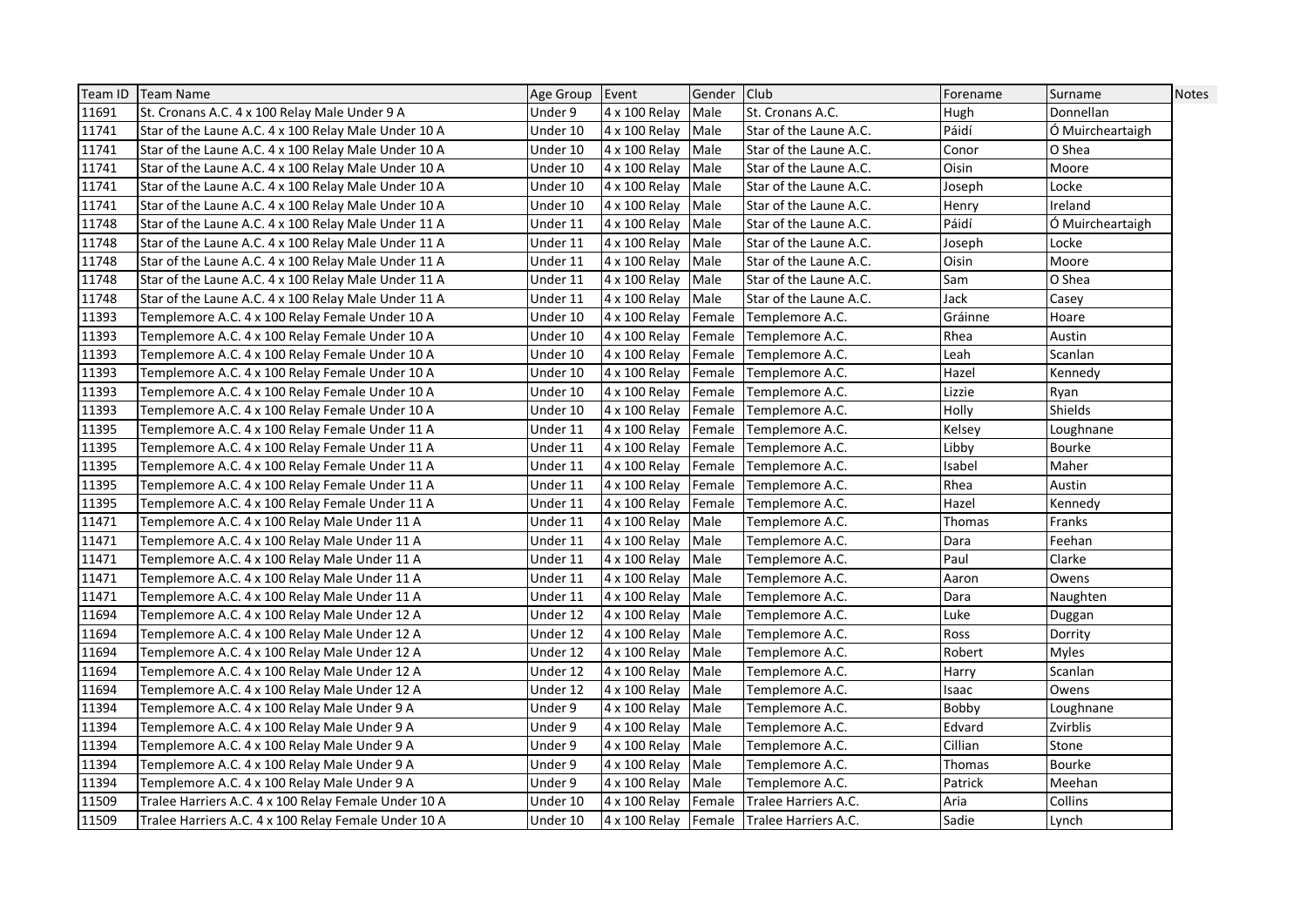|       | Team ID   Team Name                                  | Age Group Event |                                   | Gender Club |                             | Forename    | Surname        | <b>Notes</b> |
|-------|------------------------------------------------------|-----------------|-----------------------------------|-------------|-----------------------------|-------------|----------------|--------------|
| 11509 | Tralee Harriers A.C. 4 x 100 Relay Female Under 10 A | Under 10        | 4 x 100 Relay                     |             | Female Tralee Harriers A.C. | Abigail     | Rogers         |              |
| 11509 | Tralee Harriers A.C. 4 x 100 Relay Female Under 10 A | Under 10        | 4 x 100 Relay                     |             | Female Tralee Harriers A.C. | Robyn       | Flynn          |              |
| 11509 | Tralee Harriers A.C. 4 x 100 Relay Female Under 10 A | Under 10        | 4 x 100 Relay                     | Female      | <b>Tralee Harriers A.C.</b> | Siún        | Foley          |              |
| 11509 | Tralee Harriers A.C. 4 x 100 Relay Female Under 10 A | Under 10        | 4 x 100 Relay                     | Female      | Tralee Harriers A.C.        | Seoda       | Collins        |              |
| 11510 | Tralee Harriers A.C. 4 x 100 Relay Female Under 11 A | Under 11        | 4 x 100 Relay                     | Female      | Tralee Harriers A.C.        | Maria       | Cotter         |              |
| 11510 | Tralee Harriers A.C. 4 x 100 Relay Female Under 11 A | Under 11        | 4 x 100 Relay                     | Female      | Tralee Harriers A.C.        | Ailbhe      | Hennessy       |              |
| 11510 | Tralee Harriers A.C. 4 x 100 Relay Female Under 11 A | Under 11        | 4 x 100 Relay                     | Female      | Tralee Harriers A.C.        | Aria        | Collins        |              |
| 11510 | Tralee Harriers A.C. 4 x 100 Relay Female Under 11 A | Under 11        | 4 x 100 Relay                     | Female      | Tralee Harriers A.C.        | Sadie       | Lynch          |              |
| 11510 | Tralee Harriers A.C. 4 x 100 Relay Female Under 11 A | Under 11        | 4 x 100 Relay                     | Female      | Tralee Harriers A.C.        | Stevie-Rose | O Sullivan     |              |
| 11511 | Tralee Harriers A.C. 4 x 100 Relay Female Under 11 B | Under 11        | 4 x 100 Relay                     |             | Female Tralee Harriers A.C. | Jessica     | Lacey          |              |
| 11511 | Tralee Harriers A.C. 4 x 100 Relay Female Under 11 B | Under 11        | 4 x 100 Relay                     | Female      | Tralee Harriers A.C.        | Lily        | <b>Barrett</b> |              |
| 11511 | Tralee Harriers A.C. 4 x 100 Relay Female Under 11 B | Under 11        | 4 x 100 Relay                     | Female      | Tralee Harriers A.C.        | Hannah      | Redican        |              |
| 11511 | Tralee Harriers A.C. 4 x 100 Relay Female Under 11 B | Under 11        | 4 x 100 Relay                     | Female      | Tralee Harriers A.C.        | Charlotte   | Blennerhassett |              |
| 11511 | Tralee Harriers A.C. 4 x 100 Relay Female Under 11 B | Under 11        | 4 x 100 Relay                     | Female      | Tralee Harriers A.C.        | Holly       | O Regan        |              |
| 11512 | Tralee Harriers A.C. 4 x 100 Relay Female Under 11 C | Under 11        | 4 x 100 Relay                     | Female      | Tralee Harriers A.C.        | Abigail     | Rogers         |              |
| 11512 | Tralee Harriers A.C. 4 x 100 Relay Female Under 11 C | Under 11        | 4 x 100 Relay                     |             | Female Tralee Harriers A.C. | Juliet      | Pierse         |              |
| 11512 | Tralee Harriers A.C. 4 x 100 Relay Female Under 11 C | Under 11        | 4 x 100 Relay                     |             | Female Tralee Harriers A.C. | Emma        | Lacey          |              |
| 11512 | Tralee Harriers A.C. 4 x 100 Relay Female Under 11 C | Under 11        | 4 x 100 Relay                     |             | Female Tralee Harriers A.C. | Robyn       | Flynn          |              |
| 11512 | Tralee Harriers A.C. 4 x 100 Relay Female Under 11 C | Under 11        | 4 x 100 Relay                     | Female      | Tralee Harriers A.C.        | Grace       | Costello       |              |
| 11591 | Tralee Harriers A.C. 4 x 100 Relay Female Under 12 A | Under 12        | 4 x 100 Relay                     | Female      | Tralee Harriers A.C.        | Sophie      | Constable      |              |
| 11591 | Tralee Harriers A.C. 4 x 100 Relay Female Under 12 A | Under 12        | 4 x 100 Relay                     |             | Female Tralee Harriers A.C. | Lexi        | Keane          |              |
| 11591 | Tralee Harriers A.C. 4 x 100 Relay Female Under 12 A | Under 12        | 4 x 100 Relay                     |             | Female Tralee Harriers A.C. | Alannah     | Crossan        |              |
| 11591 | Tralee Harriers A.C. 4 x 100 Relay Female Under 12 A | Under 12        | 4 x 100 Relay                     | Female      | Tralee Harriers A.C.        | Roisin      | Reidy          |              |
| 11593 | Tralee Harriers A.C. 4 x 100 Relay Female Under 12 B | Under 12        | 4 x 100 Relay                     |             | Female Tralee Harriers A.C. | Maria       | Cotter         |              |
| 11593 | Tralee Harriers A.C. 4 x 100 Relay Female Under 12 B | Under 12        | 4 x 100 Relay                     |             | Female Tralee Harriers A.C. | Ailbhe      | Hennessy       |              |
| 11593 | Tralee Harriers A.C. 4 x 100 Relay Female Under 12 B | Under 12        | 4 x 100 Relay                     |             | Female Tralee Harriers A.C. | Sophie      | Mulgrew        |              |
| 11593 | Tralee Harriers A.C. 4 x 100 Relay Female Under 12 B | Under 12        | 4 x 100 Relay                     | Female      | Tralee Harriers A.C.        | Emma        | Lynch          |              |
| 11508 | Tralee Harriers A.C. 4 x 100 Relay Female Under 9 A  | Under 9         | 4 x 100 Relay                     | Female      | Tralee Harriers A.C.        | Seoda       | Collins        |              |
| 11508 | Tralee Harriers A.C. 4 x 100 Relay Female Under 9 A  | Under 9         | 4 x 100 Relay                     | Female      | Tralee Harriers A.C.        | Siún        | Foley          |              |
| 11508 | Tralee Harriers A.C. 4 x 100 Relay Female Under 9 A  | Under 9         | 4 x 100 Relay                     | Female      | Tralee Harriers A.C.        | Ella        | Dowling        |              |
| 11508 | Tralee Harriers A.C. 4 x 100 Relay Female Under 9 A  | Under 9         | 4 x 100 Relay                     |             | Female Tralee Harriers A.C. | Jasmine     | Roche          |              |
| 11508 | Tralee Harriers A.C. 4 x 100 Relay Female Under 9 A  | Under 9         | 4 x 100 Relay                     |             | Female Tralee Harriers A.C. | Erin        | Wallace        |              |
| 11513 | Tralee Harriers A.C. 4 x 100 Relay Male Under 11 A   | Under 11        | 4 x 100 Relay                     | Male        | Tralee Harriers A.C.        | Conor       | Moynihan       |              |
| 11513 | Tralee Harriers A.C. 4 x 100 Relay Male Under 11 A   | Under 11        | 4 x 100 Relay                     | Male        | Tralee Harriers A.C.        | Jace        | Flynn          |              |
| 11513 | Tralee Harriers A.C. 4 x 100 Relay Male Under 11 A   | Under 11        | 4 x 100 Relay                     | Male        | Tralee Harriers A.C.        | Tommy       | Moynihan       |              |
| 11513 | Tralee Harriers A.C. 4 x 100 Relay Male Under 11 A   | Under 11        | 4 x 100 Relay                     | Male        | Tralee Harriers A.C.        | Rylan       | Flynn          |              |
| 11513 | Tralee Harriers A.C. 4 x 100 Relay Male Under 11 A   | Under 11        | 4 x 100 Relay                     | Male        | Tralee Harriers A.C.        | John        | Moynihan       |              |
| 11713 | Tramore A.C. 4 x 100 Relay Female Under 9 A          | Under 9         | 4 x 100 Relay                     | Female      | Tramore A.C.                | Amy         | Storey         |              |
| 11713 | Tramore A.C. 4 x 100 Relay Female Under 9 A          | Under 9         | 4 x 100 Relay Female Tramore A.C. |             |                             | Pippa       | Downey         |              |